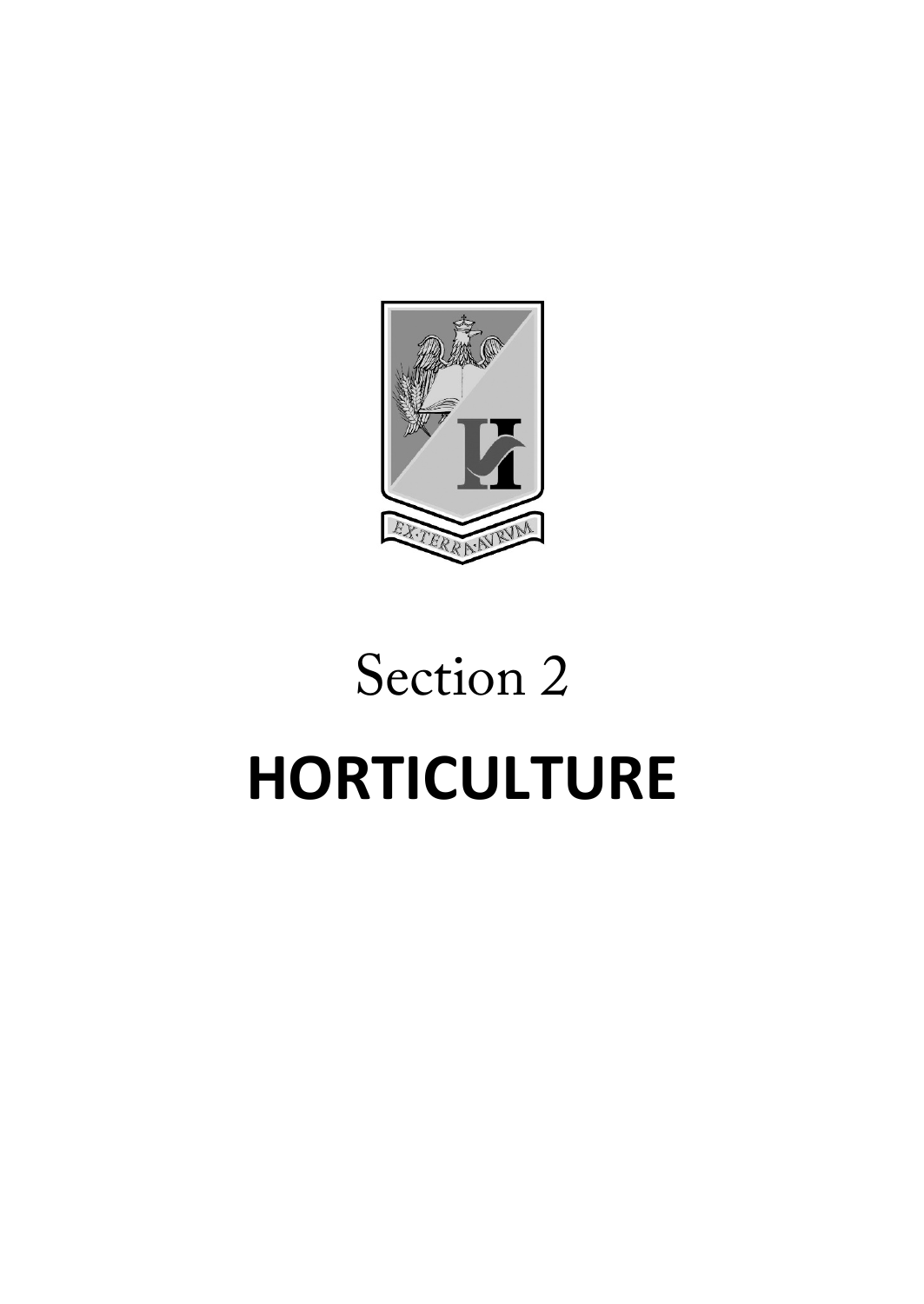# **SCIENTIFIC COMMITTEE OF THE SECTION 2 - HORTICULTURE:**

- Bekir Erol AK University of Harran, Sanliurfa, Turkey
- Arina ANTOCE University of Agronomic Sciences and Veterinary Medicine of Bucharest, Romania
- Adrian ASĂNICĂ University of Agronomic Sciences and Veterinary Medicine of Bucharest, Romania
- Liliana BĂDULESCU University of Agronomic Sciences and Veterinary Medicine of Bucharest, Romania
- Valentina BOZHKOVA Fruit Growing Institute, Plovdiv, Bulgaria
- Dorin CAMEN Banat University of Agricultural Sciences and Veterinary Medicine "King Mihai I of Romania" from Timisoara, Romania
- Daniela CICHI University of Craiova, Romania
- Sina COSMULESCU University of Craiova, Romania
- Miljan CVETKOVIC University of Banja Luka, Bosnia and Herzegovina
- Elena DELIAN University of Agronomic Sciences and Veterinary Medicine Bucharest, Romania
- Alin DOBREI Banat University of Agricultural Sciences and Veterinary Medicine "King Mihai I of Romania" from Timisoara, Romania
- Elisabeta DOBRESCU University of Agronomic Sciences and Veterinary Medicine of Bucharest, Romania
- Lucia DRAGHIA "Ion Ionescu de la Brad" University of Agricultural Sciences and Veterinary Medicine of Iasi, Romania
- Franco FAMIANI Universita degli Studi di Perugia, Italy
- Gheorghe GLĂMAN President of the Romanian Horticultural Society, Romania
- Luca Corelli GRAPPADELLI University of Bologna, Italy
- Valerica TUDOR University of Agronomic Sciences and Veterinary Medicine of Bucharest, Romania
- Dorel HOZA University of Agronomic Sciences and Veterinary Medicine of Bucharest, Romania
- Károly HROTKÓ Corvinus University of Budapest, Hungary
- Olimpia IORDĂNESCU Banat University of Agricultural Sciences and Veterinary Medicine "King Mihai I of Romania" from Timisoara, Romania
- Mirela CORDEA University of Agronomic Sciences and Veterinary Medicine of Cluj-Napoca, Romania
- Karsten KLOPP Obstbauversuchsanstalt Jork, Germany
- Carmen MANOLE University of Agronomic Sciences and Veterinary Medicine of Bucharest, Romania
- Mekjell MELAND Norwegian Institute of Agricultural and Environmental Research - Bioforsk, Norway
- Liu MENGJUN Hebei Agricultural University, China
- Viorel MITRE University of Agronomic Sciences and Veterinary Medicine of Cluj-Napoca, Romania
- Volkan OKATAN Uşak University, Turkey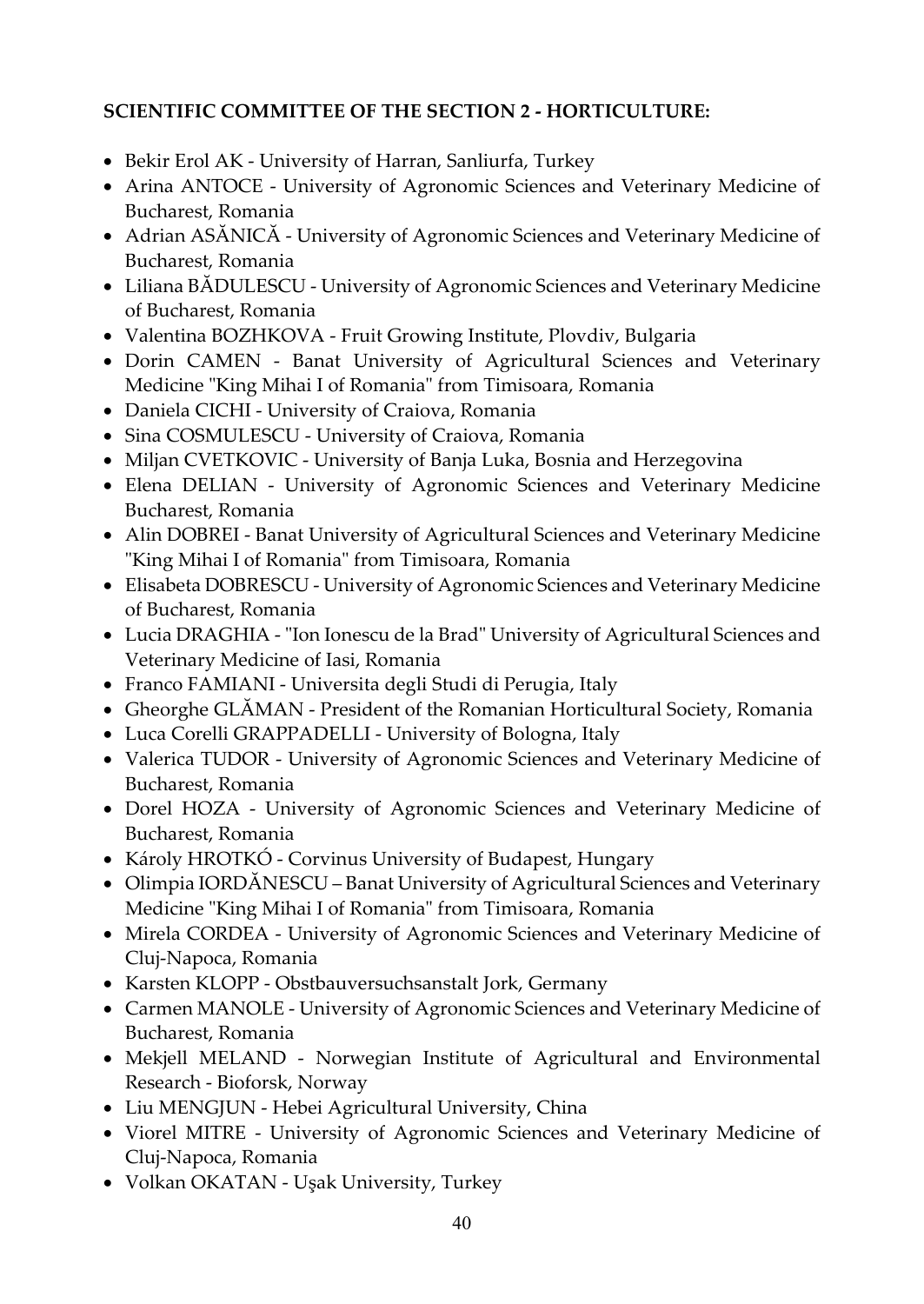- Adrian PETICILĂ University of Agronomic Sciences and Veterinary Medicine of Bucharest, Romania
- Peter ROUSSOS Agricultural University of Athens, Greece
- Silviero SANSAVINI University of Bologna, Italy
- Alvaro STANDARDI University of Perugia, Italy
- Radu SESTRAŞ University of Agronomic Sciences and Veterinary Medicine of Cluj-Napoca, Romania
- Florin STĂNICĂ University of Agronomic Sciences and Veterinary Medicine of Bucharest, Romania
- Dorin SUMEDREA National Research and Development Institute for Biotechnology in Horticulture Stefanesti-Arges, Romania
- Pierre-Louis TEISSEDRE Université de Bordeaux, France
- Florin TOMA University of Agronomic Sciences and Veterinary Medicine of Bucharest, Romania
- Cristos XILOYANNIS University of Pisa, Italy

#### **ORGANIZING COMMITTEE OF THE SECTION 2 - HORTICULTURE:**

- Adrian PETICILĂ
- Adrian ASĂNICĂ
- Dorel HOZA
- Liliana BĂDULESCU
- Elena DELIAN
- Florin TOMA
- Elisabeta DOBRESCU
- Lenuța CHIRA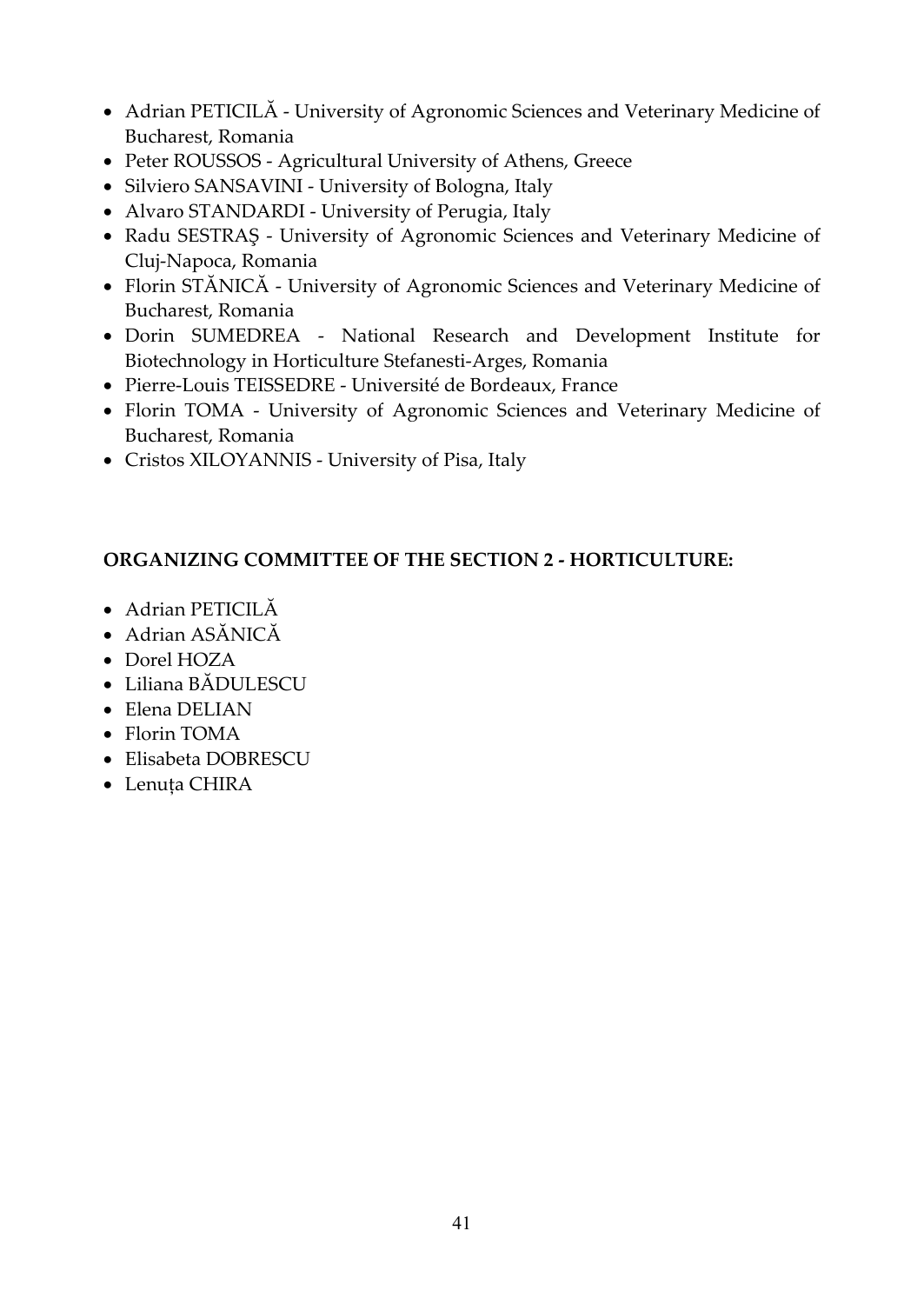# **SECTION 2 – HORTICULTURE**

*Horticulture Section Chairman: Assoc. Prof. Dr. Adrian PETICILĂ*

*Horticulture Section Co-Chair: Prof. Dr. Adrian ASĂNICĂ*

*Horticulture Section Raporteur: Prof. Dr. Liliana BĂDULESCU*

**Venue: University of Agronomic Sciences and Veterinary Medicine of Bucharest Faculty of Management and Rural Development Web:** [http://agricultureforlife.usamv.ro;](http://agricultureforlife.usamv.ro/) http://www.horticultura-bucuresti.ro

*\_\_\_\_\_\_\_\_\_\_\_\_\_\_\_\_\_\_\_\_\_\_\_\_\_\_\_\_\_\_\_\_\_\_\_\_\_\_\_\_\_\_\_\_\_\_*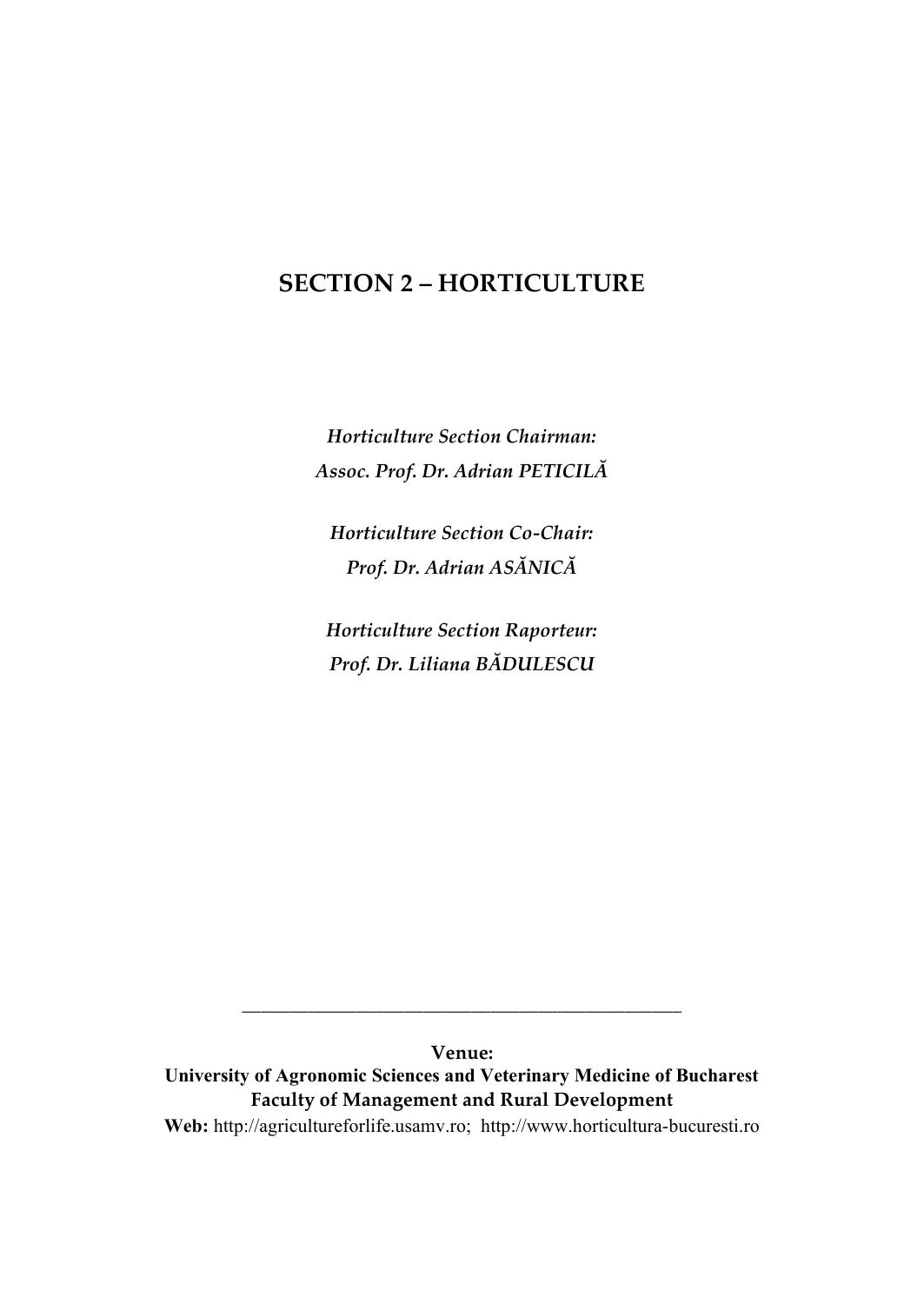# **THURSDAY, 2TH OF JUNE, 2022**

- **12:30 – 14:00 Registration of participants**
- **14:00 – 14:30 OPENING & WELCOME**
- **14:30 – 16:30 PLENARY SESSION**
- **16:30 – 17:00 Coffee Break**
- **17:00 – 19:00 Visiting the Agronomy - Herăstrău Campus, Networking activities**
- **19:00 – 22:00 Festive dinner at the USAMV Dendrological Park**

# **FRIDAY, 3rd JUNE, 2022**

| $08:00 - 09:00$ | <b>Arrival and Registration</b><br>of Participants | <b>Faculty of Management and</b><br><b>Rural Development (FMRD)</b> |
|-----------------|----------------------------------------------------|---------------------------------------------------------------------|
| $09:00 - 09:15$ | <b>Conference Sections Opening:</b>                | <b>FMRD</b>                                                         |
|                 | Section 1 + Section 2                              | P-10 Room - Ground Floor                                            |
| $09:15 - 11:00$ | Oral paper presentation 1                          | <b>SECTION 1-</b>                                                   |
|                 |                                                    | <b>FMRD</b>                                                         |
|                 |                                                    | P-10 Room - Ground Floor                                            |
|                 |                                                    | <b>SECTION 2-</b>                                                   |
|                 |                                                    | <b>FMRD</b>                                                         |
|                 |                                                    | P-19 Room - Ground Floor                                            |
| $11:00 - 11:30$ | Coffee break                                       | <b>FMRD</b>                                                         |
|                 |                                                    | Ground Floor, Main Hall                                             |
| $11:30 - 13:45$ | Oral paper presentation 2                          | <b>SECTION 1-</b>                                                   |
|                 |                                                    | <b>FMRD</b>                                                         |
|                 |                                                    | P-10 Room - Ground Floor                                            |
|                 |                                                    | <b>SECTION 2-</b>                                                   |
|                 |                                                    | <b>FMRD</b>                                                         |
|                 |                                                    | P-19 Room - Ground Floor                                            |
| $13:45 - 14:30$ | Lunch                                              | <b>FMRD</b>                                                         |
|                 |                                                    | Ground Floor, Main Hall                                             |
| $14:45 - 15:45$ | Poster display and discussion                      | <b>FMRD</b>                                                         |
|                 | with authors                                       | Ground Floor, Main Hall                                             |
|                 |                                                    |                                                                     |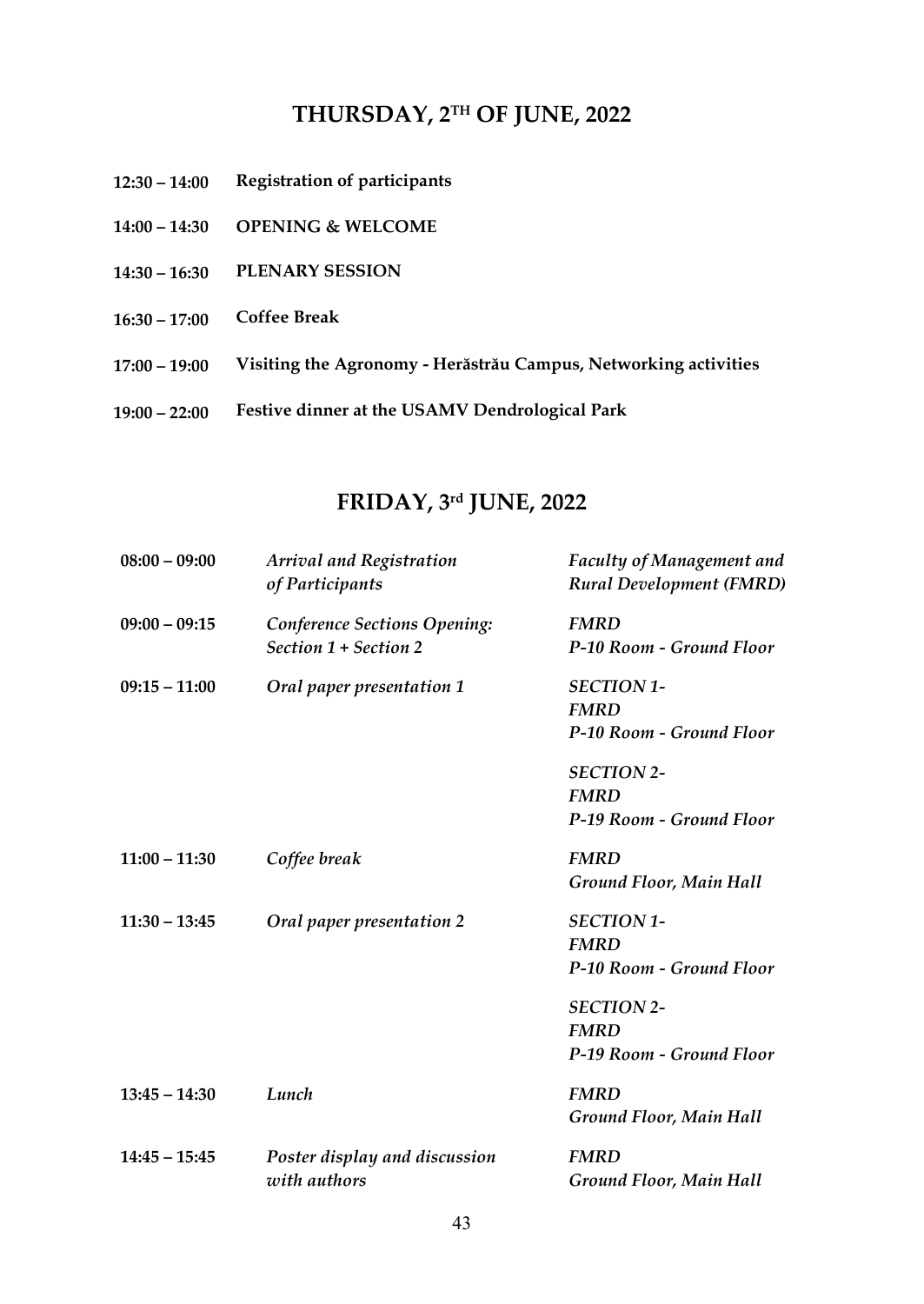| $15:45 - 16:00$<br>Coffee break |                                                                                                                     | <b>FMRD</b>                           |
|---------------------------------|---------------------------------------------------------------------------------------------------------------------|---------------------------------------|
|                                 |                                                                                                                     | Ground Floor, Main Hall               |
| $16:00 - 16:30$                 | Conclusions and closing session                                                                                     | <b>FMRD</b>                           |
|                                 |                                                                                                                     | P-10 Room - Ground Floor              |
| $14:30 - 18:00$                 | <b>Workshop</b> - Professional Standards                                                                            | <b>FMRD</b>                           |
|                                 | and Quality of Landscaping Education,<br>9th edition - Resilience of the urban<br>landscape - ecological approaches | P20 Room - Ground Floor               |
| $15:00 - 18:00$                 | Workshop - Agriculture for ICT -                                                                                    | <b>FMRD</b>                           |
|                                 | <b>ICT</b> for Agriculture                                                                                          | P16 Room - Ground Floor               |
| $15:30 - 17:30$                 | <b>Workshop</b> - Theory and practice                                                                               | <b>Research Center for Studies of</b> |
|                                 | <i>in nutritional quality of</i>                                                                                    | <b>Food Quality and Agricultural</b>  |
|                                 | horticultural products analysis,                                                                                    | Products                              |
|                                 | in the EU Green Deal context                                                                                        |                                       |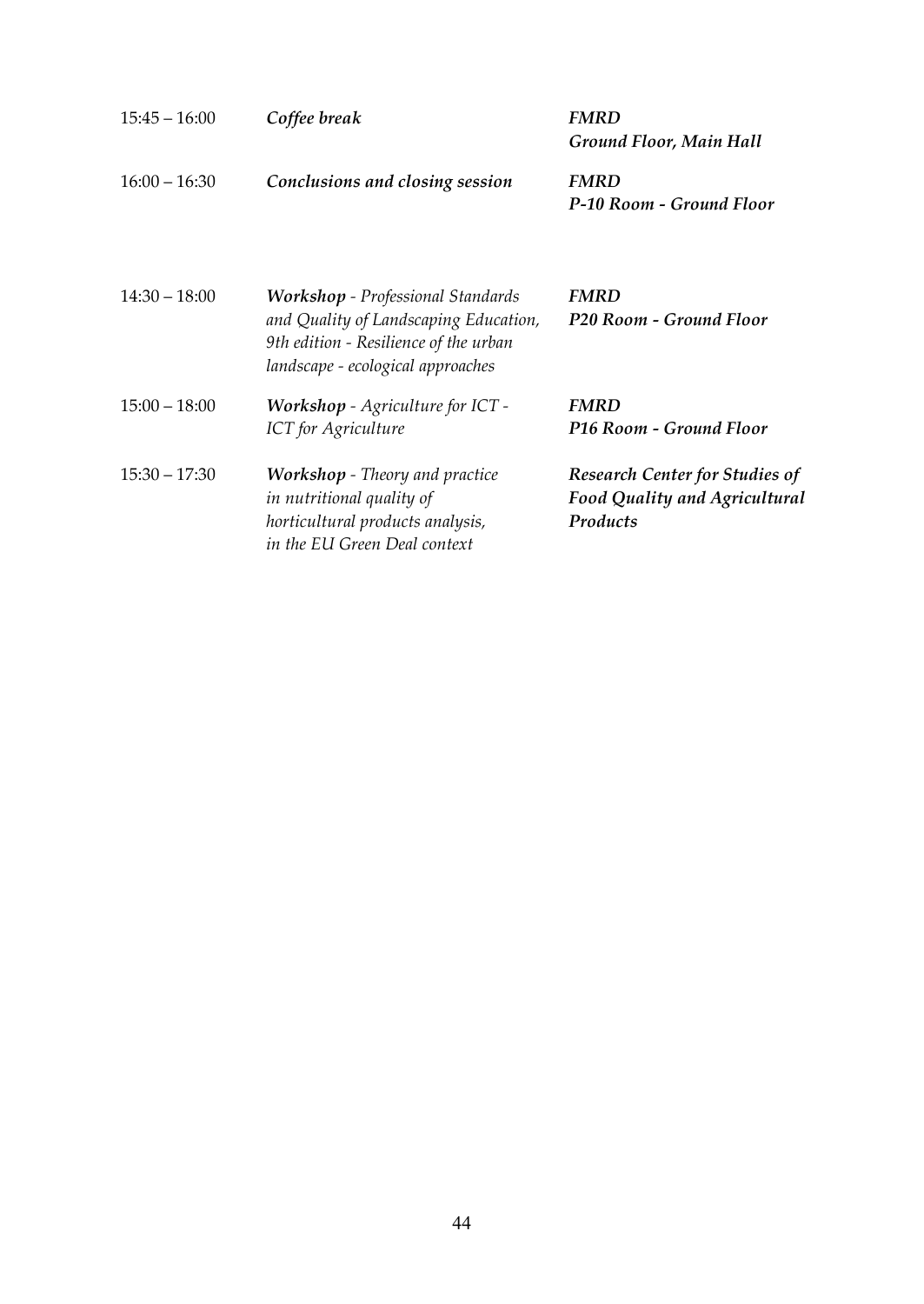# **DETAILED PROGRAMME**

# **ORAL PAPER PRESENTATION**

#### *SECTION 1*

# *(Fruit growing; Viticulture and Oenology; Miscellaneous)*

# *Session Moderators: Prof. Dr. Adrian ASĂNICĂ Assoc. Prof. Dr. Adrian PETICILĂ*

*Faculty of Management and Rural Development P-10 Room - Ground Floor* Time: 09:15 – 11:00 11:30 – 13:45

| No            | Time  | Authors                                                                                                                    | Paper Title                                                                                                                                      |
|---------------|-------|----------------------------------------------------------------------------------------------------------------------------|--------------------------------------------------------------------------------------------------------------------------------------------------|
| $\mathbf{1}$  | 09:15 | Lavinia-Mihaela ILIESCU,<br>Giuseppe ZUCCHERELLI,<br>Adrian George PETICILĂ,<br>Florin STĂNICĂ                             | CAN KIWIFRUIT GROW IN<br>ROMANIA? RESULTS OF THE<br>ROMANIAN BREEDING PROGRAM<br>AFTER 25 YEARS OF RESEARCH ON<br>ACTINIDIA SPP.                 |
| $\mathcal{P}$ | 09:30 | Andrei PETRE,<br>Andreea STAN,<br>Violeta Alexandra ION,<br>Ioana CĂTUNEANU,<br>Mihai FRÎNCU,<br>Adrian Constantin ASĂNICĂ | STORAGE CONDITIONS INFLUENCE<br>ON STANLEY AND BLUEFREE<br>ORGANIC PLUMS QUALITY                                                                 |
| 3             | 09:45 | Maria-Cristina IONESCU,<br>Liliana BĂDULESCU,<br>Mihaela IORDĂCHESCU                                                       | PCR REACTION OPTIMIZATION FOR<br>RAPD ANALYSIS OF SWEET CHERRY<br>(PRUNUS AVIUM L.)                                                              |
| 4             | 10:00 | George Adrian COJOCARU,<br>Arina Oana ANTOCE                                                                               | USE OF VEGETABLE PROTEINS AS<br><b>ALTERNATIVES TO PVVP AND</b><br><b>CASEINATE FOR REMOVING</b><br>POLYPHENOLS FROM WHITE GRAPE<br><b>MUSTS</b> |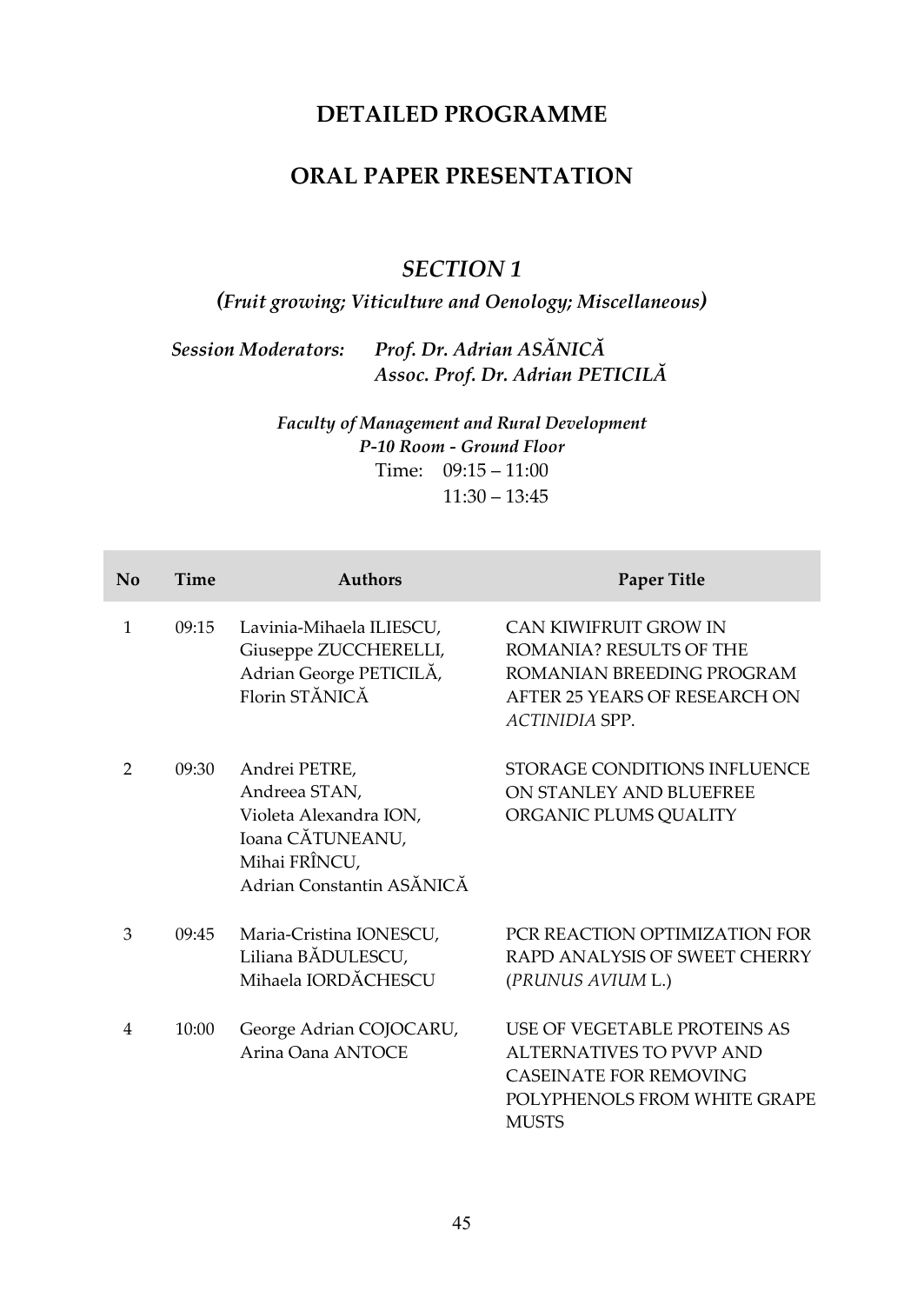| No | <b>Time</b> | <b>Authors</b>                                                                                                | Paper Title                                                                                                                                                                                            |
|----|-------------|---------------------------------------------------------------------------------------------------------------|--------------------------------------------------------------------------------------------------------------------------------------------------------------------------------------------------------|
| 5  | 10:15       | Maria-Marina MERCA (LAIES),<br>Sina Niculina COSMULESCU                                                       | THE DIVERSITY OF SOME<br>PHENOLOGICAL FEATURES IN<br>blueberry CULTIVARS (VACCINIUM<br>CORYMBOSUM L.) GROWN IN<br><b>BANAT AREA, ROMANIA</b>                                                           |
| 6  | 10:30       | Mihaela IORDĂCHESCU,<br>Adrian ASĂNICĂ,<br>Cosmin Alexandru MIHAI                                             | RAPD, ISSR AND SSR MOLECULAR<br><b>MARKERS - APPLICATIONS IN</b><br>VACCINIUM SPP.                                                                                                                     |
| 7  | 10:45       | Nikolaya VELCHEVA,<br>Katya UZUNDZHALIEVA,<br>Asya STOYANOVA-<br>DOYCHEVA,<br>Pencho MALINOV                  | <b>ESTABLISHMENT OF NATIONAL</b><br><b>INFORMATION SYSTEM OF</b><br>PLANT GENETIC RESOURCES IN<br><b>BULGARIA</b>                                                                                      |
|    |             | 11:00 - 11:30 Coffee break                                                                                    |                                                                                                                                                                                                        |
| 8  | 11:30       | George Adrian COJOCARU,<br>Bogdan Emil ILIE,<br>Arina Oana ANTOCE                                             | THE EFFECT OF THE PRE-<br>FERMENTATIVE SKIN CONTACT ON<br>THE COLOUR CHARACTERISTICS<br>AND TOTAL PHENOLS OF WHITE<br><b>WINES</b>                                                                     |
| 9  | 11:45       | Sergiu-Ştefan GORJAN,<br>Bogdan Ion TRUŞCĂ,<br>Raluca Iuliana POPESCU,<br>Bogdan Petruț COSTEA,<br>Ilie MĂCĂU | RESEARCH INTO THE BEHAVIOR OF<br>FRENCH CLONES USED UNDER THE<br>SIMBURESTI VINEYARD                                                                                                                   |
| 10 | 12:00       | Andreea-Denisa GHIUR,<br>Liliana ROTARU,<br>Doina DAMIAN,<br>Gabi ZALDEA,<br>Ancuța NECHITA                   | THE BEHAVIOUR OF SOME VINE<br><b>VARIETIES FOR TABLE GRAPES</b><br>CREATED AT SCDVV IAȘI TO THE<br><b>MAIN PATHOGENS AND PESTS</b><br><b>ATTACK IN THE CONTEXT OF</b><br>DIFFERENT CLIMATIC CONDITIONS |
| 11 | 12:15       | Mihai BOTU,<br>Aurora RANCA,<br>Mădălina-Andreea CIOCAN,<br>Ionica DINA,<br>Grigore-Valentin BELENIUC         | Anamaria NEGRARU (TĂNASE), STUDY OF THE BEHAVIOR OF THE<br>CENTENIAL SEEDLESS 48MF CLONE<br>IN THE CONDITIONS OF THE<br>MURFATLAR VINEYARD                                                             |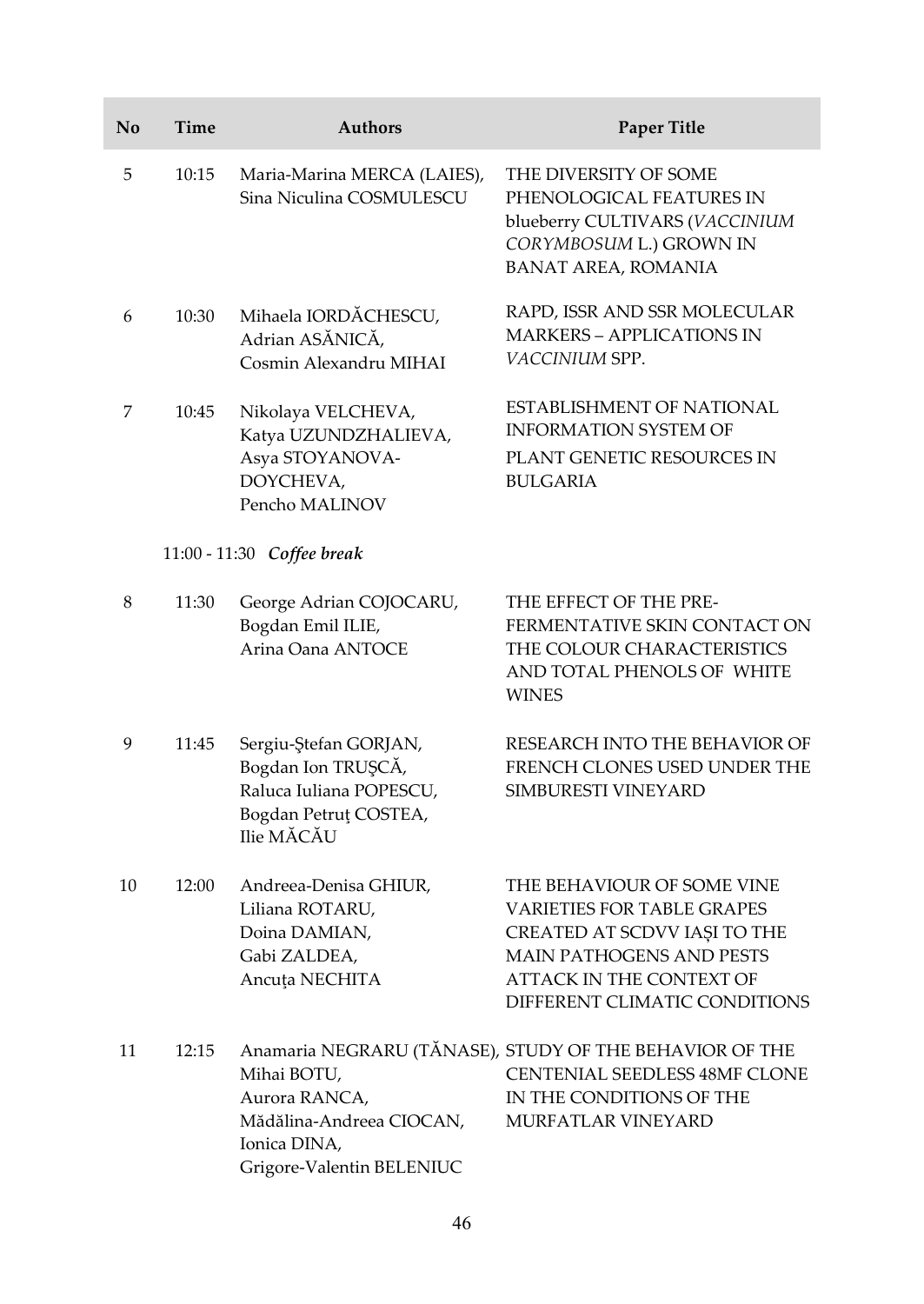| No | Time  | <b>Authors</b>                                                                                                                        | Paper Title                                                                                                                 |
|----|-------|---------------------------------------------------------------------------------------------------------------------------------------|-----------------------------------------------------------------------------------------------------------------------------|
| 12 | 12:30 | Bogdan Ion TRUȘCĂ,<br>Sergiu-Ștefan GORJAN                                                                                            | <b>CURRENT PEDOLOGICAL STUDIES</b><br>IN THE VINEYARD DRĂGĂȘANI IN<br>RELATION TO THE EXISTING<br><b>CLIMATE CONDITIONS</b> |
| 13 | 12:45 | Mala-Maria STAVRESCU-<br>BEDIVAN,<br>Cristina Florentina PELCARU,<br>Cătălin Mihai CROITORU,<br>Clara Daniela MIHAI,<br>Roxana CICEOI | PRELIMINARY SURVEY FOR<br>MAPPING THE DISTRIBUTION OF<br>SPONTANEOUS GOJI BERRY SHRUBS<br><b>IN ROMANIA</b>                 |
| 14 | 13:00 | Laura POP, Rui COSTA,<br>Adrian ASĂNICĂ,<br>Liliana TUDOREANU                                                                         | MINERAL NUTRITIONAL VALUE OF<br>PRODUCTS CONTAINING ARONIA<br>FRUITS AND JUICES: A REVIEW                                   |
| 15 | 13:15 | Cătălin George SIMEANU,<br>Daniel RĂDUȚOIU                                                                                            | MORPHO-ANATOMICAL<br>CONSIDERATIONS ON THE SPECIES<br>LIMONIUM TOMENTELLUM (BOISS.)<br>O. KUNTZE FROM ROMANIA               |
| 16 | 13:30 | Lucian CIOACA,<br>Roxana CICEOI,<br>Florin STĂNICĂ                                                                                    | ALMOND SEED WASP, EURYTOMA<br>AMYGDALI, A NEW FRUIT PEST IN<br>THE ROMANIAN FAUNA                                           |

L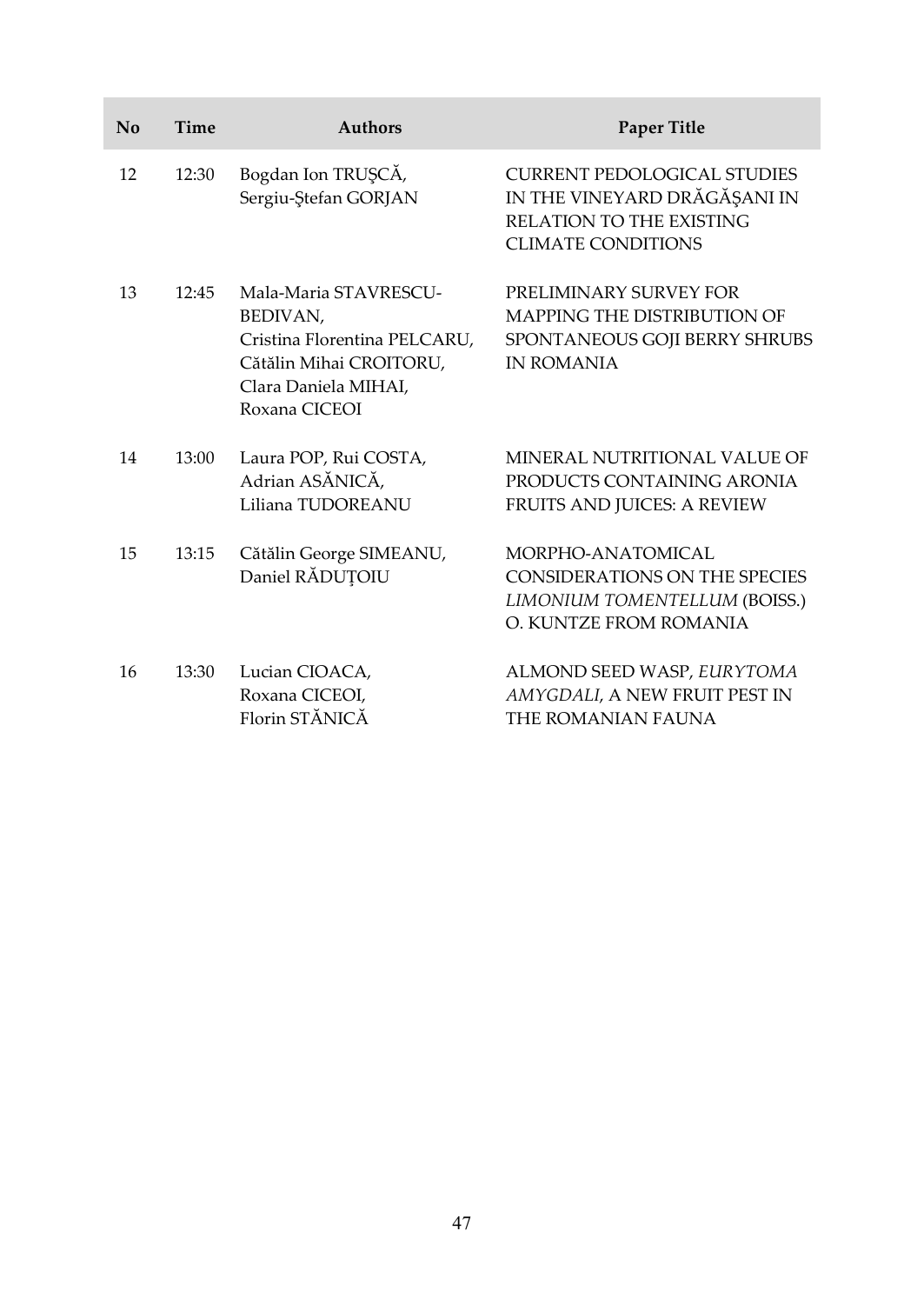# *SECTION 2*

# *(Vegetable growing, Floriculture, Ornamental plants, Design and Landscape architecture; Miscellaneous)*

# *Session Moderators: Prof. Dr. Liliana BĂDULESCU Prof. Dr. Mihaela GEORGESCU*

#### *Faculty of Management and Rural Development P-19 Room - Ground Floor* Time: 09:15 – 11:00  $11:30 - 13:45$

| No            | Time  | <b>Authors</b>                                                                                                                                                         | Paper Title                                                                                                                                     |
|---------------|-------|------------------------------------------------------------------------------------------------------------------------------------------------------------------------|-------------------------------------------------------------------------------------------------------------------------------------------------|
| $\mathbf{1}$  | 09:15 | Mihai FRANGULEA,<br>Liliana BĂDULESCU,<br>Ovidiu Ionuț JERCA,<br>Elena Maria DRĂGHICI,<br>Michael BANTLE,<br>Sigurd SANNAN,<br>August Brækken,<br>Sorin Mihai CÎMPEANU | PHYSICO-CHEMICAL PROPERTIES<br>OF TWO CHERRY TOMATO<br><b>VARIETIES IN RELATION TO THE</b><br><b>GREENHOUSE ENVIRONMENTAL</b><br><b>FACTORS</b> |
| $\mathcal{P}$ | 09:30 | Szandra KLáTYIK,<br>Roxana CICEOI,<br>Gergana MLADENOVA,<br>Okray OREL, Mária MÖRTL,<br>András SZÉKÁCS                                                                 | EFFECT OF PESTICIDES ON THE<br>NUTRITIONAL QUALITY OF<br><b>CULTIVATED SPICE PAPRIKA</b>                                                        |
| 3             | 09:45 | Anamaria CIUBOTĂRIȚA,<br>Vasile STOLERU,<br>Gabriel-Ciprian TELIBAN,<br>Alexandru COJOCARU,<br>Alexandru HORAICU                                                       | THE EFFECT OF FERTILIZATION<br><b>REGIME ON EGGPLANT CROPS</b><br><b>UNDER GREENHOUSE</b>                                                       |
| 4             | 10:00 | Daniel RĂDUȚOIU,<br>Ion STAN                                                                                                                                           | <b>VEGETATION DAMAGE TO</b><br><b>AGRICULTURAL CROPS IN</b><br>OLTENIA, ROMANIA                                                                 |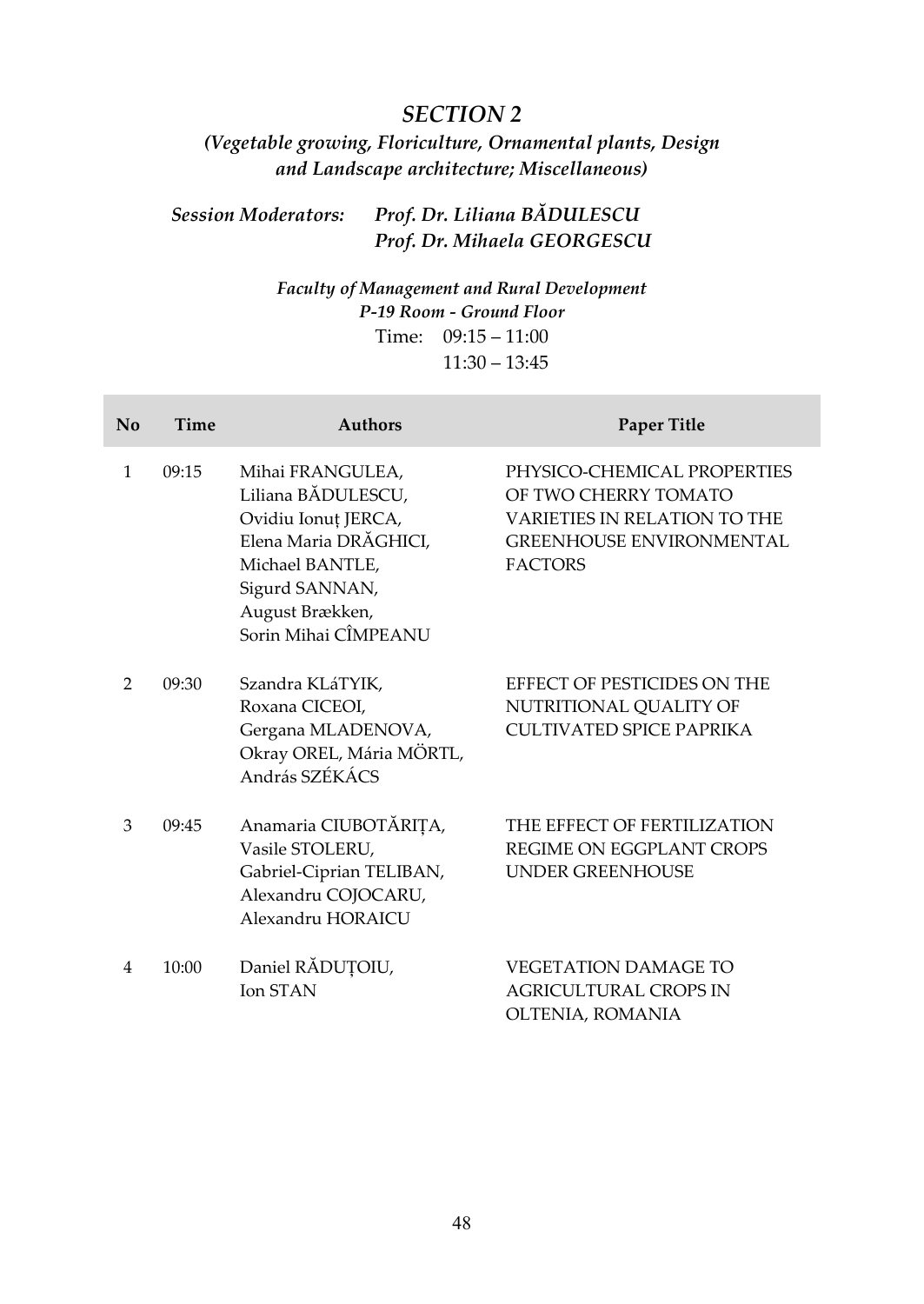| No | <b>Time</b> | <b>Authors</b>                                                                                                                               | Paper Title                                                                                                                                                                                                                                     |
|----|-------------|----------------------------------------------------------------------------------------------------------------------------------------------|-------------------------------------------------------------------------------------------------------------------------------------------------------------------------------------------------------------------------------------------------|
| 5  | 10:15       | Claudia-Loredana DRAGOMIR,<br>Dorel HOZA                                                                                                     | REVIEW ON IMPROVING TOMATO<br><b>CULTURE TECHNOLOGY IN</b><br>PROTECTED SYSTEM FOR<br><b>ENVIRONMENTAL PROTECTION</b><br>AND INCREASING PRODUCTIVITY<br><b>USING PGPR</b>                                                                       |
| 6  | 10:30       | Marian PETRE,<br>Răzvan Ionuț TEODORESCU,<br>Ionela RUSEA,<br>Gabriela TETU                                                                  | EFFICIENT RECYCLING OF FRUIT<br>TREE WASTES THROUGH<br>CONTROLLED CULTIVATION OF<br><b>EDIBLE MUSHROOMS</b>                                                                                                                                     |
| 7  | 10:45       | Daniel RĂDUȚOIU,<br>Dragoș Mihail ȘTEFĂNESCU                                                                                                 | <b>INVASIVE NATIVE PLANTS IN</b><br>ANTHROPOGENIC ECOSYSTEMS<br>FROM OLTENIA, ROMANIA                                                                                                                                                           |
|    |             | 11:00 - 11:30 Coffee break                                                                                                                   |                                                                                                                                                                                                                                                 |
| 8  | 11:30       | Kristina Ilectra MAKNEA,<br>Adrian ASĂNICĂ,<br>Claudia FABIAN,<br>Adrian George PETICILĂ,<br>Julia Nerantzia TZORTZI,<br>Dan POPESCU         | THE USE OF CO-CULTIVATION OF<br>AROMATIC, MEDICINAL PLANTS<br>AND VEGETABLES IN SUSTAINABLE<br>URBAN HORTICULTURE                                                                                                                               |
| 9  | 11:45       | Gabriel Cristian MILOŞ,<br>Mihaela Ioana GEORGESCU,<br>Sorina Aurelia PETRA,<br>Adrian George PETICILĂ,<br>Nicolaie COSTACHE,<br>Florin TOMA | <b>RESEARCH ON MODULAR</b><br>HORTIVOLTAIC SOLUTIONS                                                                                                                                                                                            |
| 10 | 12:00       | Mihaela Ioana GEORGESCU,<br>Adrian George PETICILĂ,<br>Elisabeta DOBRESCU,<br>Nicolaie COSTACHE                                              | THE IMPORTANCE OF BOTANICAL<br><b>SURVEY AND PROPER</b><br>MANAGEMENT IN THE<br>PROTECTION OF RARE,<br><b>ENDANGERED OR VULNERABLE</b><br>SPECIES OUTSIDE OF PROTECTED<br>AREAS - WORKING EXAMPLE:<br>HYACINTELLA LEUCOPHAEA (K.<br>KOCH) SCHUR |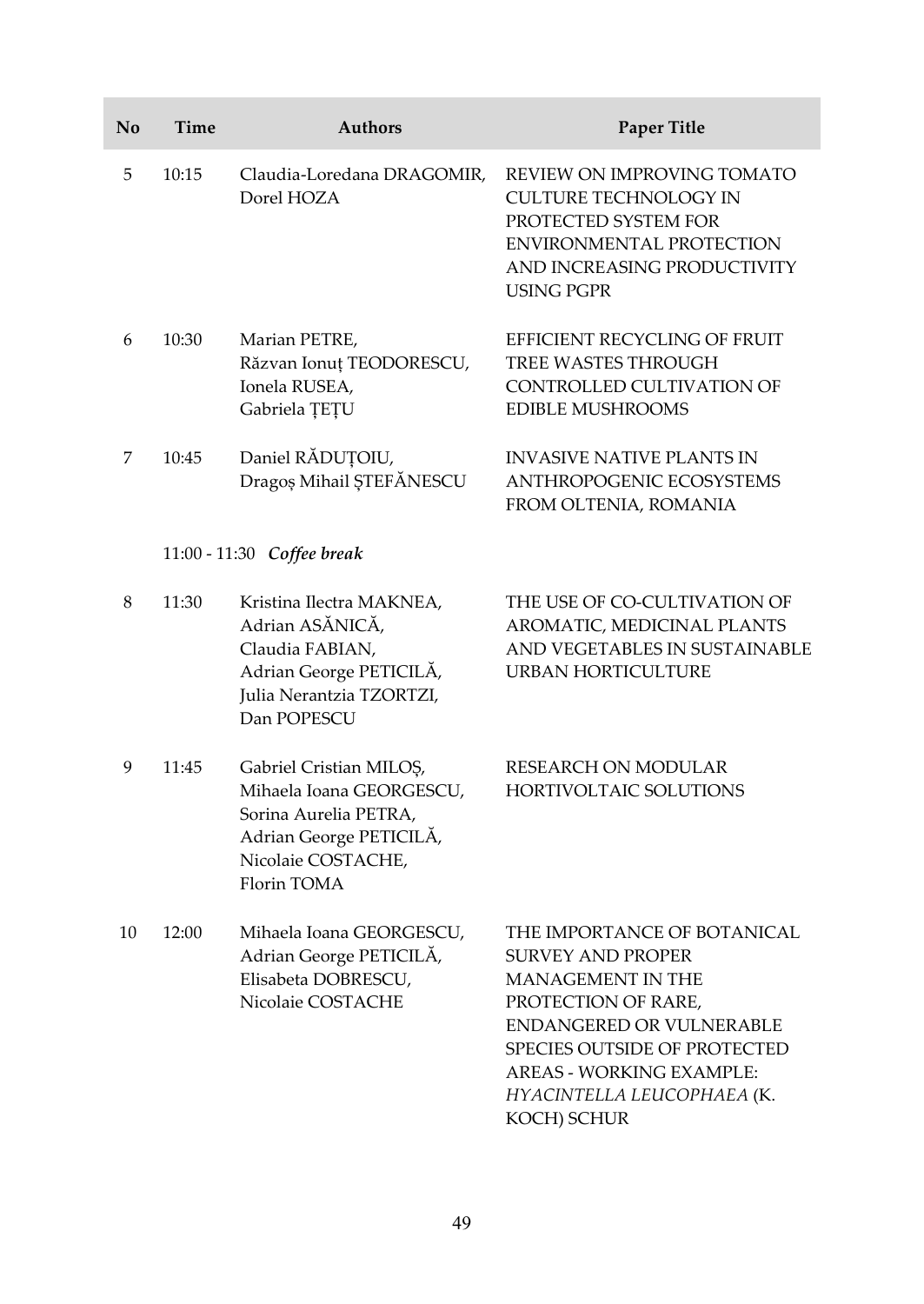| No | Time  | <b>Authors</b>                                                                                                        | <b>Paper Title</b>                                                                                                                                                                    |
|----|-------|-----------------------------------------------------------------------------------------------------------------------|---------------------------------------------------------------------------------------------------------------------------------------------------------------------------------------|
| 11 | 12:15 | Claudia FABIAN                                                                                                        | THE DIVERSITY AND ROLE OF<br>SMALL URBAN GREEN SPACES IN<br><b>BUCHAREST</b>                                                                                                          |
| 12 | 12:30 | Raluca CHIRIȚĂ,<br>Gabriel Ciprian TELIBAN,<br>Neculai MUNTEANU,<br>Teodor STAN,<br>Ștefan VIZITEU,<br>Vasile STOLERU | YIELD PERFORMANCES OF QUINOA<br>FOR LEAVES UNDER IRRIGATION<br>AND FERTILISATION REGIME                                                                                               |
| 13 | 12:45 | Oana VENAT,<br>Adrian George PETICILĂ,<br>Ioana-Cătălina NICOLAE,<br>Dorel HOZA                                       | A COMPREHENSIVE STUDY<br>REGARDING MULTIPLICATION OF<br>TWO WORLDWIDE ECONOMICALY<br><b>IMPORTANT SPECIES: SOLANUM</b><br>TUBEROSUM AND IPOMOEA<br><b>BATATAS - IN VITRO APPROACH</b> |
| 14 | 13:00 | Monica HÂRȚA,<br>Doina CLAPA                                                                                          | MICROPROPAGATION OF<br>ORNAMENTAL GESNERIACEAE<br>SPECIES AND GENETIC UNIFORMITY<br>ASSESSMENT OF IN VITRO PLANTS<br><b>USING SCOT MARKERS</b>                                        |
| 15 | 13:15 | Elena Stefania IVAN,<br>Roxana CICEOI,<br>ANA Cornelia BUTCARU,<br>Ana Maria STANCIU,<br>Florin STĂNICĂ               | GREEN WALL IMPACT ON<br>BENEFICIAL INSECTS IN AN URBAN<br>FRUIT ECOSYSTEM                                                                                                             |
| 16 | 13:30 | Andreea MELINESCU,<br>Sina COSMULESCU                                                                                 | PERCEPTION AND ASSESSMENT OF<br>FRUIT TREES VISUAL QUALITY<br>DURING SPRING IN PUBLIC GREEN<br>SPACES AND PRIVATE GARDENS                                                             |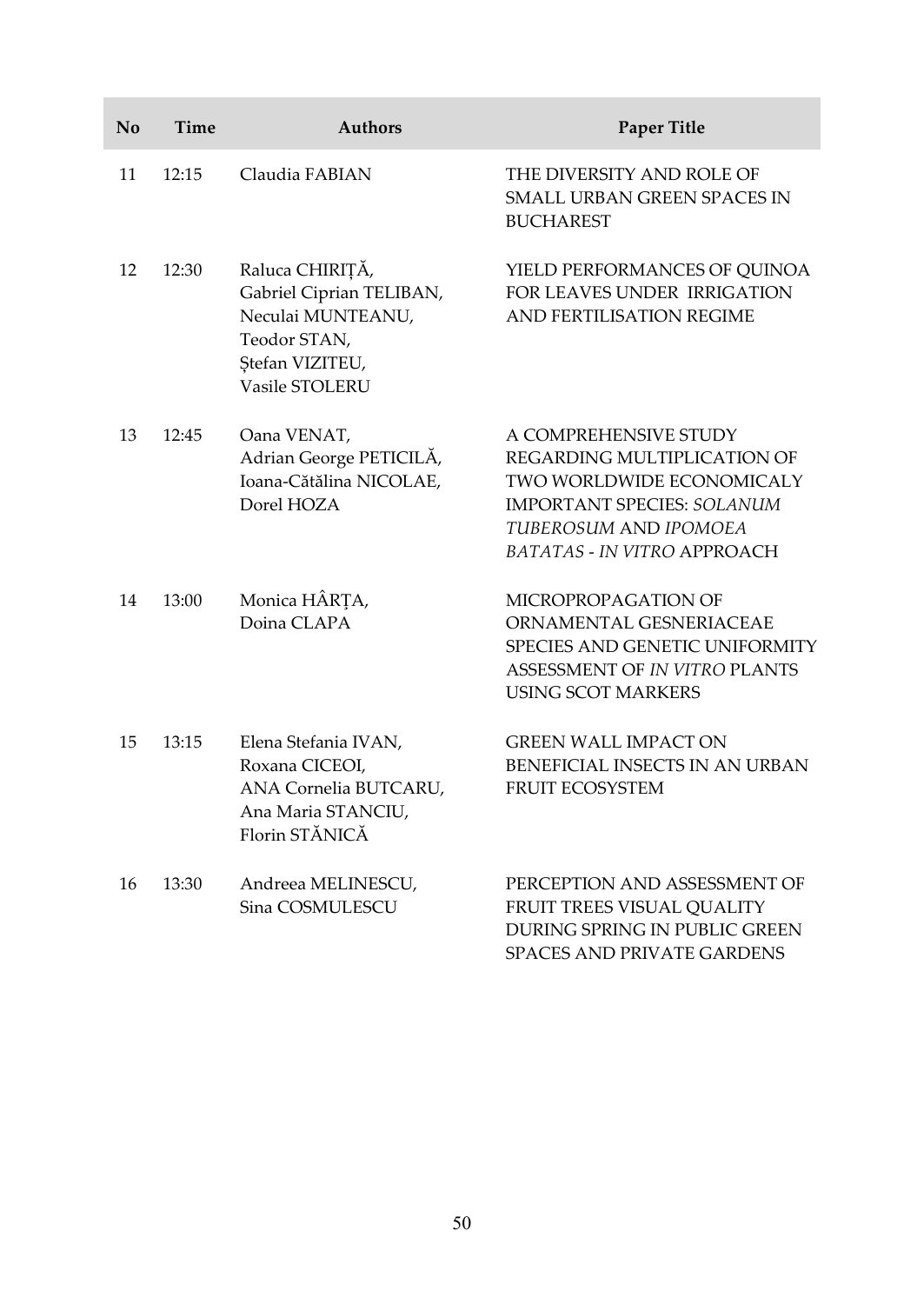# **POSTER SESSION (ALL SECTIONS)** *FMRD Ground Floor, Main Hall*

# *Session Moderators: Assoc. Prof. Dr. Viorica LAGUNOVSCHI*

#### **FRUIT GROWING**

| $\mathbf{N}\mathbf{0}$ | <b>Authors</b>                                                                                                                          | Paper Title                                                                                                                          |
|------------------------|-----------------------------------------------------------------------------------------------------------------------------------------|--------------------------------------------------------------------------------------------------------------------------------------|
| $\mathbf{1}$           | Carmen-Maria-Andrada<br>ALBULESCU,<br>Dorel HOZA                                                                                        | RESEARCH REGARDING THE INFLUENCE OF<br>LOCAL CONDITIONS ON SEVERAL QUALITY<br><b>INDICATORS FOR APPLES</b>                           |
| 2                      | Imad AL-SUWAID,<br>Ana BUTCARU,<br>Cosmin MIHAI,<br>Nazar AL GHASHEEM,<br>Florin STĂNICĂ                                                | AN OVERVIEW OF APRICOT BREEDING<br>PROGRAMS FOCUSED ON PRODUCTION<br>IMPROVEMENT, FIELD RESISTANCE AND<br><b>HIGH-QUALITY FRUITS</b> |
| 3                      | Stanislava ATANASOVA,<br>Maria GEORGIEVA,<br>Diyan GEORGIEV                                                                             | CONTENT OF BIOLOGICALLY ACTIVE<br><b>COMPOUNDS IN THE LEAVES OF</b><br>'WILLAMETTE' AND 'MEEKER' RASPBERRY<br><b>CULTIVARS</b>       |
| 4                      | Andreea BARBU,<br>Mihai FRÎNCU,<br>Violeta Alexandra ION,<br>Andrei PETRE,<br>Mihaela ZUGRAVU,<br>Liliana BĂDULESCU                     | FREEZE DRIED SWEET CHERRY QUALITY<br><b>DURING STORAGE</b>                                                                           |
| 5                      | Ana BONA, Sorina POPESCU,<br>Alexandra BECHERESCU,<br>Daniela SCEDEI,<br>Anca DRĂGUNESCU,<br>Ionuț DASCĂLU,<br>Olimpia Alina IORDĂNESCU | COMPARISON OF FRUIT QUALITY ATTRIBUTES<br>OF SOME FIG (FICUS CARICA L.) GENOTYPES<br>FROM THE SOUTH-WEST REGION OF<br><b>ROMANIA</b> |
| 6                      | Ana Cornelia BUTCARU,<br>Mariana DUMBRAVĂ,<br>Florin STĂNICĂ                                                                            | CROWN PRINCESS MARGARETA, FALSTAFF<br>AND BROTHER CADFAEL ROSE FLOWERS<br>QUALITY INFLUENCED BY THE ORGANIC<br><b>PRODUCTION</b>     |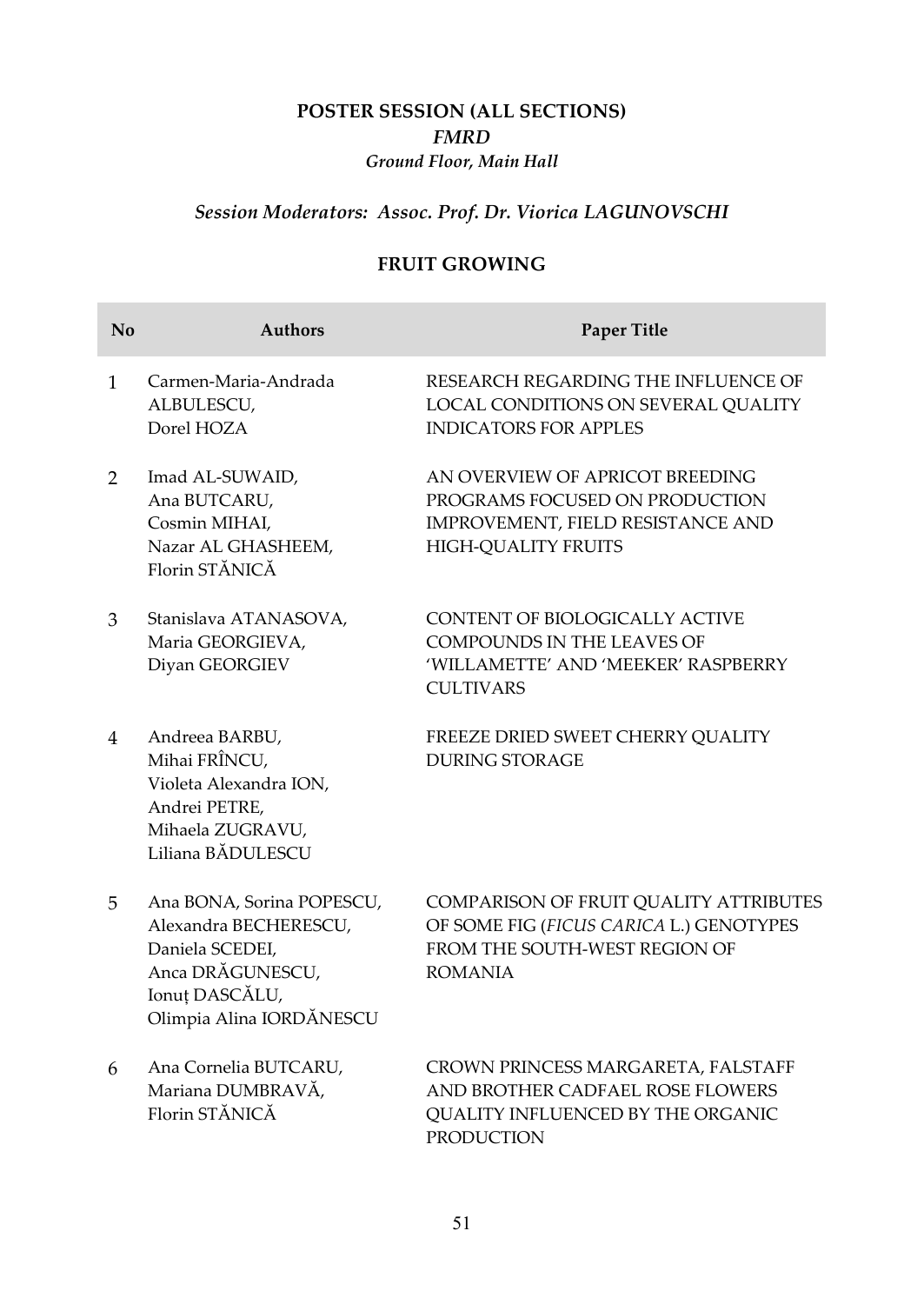| No | <b>Authors</b>                                                                            | Paper Title                                                                                                                                                               |
|----|-------------------------------------------------------------------------------------------|---------------------------------------------------------------------------------------------------------------------------------------------------------------------------|
| 7  | Cristian CĂLINIȚĂ,<br>Damian DRAGOMIR,<br>Cătălin Viorel OLTENACU                         | STUDY OF SOME STRAWBERRY VARIETIES IN<br>THE ORGANIC SYSTEM IN THE PEDO-<br>CLIMATIC CONDITIONS OF THE VLASIA<br><b>PLAIN</b>                                             |
| 8  | Ioana Laura CĂTUNEANU,<br>Andreea STAN,<br>Liliana BĂDULESCU,<br>Dorel HOZA               | THE PHYSIOLOGICAL PARAMETERS AND<br>QUALITY OF APPLES DURING STORAGE IN<br>CONTROLED ATMOSPHERE CONDITIONS                                                                |
| 9  | Anca Maria CHIOREAN,<br>Smaranda ROŞU-MAREŞ                                               | RESPONSE OF SOME APPLE CULTIVARS TO<br>PROHEXADION-CA COMBINED WITH<br>DIFFERENT FERTILIZATION METHODS IN A<br>SUPERINTENSIVE APPLE ORCHARD                               |
| 10 | Lucian CIOACĂ,<br>Florin STĂNICĂ                                                          | THE PHENOLOGY OF SOME NEW ALMOND<br><b>CULTIVARS TESTED IN NORTHERN</b><br><b>DOBROGEA</b>                                                                                |
| 11 | Roxana CICEOI,<br>Ana Cornelia BUTCARU,<br>Oana-Crina BUJOR,<br>Liliana Aurelia BĂDULESCU | <b>COMPANION PLANTS FOR RESILIENT</b><br>ORGANIC RASPBERRY PRODUCTIONS                                                                                                    |
| 12 | Andi CIOBANU,<br>Mirela PARASCHIVU,<br>Otilia COTUNA                                      | ROOT SYSTEM ARCHITECTURE IN VÂLCEAN<br>VARIETY (PRUNUS DOMESTICA L.)<br>DEPENDING ON ROOTSTOCKS AND TRUNK                                                                 |
| 13 | Mihaela CIUCU-PARASCHIV,<br>Dorel HOZA                                                    | <b>IMPACT OF FOLIAR FERTILIZATION ON THE</b><br><b>QUALITY PARAMETERS OF BLUEBERRY</b><br><b>FRUITS</b>                                                                   |
| 14 | Mihaela CIUCU-PARASCHIV,<br>Dorel HOZA                                                    | EFFECTS OF ORGANIC AND INORGANIC<br>FOLIAR FERTILIZERS ON THE NUTRITIONAL<br>AND PRODUCTIVE PARAMETERS OF FOUR<br><b>HIGHBUSH BLUEBERRIES CULTIVARS</b>                   |
| 15 | Doina CLAPA,<br>Monica HÂRȚA                                                              | EVALUATION OF GENETIC FIDELITY OF IN<br><b>VITRO GROWTH PLANTS OF HIGHBUSH</b><br>BLUEBERRY (VACCINIUM CORYMBOSUM L.)<br>CULTIVARS USING SCoT MOLECULAR<br><b>MARKERS</b> |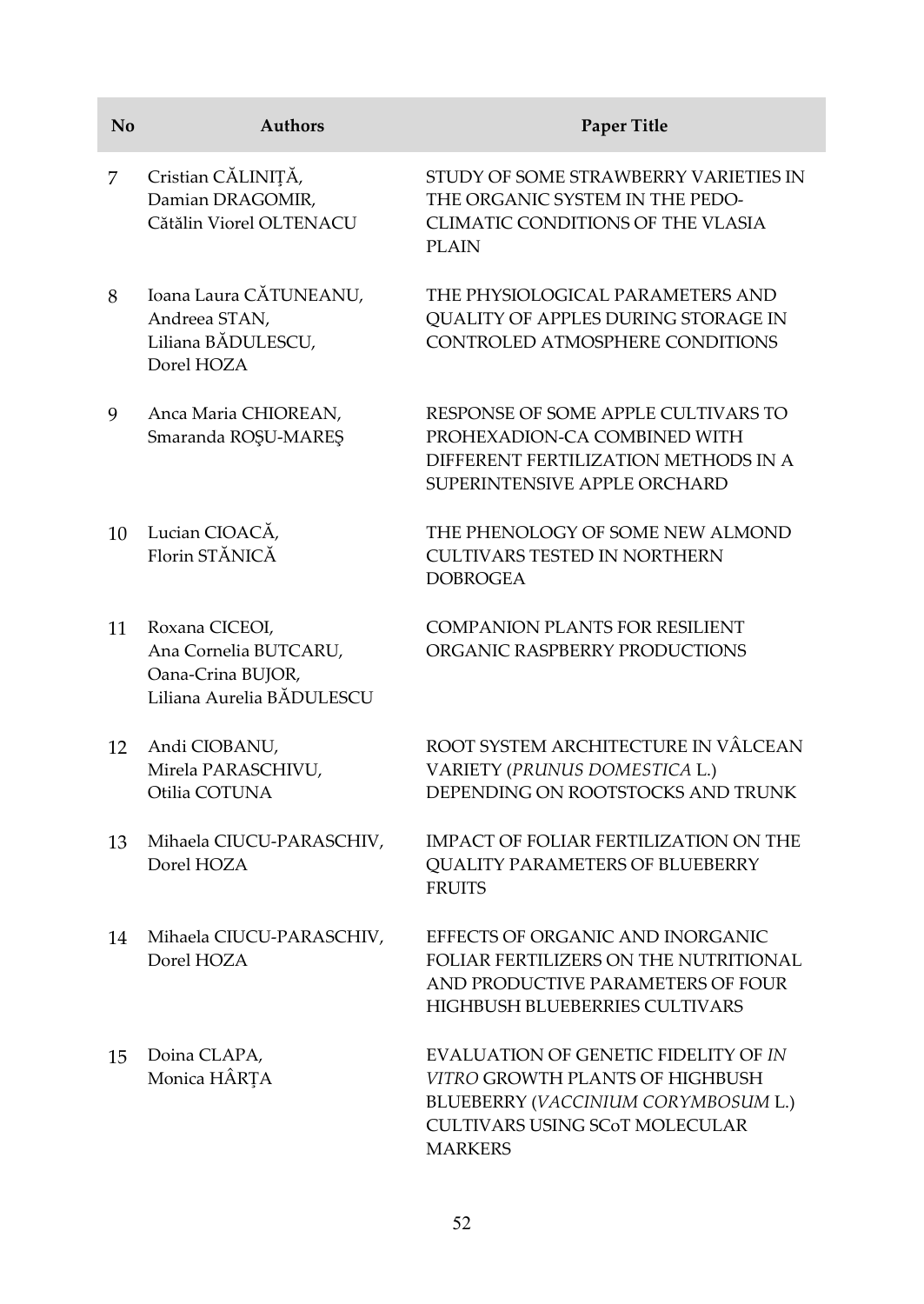| No | <b>Authors</b>                                                                                                                       | Paper Title                                                                                                                                                                          |
|----|--------------------------------------------------------------------------------------------------------------------------------------|--------------------------------------------------------------------------------------------------------------------------------------------------------------------------------------|
| 16 | Margareta CORNEANU,<br>Iuliana Elena GOLACHE,<br>Sorina SÎRBU, Elena IUREA,<br>Iulia MINEAȚĂ, Ionel PERJU,<br>Ionuț Vasile UNGUREANU | <b>CONSIDERATIONS REGARDING THE</b><br>INFLUENCE OF CLIMATE ON THE PLUM IN<br>THE CULTIVATION CONDITIONS IN ROMANIA                                                                  |
| 17 | Otilia COTUNA,<br>Mirela PARASCHIVU,<br>Veronica SĂRĂȚEANU,<br>Marinel Nicolae HORABLAGA,<br>Andi CIOBANU                            | RESEARCH REGARDING THE IDENTIFICATION<br>OF THE FUNGUS PHOMOPSIS MALI ROBERGE<br>(PHOMOPSIS FRUIT TREE CANKER) IN A TWO<br>YEARS OLD ECOLOGICAL APPLE ORCHARD -<br><b>CASE STUDY</b> |
| 18 | Damian DRAGOMIR,<br>Mihaela DOGARU,<br>Cristian CĂLINIȚĂ,<br>Dorel HOZA,<br>Florin STĂNICĂ,<br>Adrian George PETICILĂ,<br>Ligia ION  | PRELIMINARY RESULTS REGARDING THE<br>BEHAVIOR OF SOME CHOKEBERRY<br>CULTIVARS (ARONIA MELANOCARPA) IN<br>ORGANIC SYSTEM                                                              |
| 19 | Ana Maria DODOCIOIU,<br>Gilda-Diana BUZATU                                                                                           | THE EFFECT OF FERTILIZERS ON THE QUALITY<br>OF APPLE FRUITS                                                                                                                          |
| 20 | Mihaela DOGARU,<br>Damian DRAGOMIR,<br>Gherghina DRĂGAN,<br>Maria-Marinela DRAGNEA                                                   | PRELIMINARY RESULTS REGARDING THE<br><b>BEHAVIOR OF SOME BLACKBERRIES</b><br>GENOTYPES IN MOARA DOMNEASCĂ (ILFOV<br>COUNTY) AREA CONDITIONS                                          |
| 21 | Feodor FILIPOV,<br>Esmeralda CHIORESCU                                                                                               | <b>INFLUENCE OF UNEVENLY SLOPING LAND</b><br>ON APPLE TREE GROWTH IN ORCHARDS OF<br>THE NORTH EAST ROMANIAN REGION                                                                   |
| 22 | Nicolae GHEORGHIU,<br>Laurențiu BĂLONIU                                                                                              | RESULTS REGARDING THE EFFICACY OF SOME<br>FUNGICIDES IN CONTROLLING VENTURIA<br>INAEQUALIS IN MĂRĂCINENI AREA IN 2016                                                                |
| 23 | Nicolae GHEORGHIU,<br>Laurențiu BĂLONIU                                                                                              | RESULTS REGARDING THE EFFICACY OF SOME<br><b>INSECTICIDES IN CONTROLLING</b><br>PHYLLONORYCTER BLANCARDELLA IN APPLE<br>CULTURE IN MĂRĂCINENI AREA IN 2016                           |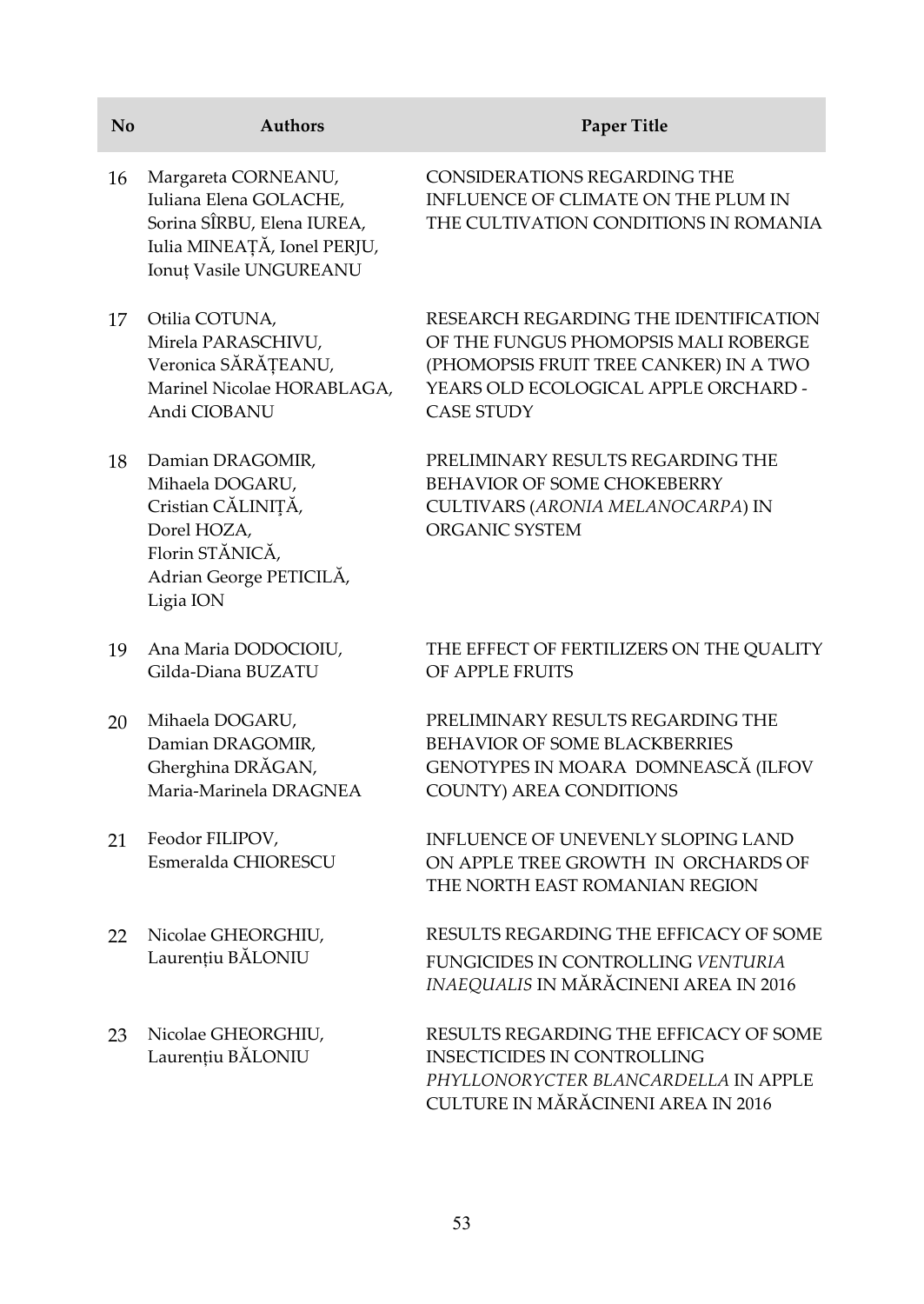| No | <b>Authors</b>                                                                                                   | <b>Paper Title</b>                                                                                                                                                                                                        |
|----|------------------------------------------------------------------------------------------------------------------|---------------------------------------------------------------------------------------------------------------------------------------------------------------------------------------------------------------------------|
| 24 | Georgeta Maria GUZU,<br>Ioan ZAGRAI,<br>Luminița Antonela ZAGRAI,<br>Claudiu MOLDOVAN,<br>Mirela Irina CORDEA    | THE EVIDENCE OF THE PRESENCE OF APPLE<br>SCAB RESISTANCE VF GENE OF SOME LOCAL<br>APPLE CULTIVARS FROM TRANSYLVANIA                                                                                                       |
| 25 | Dorel HOZA,<br>Ioannis KOTROTSIOS,<br>Ligia ION                                                                  | RESEARCH REGARDING THE RESPONSE OF<br>SOME BLUEBERRY VARIETIES IN GARDITSA<br>AREA, GREECE                                                                                                                                |
| 26 | Denitsa HRISTOVA,<br>Diyan GEORGIEV                                                                              | <b>CORRELATION AND REGRESSION</b><br>DEPENDENCES BETWEEN VEGETATIVE AND<br>REPRODUCTIVE INDICATORS IN 'TEGERA'<br>AND 'ELENA' CULTIVARS (PRUNUS<br>DOMESTICA L.) AS A RESULT OF DIFFERENT<br><b>AGROTECHNICAL SISTEMS</b> |
| 27 | Ionut ISTRATE,<br>Roxana MIHALACHE,<br>Antonia MOȘTEANU,<br>Adrian ASĂNICĂ,<br>Ana BUTCARU,<br>Liliana TUDOREANU | DIFFERENCES IN TEXTURAL PARAMETERS OF<br>SOME APPLE CULTIVARS CULTIVATED IN THE<br>EXPERIMENTAL FIELD OF USAMV BUCHAREST                                                                                                  |
| 28 | Elena IUREA,<br>Sorina SÎRBU,<br>Margareta CORNEANU,<br>Iuliana Elena GOLACHE,<br>Iulia MINEAȚĂ                  | GENETIC RESOURCES OF SOUR AND BITTER<br><b>CHERRY IN THE SPONTANEOUS AND</b><br><b>CULTIVATED FLORA FROM NORTHEAST AREA</b><br>OF ROMANIA                                                                                 |
| 29 | Elena Stefania IVAN,<br>Roxana CICEOI,<br>Anca Amalia UDRIŞTE,<br><b>Beatrice IACOMI</b>                         | THE OCCURRENCE OF FUNGAL STORAGE<br>PATHOGENS ON POME FRUITS                                                                                                                                                              |
| 30 | Carmen Palmira IONESCU,<br>Ana BUTCARU,<br>Fulvia-Florica VLAD,<br>Beatrice Michaela IACOMI                      | FUNGAL ENDOPHYTIC COMMUNITY<br>ASSOCIATED WITH PEAR TWIGS AND BUDS                                                                                                                                                        |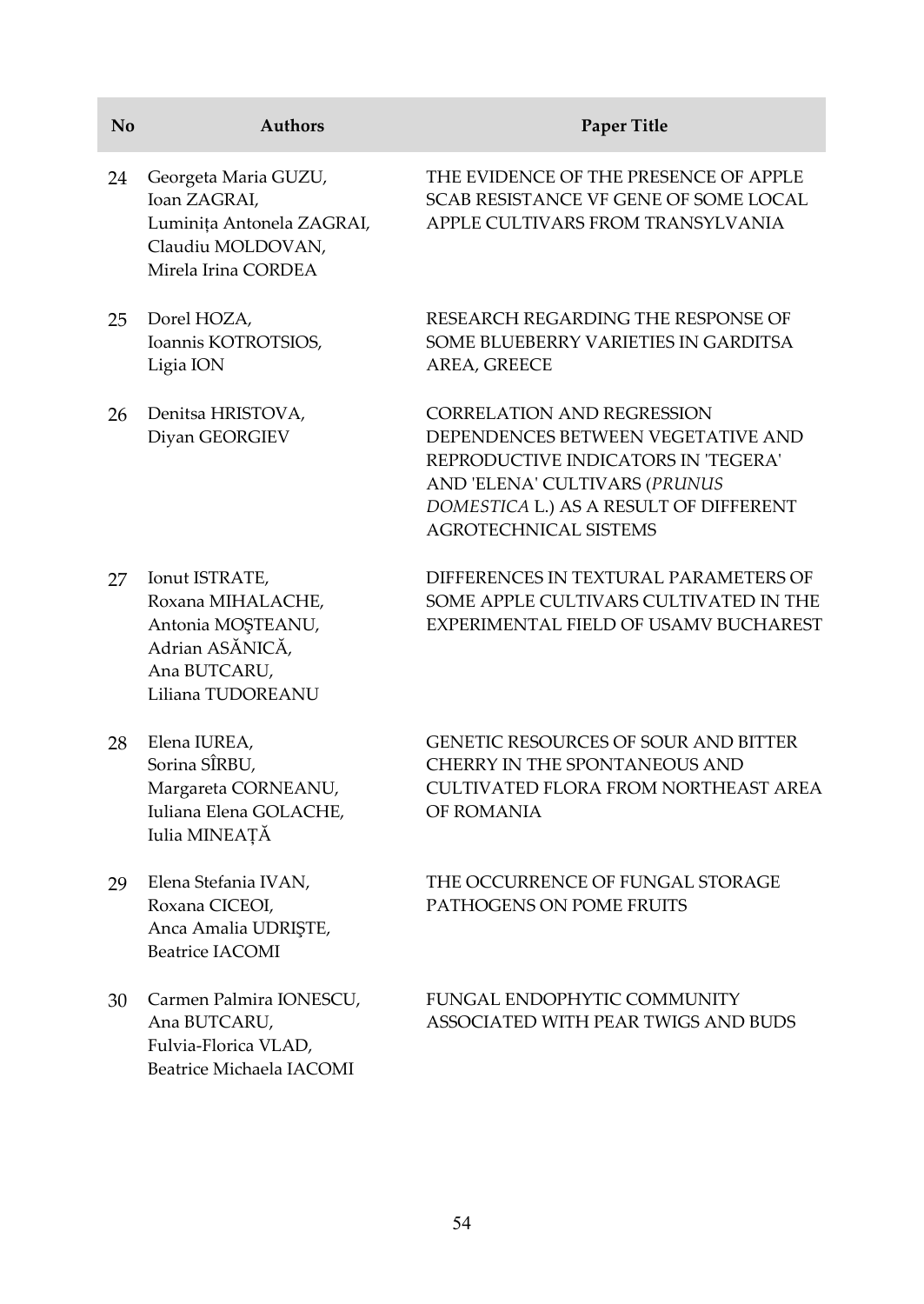| N <sub>o</sub> | <b>Authors</b>                                                                                        | Paper Title                                                                                                                                                                                                                  |
|----------------|-------------------------------------------------------------------------------------------------------|------------------------------------------------------------------------------------------------------------------------------------------------------------------------------------------------------------------------------|
| 31             | MIHAELA IORDĂCHESCU,<br>Liliana BĂDULESCU,<br>Adrian ASĂNICĂ,<br>Anca Amalia UDRIŞTE                  | <b>GENETIC RELATIONSHIPS BETWEEN SEVERAL</b><br>ROMANIAN PLUM VARIETIES USING RAPD<br><b>MOLECULAR MARKERS</b>                                                                                                               |
| 32             | Daniel JALOBĂ,<br>Stelica CRISTEA                                                                     | RESEARCH ON EFFECTIVENESS OF SULPHUR<br><b>BASED - ON FUNGICIDES TREATMENTS</b><br>AGAINST PODOSPHAERA LEUCOTRICHA IN<br>APPLE IN VOINESTI AREA, DAMBOVITA<br><b>COUNTY</b>                                                  |
| 33             | Zsolt JAKAB-ILYEFALVI,<br>Anca SOFRON                                                                 | PRELIMINARY RESULTS ON EARLY CROP<br><b>LOAD AND GROWTH RESPONSES OF 'LAPINS'</b><br>SWEET CHERRY CULTIVAR (PRUNUS AVIUM<br>L.) GRAFTED ON 'GISELA 5' AND 'GISELA 6'<br>ROOTSTOCKS IN A DRIP IRRIGATED FIELD<br><b>TRIAL</b> |
| 34             | Neli KERANOVA                                                                                         | STUDY OF THE PRODUCTION OF SOME STONE<br>FRUITS IN THE COUNTRIES ON THE BALKAN<br>PENINSULA THROUGH MATHEMATICAL<br><b>APPROACHES</b>                                                                                        |
| 35             | Petya MALASHEVA                                                                                       | PECULIARITIES IN THE INITIAL STAGES OF<br>DEVELOPMENT IN SOME STONE ORCHARDS,<br>DEPENDING ON THE TEMPERATURE<br><b>CONDITIONS</b>                                                                                           |
| 36             | Alexandra Maria MARIN,<br>Ana Cornelia BUTCARU,<br>Beatrice IACOMI                                    | <b>EDIBLE CLIMBING ROSE DISEASES</b><br>MANAGEMENT IN THE ORGANIC SYSTEM                                                                                                                                                     |
| 37             | Craisor MAZILU,<br>Silvia NICOLAE                                                                     | BEHAVIOR IN THE NURSERY OF ROOTSTOCKS<br>FOR PEACH-NECTARINE, APRICOT AND<br>ALMOND SPECIES AND THE STUDY OF THE<br>VARIETY-ROOTSTOCK INTERACTION                                                                            |
| 38             | Alexandru MIHĂESCU,<br>Florin BACIU,<br>Lavinia Mihaela ILIESCU,<br>Adrian ASĂNICĂ,<br>Florin STĂNICĂ | MORPHO-PRODUCTIVE CHARACTERISTICS OF<br>"SWEET" SERIES CHERRY CULTIVARS<br><b>GRAFTED ON TWO ROOTSTOCKS</b>                                                                                                                  |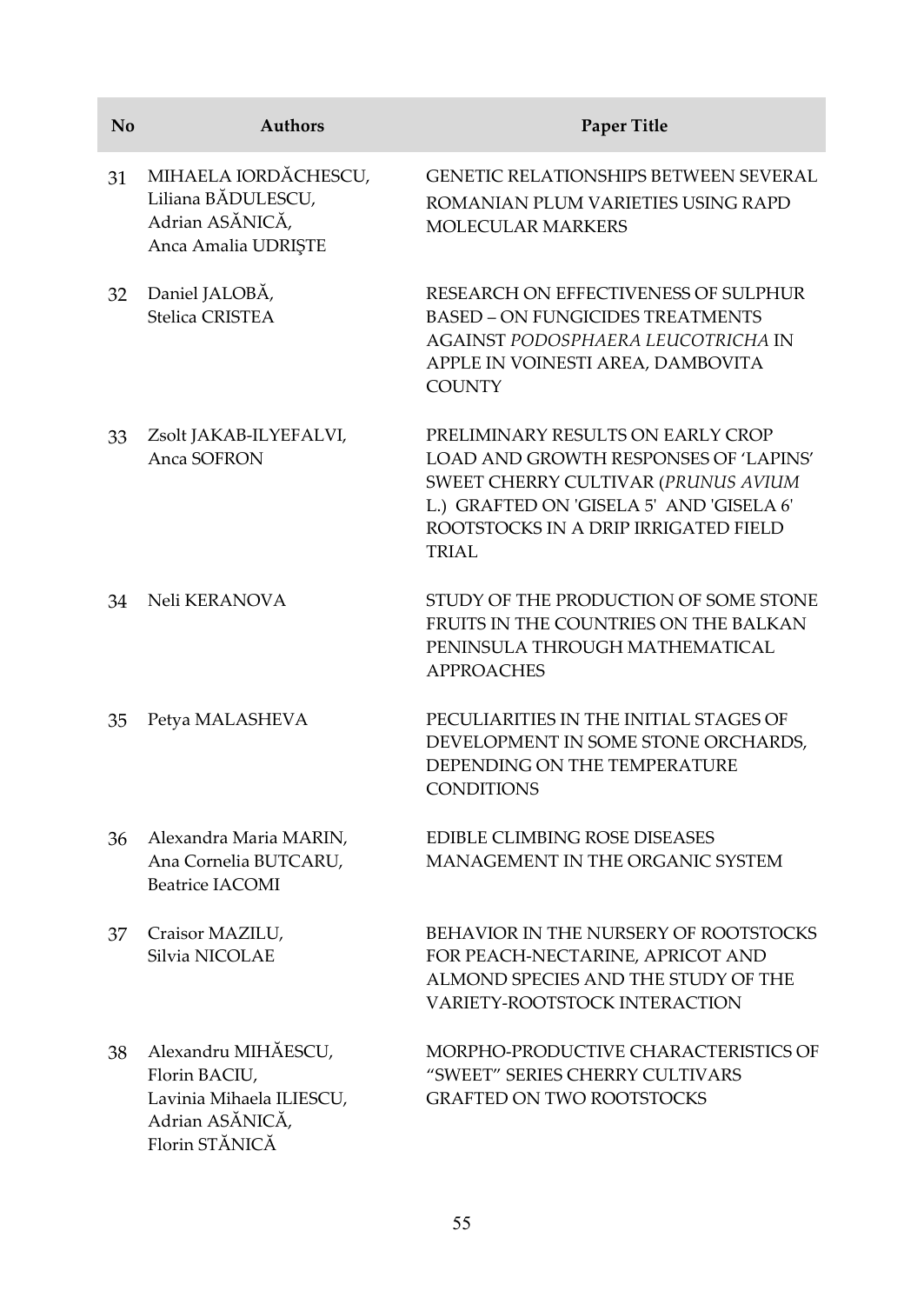| No | <b>Authors</b>                                                                                                                                                            | Paper Title                                                                                                                        |
|----|---------------------------------------------------------------------------------------------------------------------------------------------------------------------------|------------------------------------------------------------------------------------------------------------------------------------|
| 39 | Cosmin Alexandru MIHAI,<br>Ana Cornelia BUTCARU,<br>Florin STĂNICĂ,<br>Lavinia Mihaela ILIESCU                                                                            | <b>GRAFTING METHODS FOR DIOSPYROS</b><br>VIRGINIANA L. AND DIOSPYROS KAKI THUNB.<br><b>HYBRIDS PROPAGATION</b>                     |
| 40 | Teodora MIHOVA,<br>Petko MINKOV                                                                                                                                           | <b>GENETIC RESOURCES OF PRUNUS SUBGENUS</b><br>CERASUS (GRAY) IN THE TROYAN REGION,<br><b>BULGARIA</b>                             |
| 41 | Petko MINKOV,<br>Boryana STEFANOVA,<br>Georgi POPSKI,<br>Silvena TODOROVA                                                                                                 | BEHAVIOUR OF SOUR CHERRY CULTIVARS TO<br>THE CAUSES OF CYLINDROSPORIOSIS AND<br><b>SHOT HOLE DISEASE</b>                           |
| 42 | Cristina MOALE,<br>Leinar SEPTAR,<br>Corina GAVĂT,<br>Ion CAPLAN,<br>Alexandru OPRIȚĂ,<br>Gheorghe LĂMUREANU,<br>Florin OANCEA,<br>Marius GHIUREA.<br>Mălina DESLIU-AVRAM | THE RESISTANCE OF PEACH TO THE ATTACK<br>OF SOME PATHOGENS IN CLIMATE CHANGE<br><b>CONDITIONS</b>                                  |
| 43 | Claudiu MOLDOVAN,<br>Ioan ZAGRAI,<br>Luminița ZAGRAI,<br>Georgeta GUZU,<br>Smaranda ROŞU-MAREŞ,<br><b>Aurel MAXIM</b>                                                     | THE EFFICACY OF SOME ORGANIC PRODUCTS<br>IN THE CONTROL OF BROWN ROT (MONILINIA<br>SPP.) IN EUROPEAN PLUM (PRUNUS<br>DOMESTICA L.) |
| 44 | Ailin MOLOȘAG,<br>Cristian CĂLINIȚĂ,<br>Damian DRAGOMIR,<br>Cătălin Viorel OLTENACU                                                                                       | PRELIMINARY RESULTS REGARDING THE<br>BEHAVIOUR OF DIFFERENT PEACH VARIETIES<br>UNDER DIFFERENT PLANTING DENSITY                    |
| 45 | Alexandru MIHĂESCU,<br>Florin BACIU,                                                                                                                                      | FRUIT CHARACTERISTICS AND SENSORIAL<br>ANALYSIS OF "SWEET" SERIES CHERRIES                                                         |

56

CULTIVARS GROWN IN BUCUREȘTI AREA

Lavinia Mihaela ILIESCU, Adrian ASĂNICĂ, Florin STĂNICĂ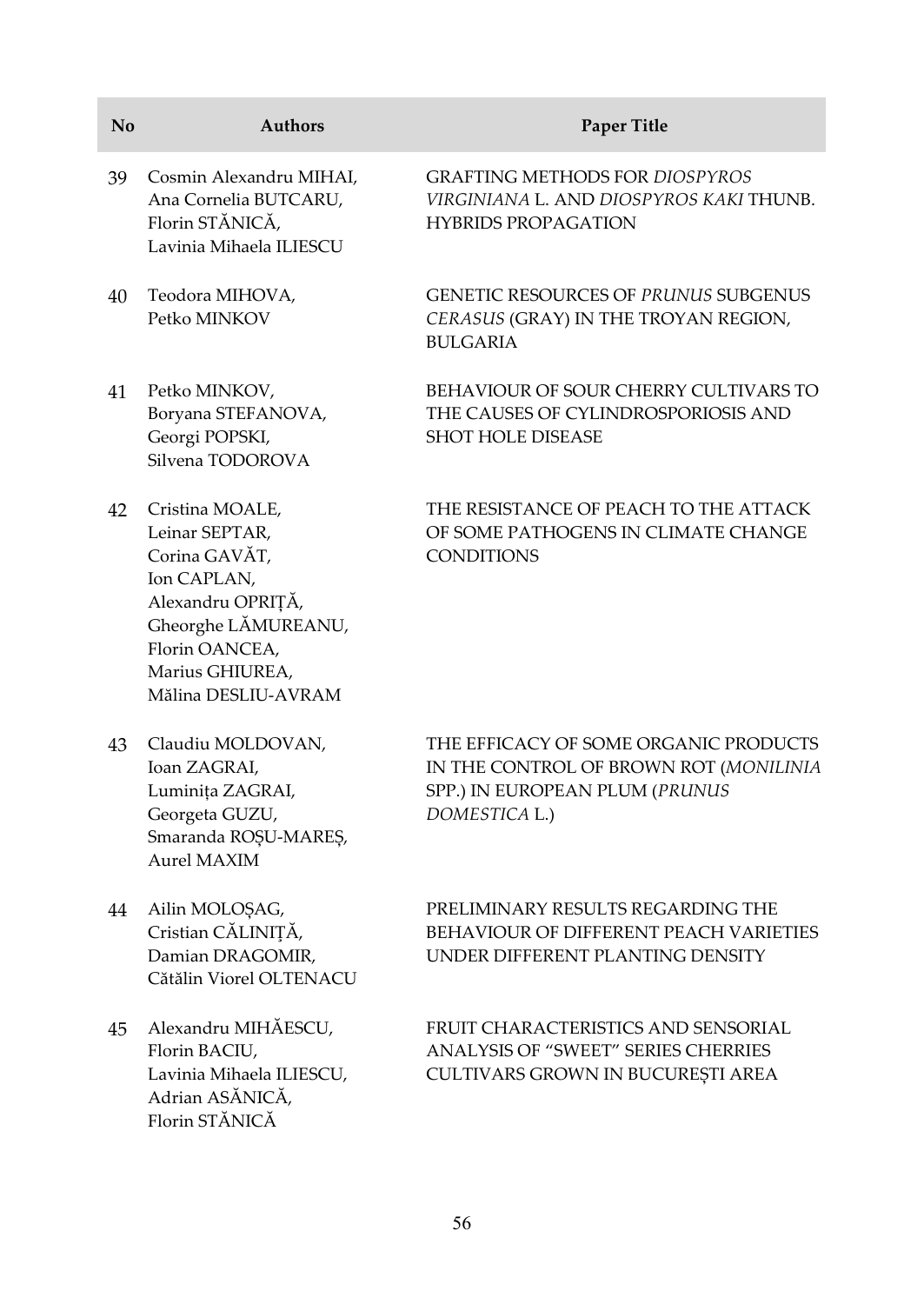| N <sub>o</sub> | <b>Authors</b>                                                                                                        | Paper Title                                                                                                                                                                         |
|----------------|-----------------------------------------------------------------------------------------------------------------------|-------------------------------------------------------------------------------------------------------------------------------------------------------------------------------------|
| 46             | Elena Mihaela NAGY,<br>Claudia NICOLA,<br>Mihaela PARASCHIV,<br>Marius Andrei MIHALACHE                               | PROPERTIES OF GRANULAR ORGANO-<br>MINERAL FERTILIZER AND THE INFLUENCE<br>OF ITS APPLICATION ON SOME CHEMICAL<br>PROPERTIES OF THE SOIL IN AN APPLE<br>PLANTATION, JONATHAN VARIETY |
| 47             | Marieta NESHEVA,<br>Vanya AKOVA,<br>Nesho NESHEV                                                                      | FRUIT QUALITY OF TWO PLUM CULTIVARS<br><b>GRAFTED ON 'DOCERA 6' (PRUNUS</b><br>DOMESTICA L. x PRUNUS CERASIFERA EHRH.)<br><b>ROOTSTOCK</b>                                          |
| 48             | Florin OANCEA,<br>Marius GHIUREA,<br>Cristina MOALE,<br>Carmen LUPU,<br>Carmen SÎRBU,<br>Traian CIOROIANU             | EFFECTS OF FOLIAR APPLICATION OF<br><b>FERTILIZERS LOADED INTO SILICEOUS</b><br>NANOPOROUS MATERIALS ON SWEETS<br>ALMONDS PHOTOSYNTHESIS                                            |
| 49             | Vladut Alexandru OPRIȚA,<br>Corina GAVAT,<br>Leinar SEPTAR,<br>Ion CAPLAN,<br>Andrei CERNĂTESCU                       | RESEARCH ON GENETIC RESISTANCE OF THE<br>ELMAR APRICOT VARIETY AT LOW<br><b>TEMPERATURES</b>                                                                                        |
| 50             | Constantin PĂUN                                                                                                       | RESEARCH CONCERNING MORPHOLOGY<br>AND PRODUCTIVITY OF SOME STRAWBERRY<br>VARIETIES MULTIPLIED BY BIOTECHNOLOGY                                                                      |
| 51             | Amelia PETRESCU,<br>Mihaela PARASCHIV,<br>Monica STURZEANU                                                            | <b>EVALUATION OF FOUR SEA BUCKTHORN</b><br>BIOTYPES FROM THE SPONTANEOUS FLORA<br>OF ARGES COUNTY, ROMANIA                                                                          |
| 52             | Dan POPESCU,<br>Cosmin Alexandru MIHAI,<br>Ana Cornelia BUTCARU,<br>Mihaela IORDĂCHESCU,<br>Adrian Constantin ASĂNICĂ | PRELIMINARY RESULTS REGARDING THE<br>SELECTION OF NEW BLUEBERRY GENOTYPES<br>(VACCINUM CORYMBOSUM L.)                                                                               |
| 53             | Georgi POPSKI,<br>Boryana STEFANOVA,<br>Petko MINKOV                                                                  | <b>IMPACT OF SOIL MAINTENANCE SYSTEMS ON</b><br>THE VEGETATIVE AND REPRODUCTIVE<br>MANIFESTATIONS OF 'KATINKA' CULTIVAR                                                             |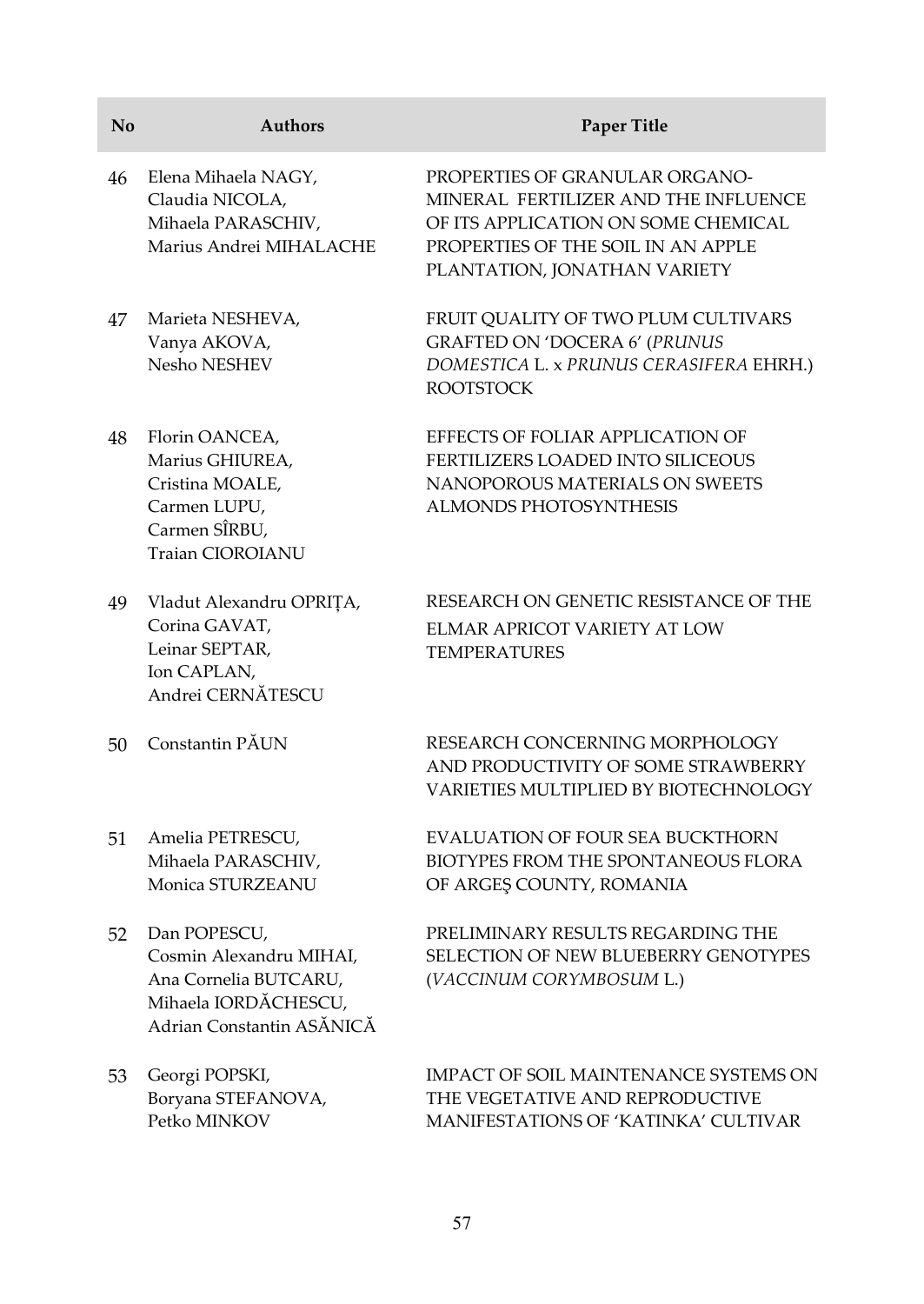| N <sub>o</sub> | <b>Authors</b>                                                                                                                                                                                                 | Paper Title                                                                                                                                                                   |
|----------------|----------------------------------------------------------------------------------------------------------------------------------------------------------------------------------------------------------------|-------------------------------------------------------------------------------------------------------------------------------------------------------------------------------|
| 54             | Smaranda Doina ROŞU-MAREŞ                                                                                                                                                                                      | ASSESSING THE RESPONSE TO NATURAL<br>POWDERY MILDEW INFECTIONS OF SOME<br>ROMANIAN AND FOREIGN APPLE CULTIVARS<br>IN THE ENVIRONMENTAL CONDITIONS OF<br>NORTHERN TRANSYLVANIA |
| 55             | Daniela Nicoleta SCEDEI,<br>Florin FIRU,<br>Corina Constanța SÎRBU,<br>Olimpia Alina IORDĂNESCU,<br>Anișoara DUMA-COPCEA,<br>Casiana MIHUȚ,<br>Ramona ŞTEF,<br>Alin CĂRĂBEȚ,<br>Carmen BEINȘAN,<br>Simion ALDA | DEGREE OF CONTROL OF WEEDS UNDER THE<br>INFLUENCE OF AGRO-TECHNICAL MEASURES<br>AND HERBICIDES IN A PEACH PLANTATION<br>(PRUNUS PERSICA L.)                                   |
| 56             | Leinar SEPTAR, Corina GAVĂT,<br>Cristina MOALE,<br>Alexandru OPRIȚĂ,<br>Ion CAPLAN,<br>Ioan STOLI,<br>Luana BOCIOROAGĂ,<br>Andreea BALCAN                                                                      | EFFECT OF THE RADICULAR AND FOLIAR<br>FERTILIZER ON FRUIT QUALITY IN THE<br>PEACH ORCHARD                                                                                     |
| 57             | Elena Gabriela STAN,<br>Lavinia Mihaela ILIESCU,<br>Florin STĂNICĂ                                                                                                                                             | SENSORY EVALUATION AND CUSTOMERS'<br>PERCEPTION OF SOME PAWPAW (ASIMINA<br>TRILOBA DUNAL) PRODUCTS                                                                            |
| 58             | Boryana STEFANOVA,<br>Petko MINKOV,<br>Georgi POPSKI                                                                                                                                                           | OLD LOCAL APPLE GENOTYPES THREATENED<br><b>WITH EXTINCTION</b>                                                                                                                |
| 59             | Silvena TODOROVA,<br>Petko MINKOV,<br>Teodora MIHOVA                                                                                                                                                           | BEHAVIOR OF PLUM VARIETIES GROWN IN<br>DRYANOVO EXPERIMENTAL STATION TO<br>ECONOMICALLY IMPORTANT DISEASES                                                                    |
| 60             | Cristina Ionela TURCU,<br>Mihai TĂLMACIU,<br>Nela TĂLMACIU,<br>Monica HEREA,<br>Simona-Mihaela CHELARU,<br>Ionel PERJU                                                                                         | THE INFLUENCE OF CHANGES IN CLIMATIC<br>CONDITIONS ON THE BIOLOGY OF THE APPLE<br>WORMS LEPIDOPTERA - TORTRICIDAE                                                             |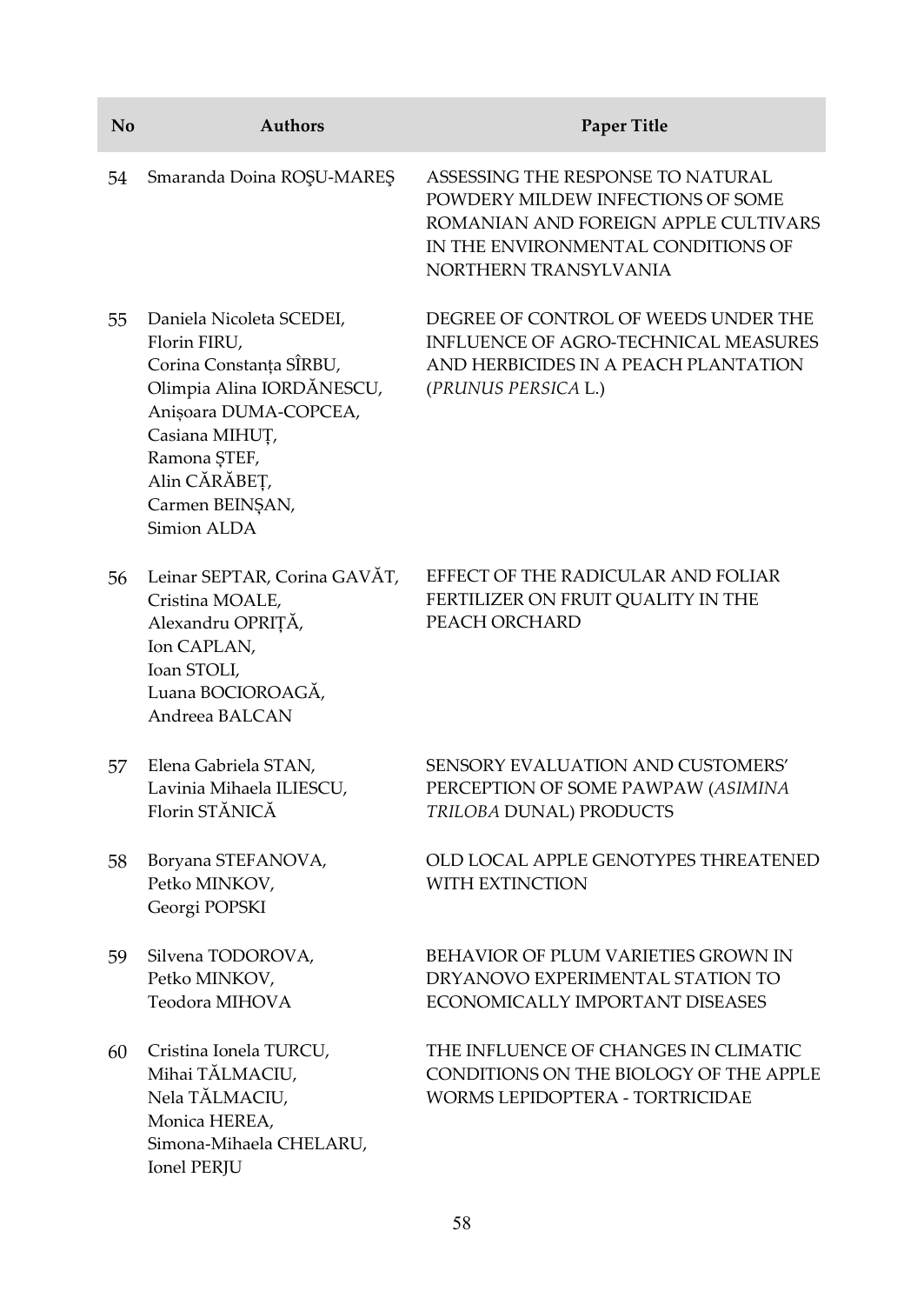| $\mathbf{N}\mathbf{0}$ | Authors                                                                                                                                                             | <b>Paper Title</b>                                                                                                                                                              |
|------------------------|---------------------------------------------------------------------------------------------------------------------------------------------------------------------|---------------------------------------------------------------------------------------------------------------------------------------------------------------------------------|
| 61                     | Luminița Antonela ZAGRAI,<br>Ioan ZAGRAI,<br>Smaranda Doina ROSU-MARES,<br>Georgeta Maria GUZU,<br>Claudiu MOLDOVAN,<br>Zsolt JAKAB-ILYEFALVI,<br>Anca Maria SOFRON | THE PHYTOVIRAL STATUS OF SOME NEW<br>ESTABLISHED SWEET CHERRY ORCHARDS IN<br>MOLDOVA REGION, ROMANIA                                                                            |
| 62                     | Cristinel Relu ZALÁ,<br>Rada ISTRATE,<br>Mali-Sanda MANOLE                                                                                                          | RESEARCH ON PHYTOPATHOGENIC AND<br>ENTOMOLOGICAL BIODIVERSITY DETECTED<br>IN THE EXPERIMENTAL FRUIT FIELD OF THE<br><b>FACULTY OF HORTICULTURE OF USAMV</b><br><b>BUCHAREST</b> |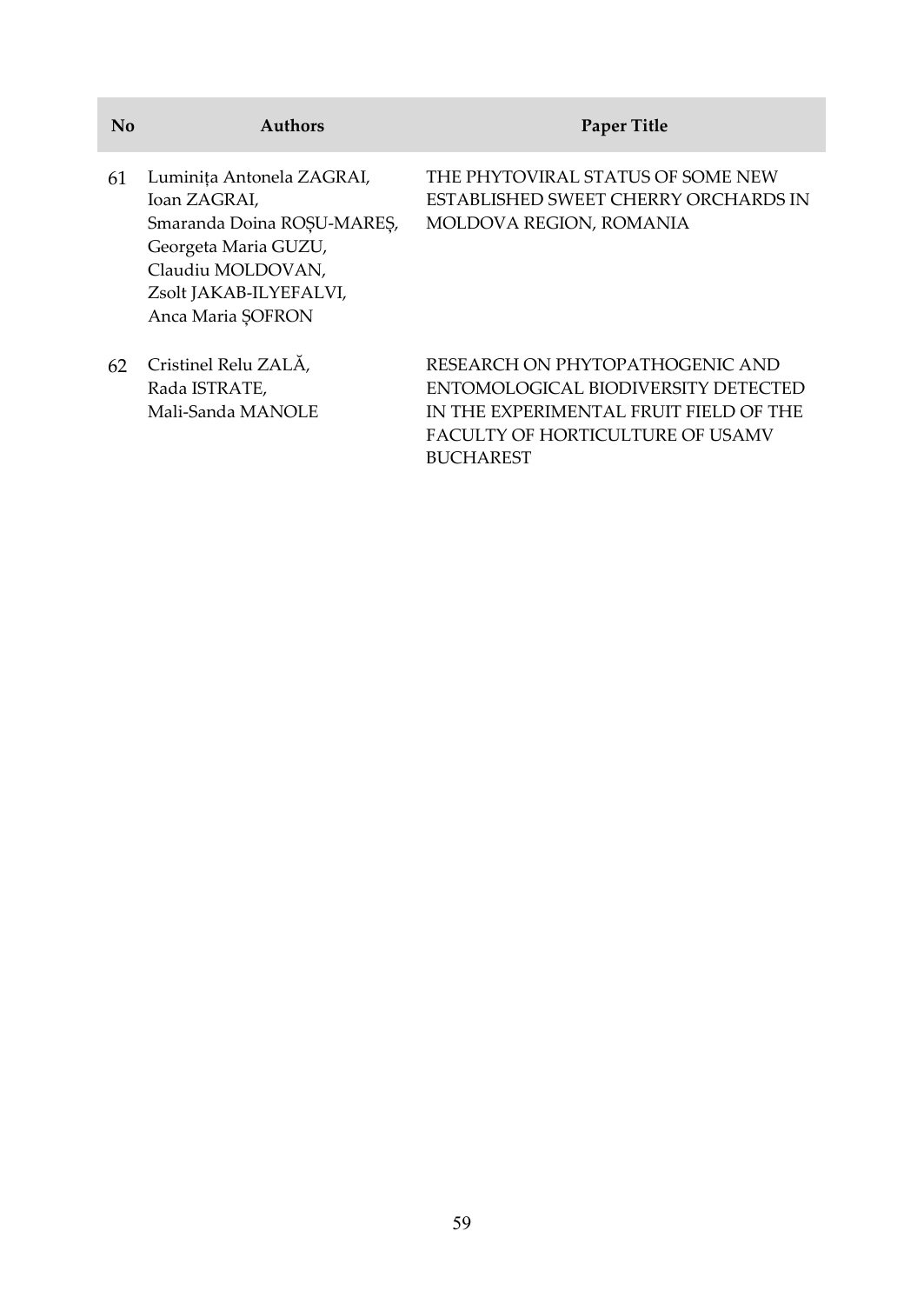# **VITICULTURE AND OENOLOGY**

| No             | <b>Authors</b>                                                                                                                                       | <b>Paper Title</b>                                                                                                                                                      |
|----------------|------------------------------------------------------------------------------------------------------------------------------------------------------|-------------------------------------------------------------------------------------------------------------------------------------------------------------------------|
| $\mathbf{1}$   | Elena-Cocuța BUCIUMEANU,<br>Diana Elena VIZITIU,<br>Lucian DINCĂ,<br>Sergiu Ștefan GORJAN                                                            | DURABLE VITICULTURE DEVELOPMENT IN<br>DRĂGĂȘANI VINEYARD BY USE THE AHP<br>METHOD TO ASSESSS AND RANK THE<br><b>MOST SUITABLE GRAPEVINE VARIETIES</b>                   |
| $\overline{2}$ | Georgeta Mihaela BUCUR,<br>Liviu DEJEU                                                                                                               | RESEARCH ON ADAPTATION MEASURES<br>OF VITICULTURE TO CLIMATE CHANGE:<br><b>OVERVIEW</b>                                                                                 |
| 3              | Anamaria CĂLUGĂR,<br>Mirela Irina CORDEA,<br>Anca BABEŞ,<br>Melinda FEJER,<br>Maria COMSA,<br>Daniela POPESCU                                        | THE MEASUREMENTS OF STARCH AND<br>TOTAL SUGARS CONTENT IN SOME<br><b>GRAPEVINE VARIETIES (VITIS VINIFERA L.)</b><br>DURING DORMANCY THROUGH<br><b>DIFFERENT METHODS</b> |
| 4              | Anamaria CĂLUGĂR,<br>Tincuța Marta GOCAN,<br>Anca Cristina BABES,<br>Ileana ANDREICA,<br>Claudiu Ioan BUNEA,<br>Florin Dumitru BORA,<br>Sandor ROSZA | EVALUATION OF QUALITY OF SULTANINE<br>AND CORINTH RAISINS OBTAINED FROM<br><b>GRAPES GROWN IN A COOL CLIMATE</b>                                                        |
| 5.             | Ramona CĂPRUCIU,<br>Daniela Doloris CICHI,<br>Liviu Cristian MĂRĂCINEANU,<br>Dorin Constantin COSTEA                                                 | THE RESVERATROL CONTENT IN BLACK<br><b>GRAPES SKINS AT DIFFERENT</b><br><b>DEVELOPMENT STAGES</b>                                                                       |
| 6              | Daniela Doloris CICHI,<br>Felicia STOICA,<br>Ramona CĂPRUCIU,<br>Mihai CICHI                                                                         | AMPELOGRAPHIC AND AGRONOMIC<br>VARIABILITY WITHIN THE TĂMÂIOASĂ<br>ROMÂNEASCĂ CULTIVAR                                                                                  |
| 7              | Constantina CHIRECEANU,<br>Andrei TEODORU, Ghica MIHU,<br>Teodor PODRUMAR,<br>Marioara PUȘCALĂU,<br>Daniela DOBROMIR                                 | ABUNDANCE AND DIVERSITY OF<br>AUCHENORRHYNCHA SPECIES IN<br><b>VINEYARDS FROM ROMANIA</b>                                                                               |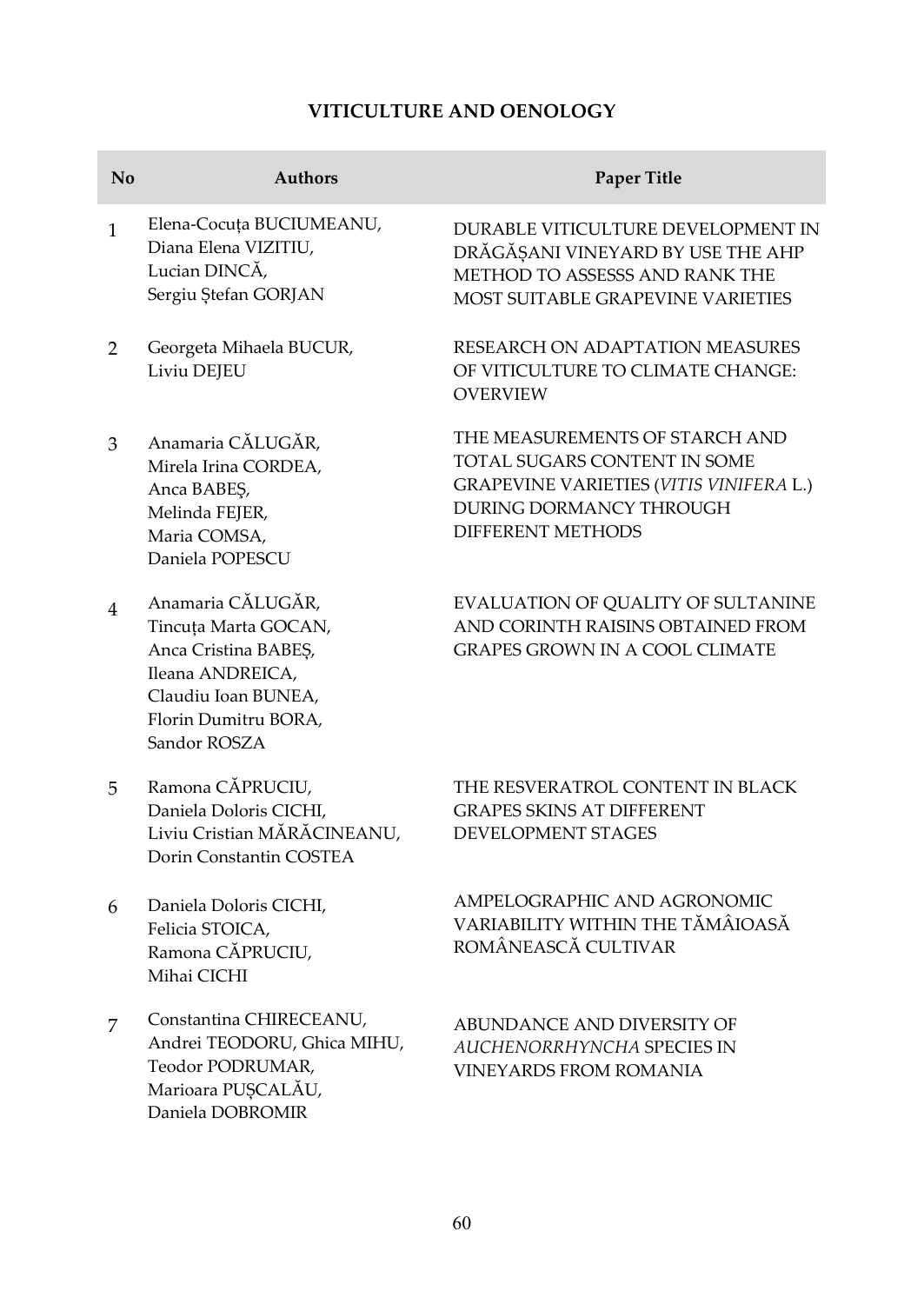| No | <b>Authors</b>                                                                                                                                                         | Paper Title                                                                                                                                                         |
|----|------------------------------------------------------------------------------------------------------------------------------------------------------------------------|---------------------------------------------------------------------------------------------------------------------------------------------------------------------|
| 8  | Dorin Constantin COSTEA,<br>Ramona CĂPRUCIU,<br>Liviu Cristian MĂRĂCINEANU,<br>Constantin BĂDUCĂ-CÎMPEANU                                                              | THE INFLUENCE OF THE<br><b>ENVIRONMENTAL RESOURCE VARIATION</b><br>OVER THE GRAPEVINE GROWTH AND<br>YIELD IN DEALURILE CRAIOVEI<br><b>VITICULTURAL REGION</b>       |
| 9  | Alin DOBREI,<br>Vasile ANDRAS SAUCA,<br>Eleonora NISTOR,<br>Florin BORCA,<br>Alina DOBREI                                                                              | RESEARCH CONCERNING THE ECONOMIC<br>EFFICIENCY OF STIMULANTS AND FOLIAR<br>FERTILIZERS IN TABLE GRAPE VARIETIES                                                     |
| 10 | Mihai FRÎNCU,<br>Corina DUMITRACHE,<br>Răzvan Ionuț TEODORESCU,<br>Diana Iuliana BĂRBULESCU,<br>Violeta Alexandra ION,<br>Carmen Rodica VRÎNCEANU,<br>Florentina MATEI | FERMENTATIVE PROCESS FOR THE<br>PRODUCTION OF GRAPE MARC ENRICHED<br>YEAST - MICROPILOT LEVEL                                                                       |
| 11 | Tomislav KARAŽIJA,<br>Marko PETEK,<br>Mihaela ŠATVAR VRBANČIĆ,<br>Antonio VIDUKA,<br><b>Boris LAZAREVIć</b>                                                            | THE EFFECT OF ANTI-HAIL NETS ON THE<br>CHLOROPHYLL CONTENT INDEX (CCI),<br>TOTAL AMOUNT OF NITROGEN IN LEAF<br>AND SUGAR IN THE MUST CV. ITALIAN<br><b>RIESLING</b> |
| 12 | Elena-Andreea LICĂ,<br>Georgeta Mihaela BUCUR                                                                                                                          | RESEARCH ON LAUNCH AND<br><b>IMPLEMENTATION STRATEGIES FOR A</b><br>NEW LINE OF WINES IN THE DOMENIILE<br>PRINCE MATEI, DEALU MARE VINEYARD                         |
| 13 | Cristian MĂRĂCINEANU,<br>Nicolae GIUGEA,<br>Liviu MUNTEAN,<br>Ramona CĂPRUCIU                                                                                          | ANALYSES OF THE INFLUENCE OF CROP<br>LOAD ON BIOLOGICAL AND PRODUCTIVE<br>CHARACTERISTICS OF SOME TABLE GRAPE<br><b>VARIETIES GROWN IN THE SEVERIN</b>              |

14 Eleonora NISTOR, Alina DOBREI, Alin DOBREI, Giovanni MATTI

CLIMATE VARIABILITY AND MAIN NUTRIENTS IN LEAF BLADE AND PETIOLE FOR DIAGNOSE THE GRAPEVINE NUTRITIONAL STATUS

VINEYARD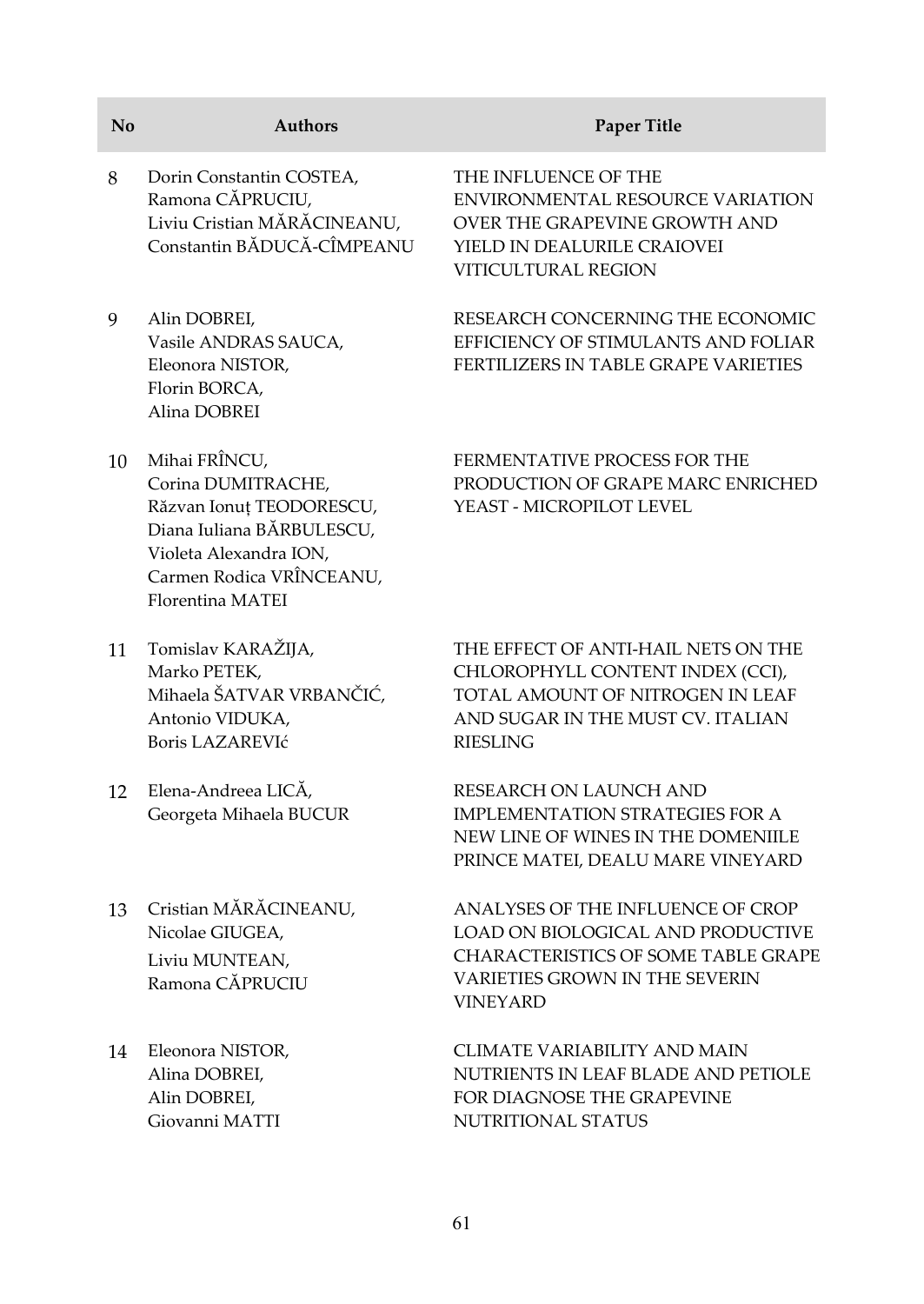| No | <b>Authors</b>                                                                                                                                                                                                                                 | Paper Title                                                                                                                                                   |
|----|------------------------------------------------------------------------------------------------------------------------------------------------------------------------------------------------------------------------------------------------|---------------------------------------------------------------------------------------------------------------------------------------------------------------|
| 15 | Gheorghe NICOLAESCU,<br>Olga MOGILDEA,<br>Svetlana COCIORVA,<br>Ana NICOLAESCU,<br>Cornelia VOINESCO,<br>Inga COTOROS,<br>Andrei KIMAKOVSKI,<br>Ion DOSCA, Gheorghe MAȚCU,<br>Valeria PROCOPENCO,<br>Ana Maria NICOLAESCU,<br>Mariana GODOROJA | THE INFLUENCES DEGREE OF VARIOUS<br>FACTORS ON THE DEVELOPMENT OF<br>ENTERPRISES IN THE GRAPES AND WINE<br><b>SECTOR</b>                                      |
| 16 | Anelia POPOVA,<br>Velika KUNEVA,<br>Ivaylo DINTCHEV,<br>Veselin IVANOV                                                                                                                                                                         | MATHEMATICAL APPROACH TO<br>EVALUATION OF THE INFLUENCE OF<br>CLIMATE INDICATORS ON QUALITY OF<br><b>GRAPES IN SYRAH CLONES</b>                               |
| 17 | Marioara PUȘCALĂU,<br>Ionica BOSOI,<br>Camelia-Alina DÎRLOMAN                                                                                                                                                                                  | RESEARCH ON THE AGROBIOLOGICAL<br>AND TECHNOLOGICAL POTENTIAL OF<br>SOME HYBRID ELITE WITH BIOLOGICAL<br>RESISTANCE OBTAINED AT R.D.S.V.V.<br><b>ODOBESTI</b> |

- 18 Horia Silviu RĂCOARE, Maria Lucia ILIESCU, Liliana Lucia TOMOIAGĂ, Maria COMȘA, Alexandra Doina SÎRBU, Maria Doinița MUNTEAN, Veronica Sanda CHEDEA
- 19 Boyan STALEV, Lyudmil ANGELOV, Anelia POPOVA, Nevena SHULEVA
- 20 Felicia STOICA, C. BĂDUCĂ CÎMPEANU, Daniela Doloris CICHI

THE GRAPEVINE PHENOLOGY AND THE CLIMATE CHANGES IN TARNAVE VINEYARD

PRODUCTION COSTS FOR THE CULTIVATION AND HARVESTING OF TABLE GRAPES UNDER CONDITIONS OF SOUTH-CENTRAL BULGARIA

COMPARATIVE BEHAVIOR OF VOLATILE AND AROMATIC COMPOUNDS OF TAMAIOASA ROMANEASCA AND MUSCAT OTTONEL GRAPE MARCS FERMENTED DURING TRADITIONAL STILL DISTILLATION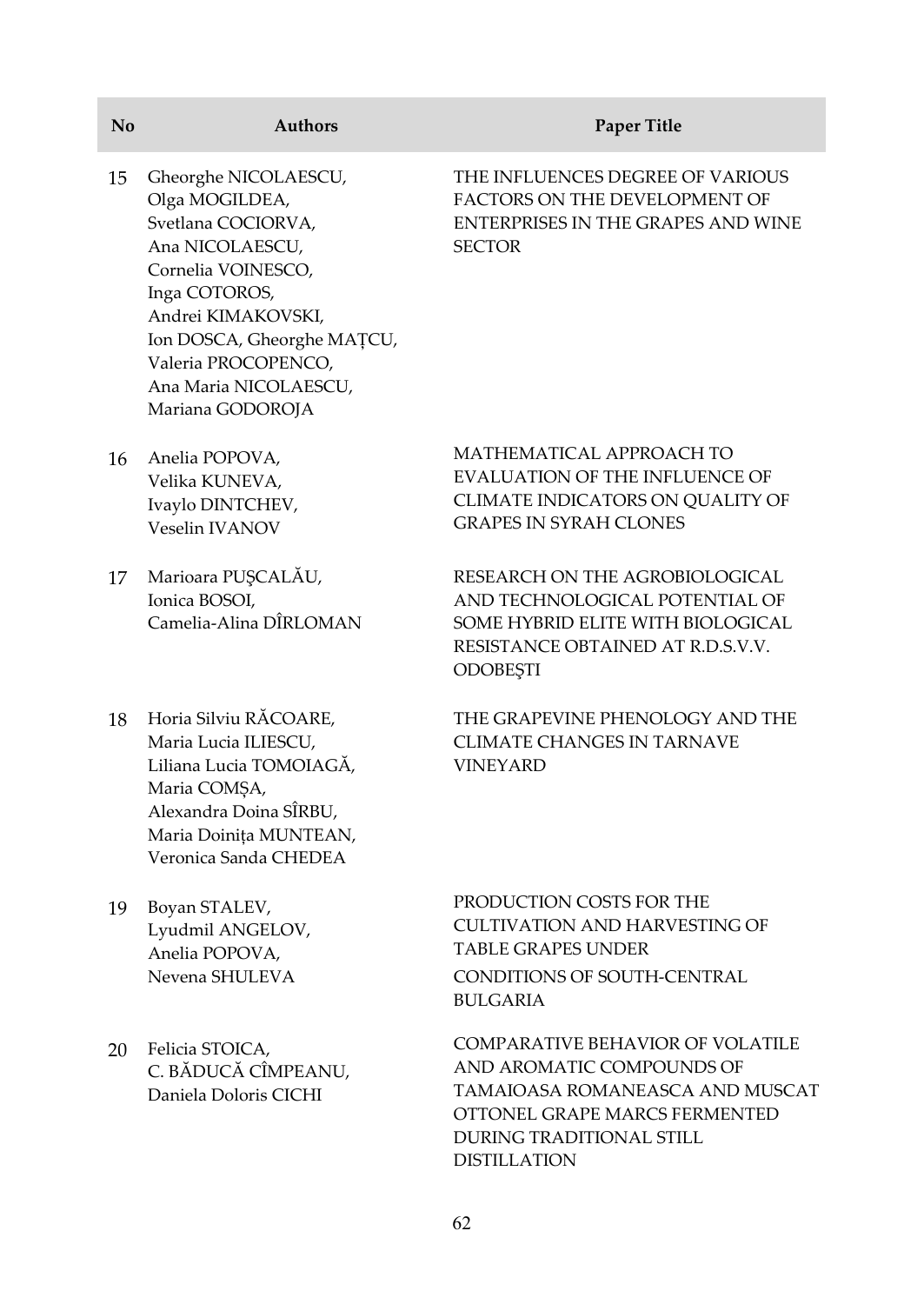| $\mathbf{N}\mathbf{0}$ | <b>Authors</b>                                                                             | Paper Title                                                                                                                                                                   |
|------------------------|--------------------------------------------------------------------------------------------|-------------------------------------------------------------------------------------------------------------------------------------------------------------------------------|
| 21                     | Mirela STĂNUȘ (RUJOIU),<br>Alina Georgeta DOBREI,<br>Eleonora NISTOR,<br>Alin DOBREI       | <b>IDENTIFICATION OF SOME GRAPEVINE</b><br>GERMPLASM FROM ALBA COUNTY, FOR<br><b>AUTHENTIC BY-PRODUCTS</b><br>ACHIEVEMENT, UNDER MINIMUM<br><b>TECHNOLOGICAL INTERVENTION</b> |
| 22                     | Marinela STROE,<br>Ioana CĂTUNEANU                                                         | MINIMUM QUALITY CHANGES AND<br><b>WEIGHT LOSS OF TABLE GRAPES</b><br>PROCESSED DURING STORAGE                                                                                 |
| 23                     | Andrei TĂNASE,<br>Adrian ASĂNICĂ,<br>Dorin SUMEDREA,<br>Anca ONACHE,<br>Alina FLOREA       | THE INFLUENCE OF WATER STRESS<br><b>GRAPEVINE UNDERSTANDING THE</b><br>PLANT'S RESPONSE FROM LEAF TO WHOLE<br><b>PLANT</b>                                                    |
| 24                     | Diana Elena VIZITIU,<br>Andrei TITA,<br>Ionela-Daniela SĂRDĂRESCU,<br>Dorin Ioan SUMEDREA, | THE DIVERSITY OF INSECT SPECIES AT<br>GROUND LEVEL IN THE STEFANESTI<br>VITICULTURAL CENTER                                                                                   |

Liliana Lucia TOMOIAGĂ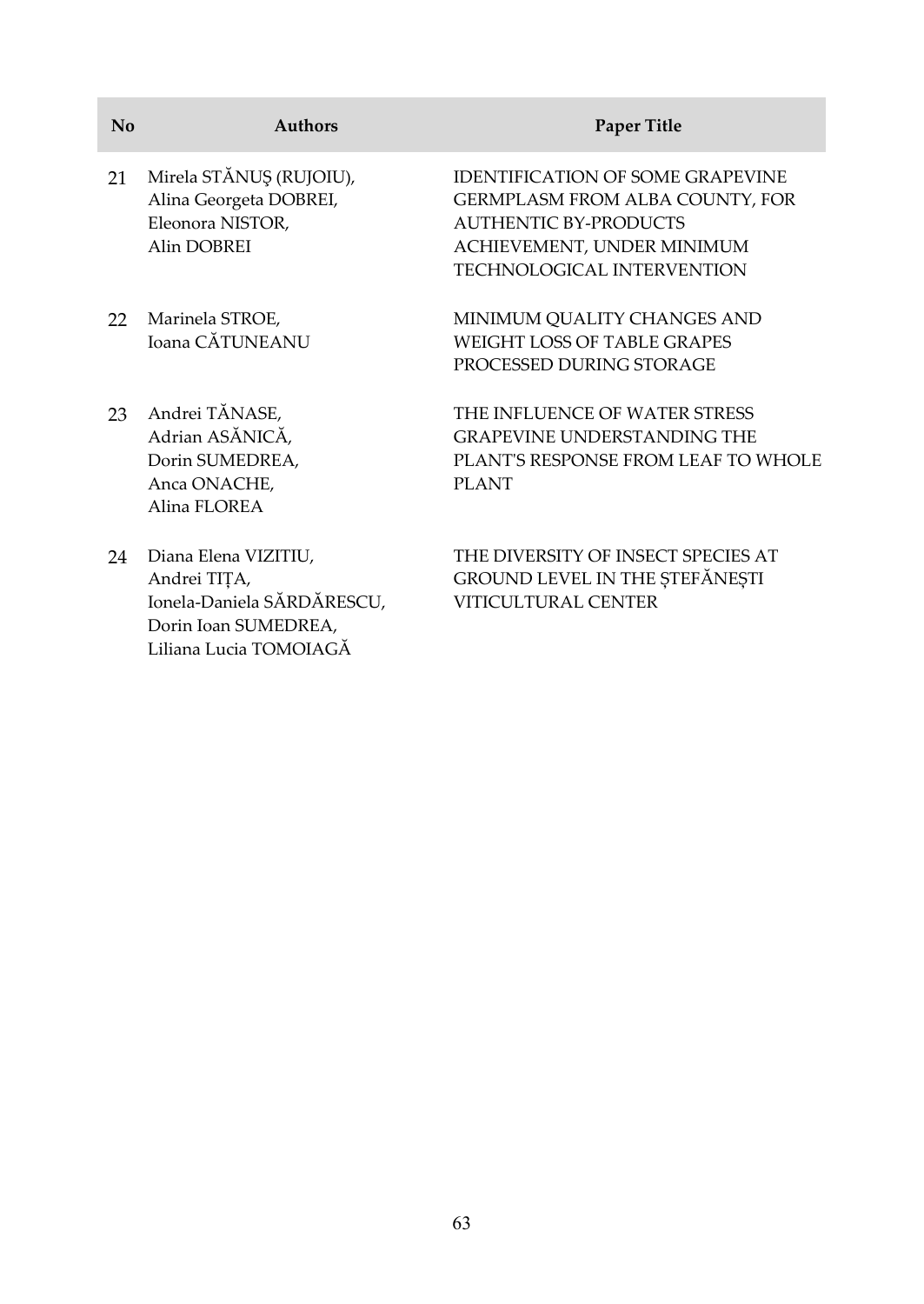# **VEGETABLE GROWING**

| No             | <b>Authors</b>                                                                                                           | Paper Title                                                                                                                                                      |
|----------------|--------------------------------------------------------------------------------------------------------------------------|------------------------------------------------------------------------------------------------------------------------------------------------------------------|
| $\mathbf{1}$   | Ovidia Loredana AGAPIE,<br>Costel VÎNĂTORU,<br>Elena BARCANU,<br>Bianca Elena TĂNASE,<br>Ion GHERASE,<br>Georgiana DOBRE | SURVEY ON CONSUMERS PREFERENCE IN<br>THE NEW ACCLIMATIZED SPECIE IN<br>ROMANIA: BENINCASA HISPIDA                                                                |
| $\overline{2}$ | MansoorAbed ABOOHANAH,<br>Jamal Ahmed Abbass SALMAN,<br>Laith Jaafar Hussein HNOOSH                                      | THE EFFECT OF FERTILIZATION WITH<br>AZOTOBACTER AND SHAMPLAN<br>(CERATOPHYLLUM DEMERSUM L.) ON<br><b>GROWTH PARAMATERS OF EGGPLANT</b><br>(SOLANUM MELONGENA L.) |
| 3              | Nasser Jubair Radhi ALHASNAWI,<br>Ammar Sami AL-BAYATI.<br>Laith Jaafar Hussein HNOOSH                                   | RESPONSE OF SOME VEGETATIVE<br><b>INDICATORS OF FABA BEANS TO ORGANIC</b><br>RESIDUE SOLUTION AND SPRAYING WITH<br><b>PROLINE</b>                                |
| 4              | Dan-Ioan AVASILOAIEI,<br>Mariana CALARA,<br>Mihaela-Carmina BENCHEA.<br>Tina Oana CRISTEA                                | REVIEW ON THE POSITIVE INFLUENCE OF<br><b>INTERCROPPING SYSTEMS FOR ORGANIC</b><br><b>VEGETABLE GROWING</b>                                                      |
| 5              | Dan Florin APOSTOL,<br>Mihaela Gabriela DUMITRU,<br>Liviu Cristian MĂRĂCINEANU,<br>Nicolae GIUGEA                        | DETERMINATION OF WATER SORPTION<br>ISOTHERMS OF CAPSICUM ANNUUM L. SEEDS<br>FERTILIZED WITH TRICHODERMA<br><b>ATROVIRIDE</b>                                     |
| 6              | Andreea BARBU,<br>Violeta ION,<br>Mihai FRÎNCU,<br>Andrei PETRE,<br>Liliana BĂDULESCU                                    | NUTRITIONAL COMPOSITION OF FRESH<br>ORGANIC VEGETABLES                                                                                                           |
| 7              | Elena BARCANU,<br>Ovidia AGAPIE,<br>Ion GHERASE,<br>Bianca TĂNASE,<br>Georgiana DOBRE,<br>Costel VÎNĂTORU                | CONSUMER PREFERENCES FOR KIWANO<br>FRUIT, A NEWLY INTRODUCED CROP IN<br><b>ROMANIA</b>                                                                           |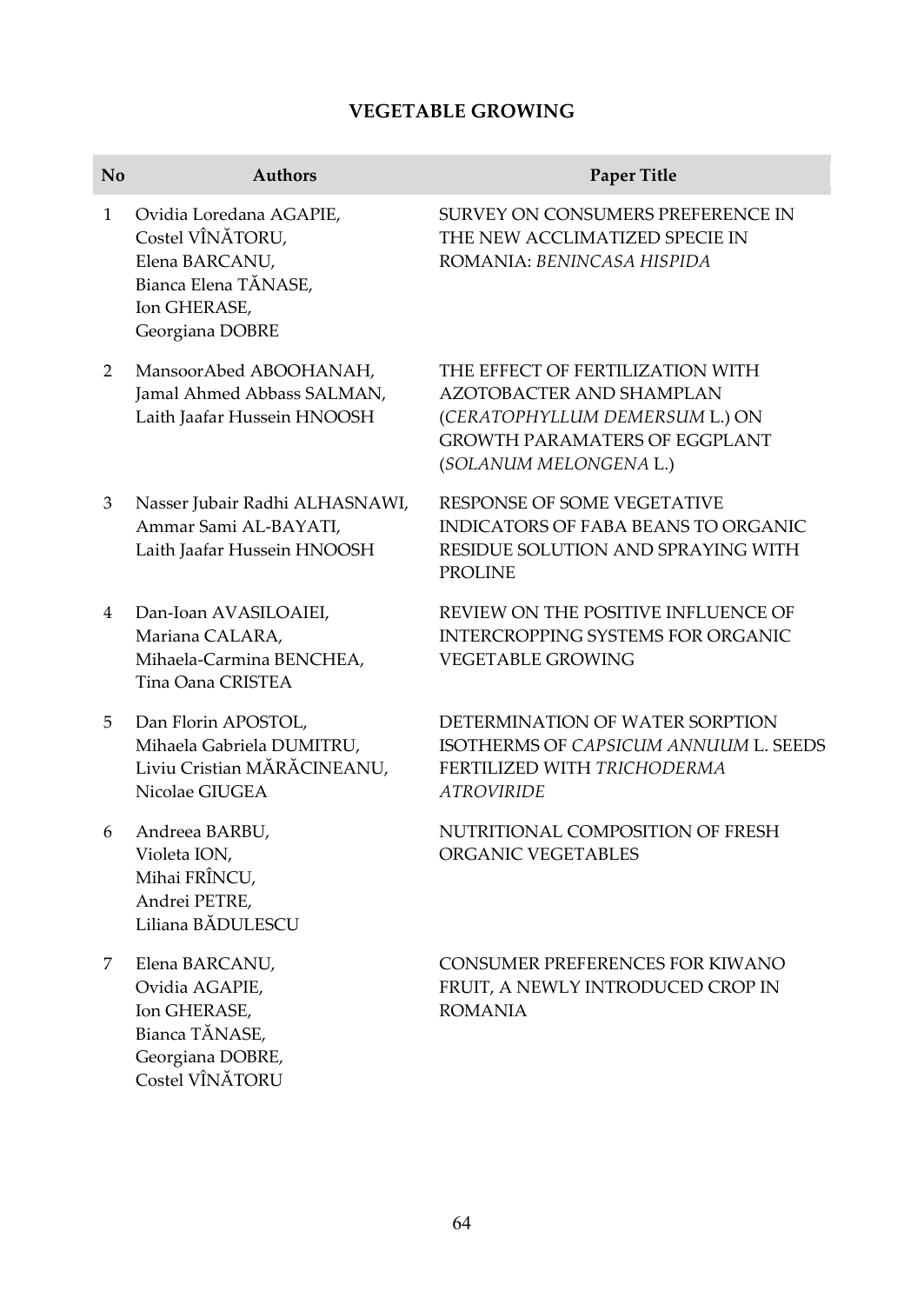# **No Authors Paper Title** 8 Alexandru BUTE,

- Andreea ANTAL-TREMURICI, Daniela BOURUC, Mariana CALARA, Creola BREZEANU, Petre Marian BREZEANU
- 9 Camelia BRATU, Florin STĂNICĂ, Costel VÎNĂTORU, Matilda POPESCU, Bianca MUȘAT, Geanina NEGOȘANU, Florin BURLAN
- 10 Petre Marian BREZEANU, Creola BREZEANU, Andreea ANTAL TREMURICI, Silvica AMBĂRUŞ, Alexandru BUTE
- 11 Monica Luminita BADEA, Violeta Alexandra ION, Andreea BARBU, Andrei PETRE, Mihai FRÎNCU, Viorica LAGUNOVSCHI-LUCHIAN, Liliana BĂDULESCU
- 12 Alexandra BECHERESCU, Olimpia IORDĂNESCU, Maria DINU, Maria BĂLA, Anca DRĂGUNESCU, Daniel POPA
- 13 Elena Maria DRĂGHICI, Lliliana BĂDULESCU, Ionut Ovidiu JERCA
- 14 Elena Maria DRĂGHICI, Lliliana BĂDULESCU, Ionut Ovidiu JERCA

THE ASSESSMENT OF SEEDLING QUALITY AIMED TO ENSURE SUSTAINABLE CABBAGE SEED PRODUCTION

EVALUATION AND CONSERVATION OF GERMPLASM RESOURCES OF *SOLANUM MELONGENA* L. OWNED BY PLANT GENETIC RESOURCES BANK BUZĂU

EFFECTS OF ORGANIC INPUTS APPLICATION ON YIELD AND QUALITATIVE PARAMETERS OF TOMATOES AND PEPPERS

#### *LOPHANTUS ANISATUS* USED AS DRIED AROMATIC INGREDIENT

EFFECT OF FOLIAR APPLICATION OF BIOSTIMULANTS ON PRODUCTIVE EFFICIENCY OF SOME GARDEN PEAS **VARIETIES** 

THE COMBINED EFFECT OF TEMPERATURE AND LIGHT VARIATION ON SOME QUALITY PARAMETERS IN CHERRY TOMATOES

THE INFLUENCE OF THE CLIMATIC CONDITIONS IN THE GREENHOUSE AND OF THE CULTURE SUBSTRATE, ON SOME PARAMETERS OF TOMATO GROWTH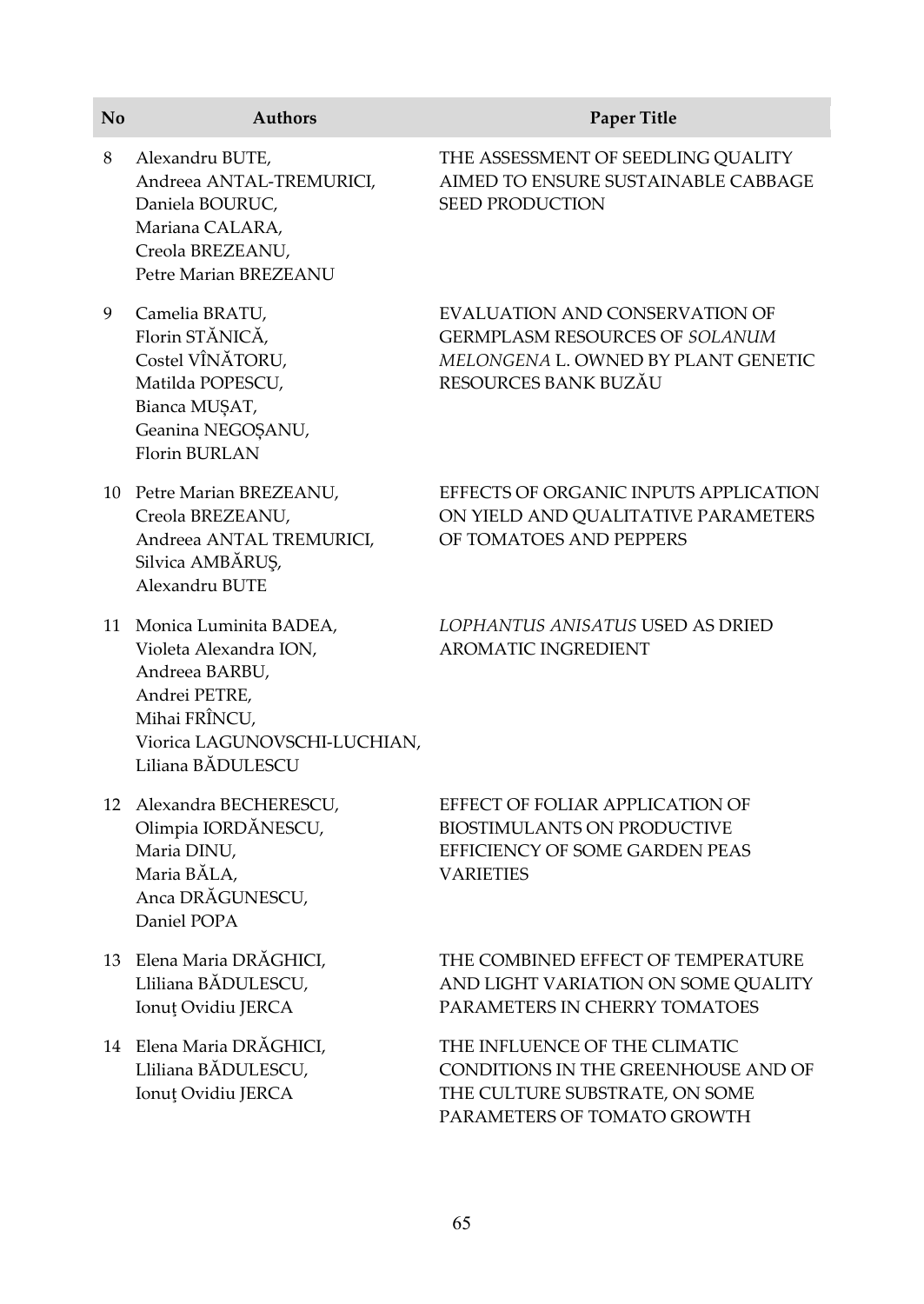#### **No Authors Paper Title**

- 15 Ioana FLORESCU, Traian MANOLE, Constantina CHIRECEANU
- 16 Feodor FILIPOV, Florin Daniel LIPSA, Mihaela Andreea FLOREA, Andrei GAFENCU, Eugen ULEA
- 17 Ion GHERASE, Elena BARCANU, Ovidia-Loredana AGAPIE, Bianca-Elena TĂNASE, Costel VÎNĂTORU, Elena Maria DRĂGHICI
- 18 Elena Alina GOVOREANU, Violeta ION, Vlad POPA, Elena SĂVULESCU, Monica Luminița BADEA, Elena Maria DRĂGHICI.
- 19 Elena Alina GOVOREANU, Violeta ION, Elena SĂVULESCU, Monica Luminița BADEA, Vlad POPA, Elena MARIA DRĂGHICI
- 20 Gheorghița HOZA, Maria DINU, Alexandra BECHERESCU, Rodica SOARE, Tobias GRĂDINARU
- 21 Gheorghița HOZA, Maria DINU, Alexandra BECHERESCU, Antonio IONICĂ
- 22 Arshad JAVAID, Syeda Fakehha NAQVI, Amna SHOAIB, Iqra Haider KHAN

ECOLOGICAL DIVERSITY OF THE EPIGEAL INVERTEBRATE FAUNA FROM AN EXPERIMENTAL BELL PEPPER CROP AT SCDL BUZĂU - ROMANIA

VISUAL SYMPTOMS DIFFERENTIATION BETWEEN CALCIUM DEFICIENCY AND PATHOGENS INFECTION IN TOMATO FRUIT

STUDIES REGARDING YIELD POTENTIAL OF SOME GARDEN PEAS ACCESSIONS SOWN IN DIFFERENT DECADES

SECRETARY TISSUES AND COMPOSITION OF VOLATILE OIL ON THE SPECIES *OCIMUM BASILICUM* (LAMIACEAE) CULTIVATED IN NFT SYSTEM

ANATOMICAL AND BIOCHEMICAL RESEARCH ON THE SPECIES *OCIMUM BASILICUM* L. (LAMIACEAE) CULTIVATED IN THE NUTRIENT FILM TECHNIQUE SYSTEM

COMPARATIVE RESEARCH ON NEW TOMATO HYBRIDS FOR SPRING CULTURE IN SOLARIUM

THE IMPACT OF FOLIAR FERTILIZERS ON THE PRODUCTION OF FIELD-GROWN ZUCCHINI

BIOLOGICAL CONTROL OF *FUSARIUM* WILT OF TOMATO BY APPLICATION OF *PENICILLIUM* SPP. AND *CHENOPODIUM MURALE -*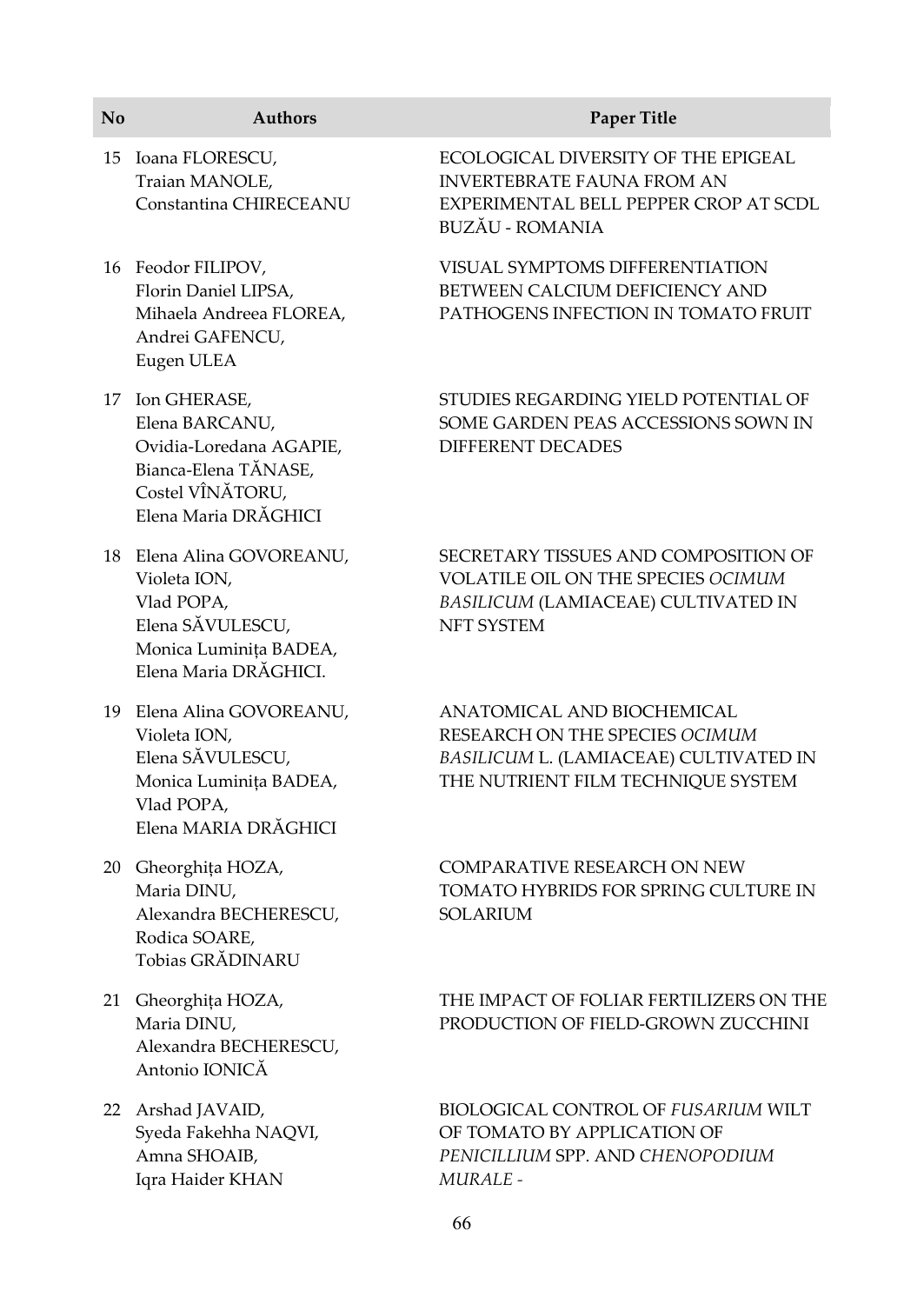| No | <b>Authors</b>                                                                                                                                | Paper Title                                                                                                                                      |
|----|-----------------------------------------------------------------------------------------------------------------------------------------------|--------------------------------------------------------------------------------------------------------------------------------------------------|
| 23 | Kostadin KOSTADINOV,<br>Stoyan FILIPOV,<br>Nadezhda SHOPOVA,<br>Radoslav CHIPILSKI                                                            | EFFECT OF USING ORGANIC FERTILIZERS ON<br>THE PRODUCTIVE PARAMETERS OF<br>TOMATOES UNDER FIELD<br>METEOROLOGICAL CONDITIONS                      |
|    | 24 Bianca MUȘAT,<br>Dorel HOZA,<br>Costel VÎNĂTORU,<br>Matilda POPESCU,<br>Camelia BRATU,<br>Geanina NEGOȘANU                                 | EVALUATION OF THE COMBINING ABILITY<br>OF TOMATO GENITORS OBTAINED AT PGRB<br><b>BUZAU</b>                                                       |
| 25 | Nadejda MIHNEA,<br>Galina LUPAȘCU,<br>Svetlana GAVZER,<br>Diana CLIMAUTA                                                                      | THE INFLUENCE OF FUSARIUM OXYSPORUM<br>AND ALTERNARIA ALTERNATA FUNGI ON<br>VARIABILITY AND HERITABILITY OF THE<br>TOMATO GROWTH CHARACTERISTICS |
|    | 26 Daniela MICU (BALINT),<br>Elena Maria DRĂGHICI                                                                                             | PRELIMINARY STUDY INFLUENCE OF<br>NUTRIENT CONCENTRATION ON<br>PRODUCTION AND QUALITY PARAMETERS<br>FOR LETTUCE GROWN ON PERLITE<br>SUBSTRATE    |
| 27 | Marko PETEK,<br>Ivan PETKOVIĆ,<br>Sanja FABEK UHER,<br>Mihaela ŠATVAR VRBANČIĆ,<br>Tomaš LOŠÁK,<br>Vjekoslav TANASKOVIC,<br>Tomislav KARAŽIJA | THE CONTENT OF MICROELEMENTS IN<br>BLOOM OF BROCCO FLOWER AFTER FOLIAR<br><b>FERTILIZATION</b>                                                   |
| 28 | Gabriela POPA,<br>Valentin ZĂGREAN,<br>Călina Petruța CORNEA,<br>Gabriela SOVĂREL,<br>Bogdan Mihai NICOLCIOIU,<br>Ionuț RUSU                  | INCREASING THE NUTRITIONAL QUALITY<br>OF PLEUROTUS ERYNGII BY GAMMA<br><b>IRRADIATION OF LIVING MYCELIUM</b>                                     |
|    | 29 Carmen F. POPESCU,<br>Adriana BĂDULESCU,<br>Andreea E. MANOLESCU,<br>Anamaria M. DUMITRU,<br>Dorin I. SUMEDREA                             | MORPHOLOGICAL CHARACTERIZATION<br>AND GENETIC VARIABILITY ASSESSMENT<br>WITH SSR MARKERS IN SEVERAL TOMATO<br><b>GENOTYPES</b>                   |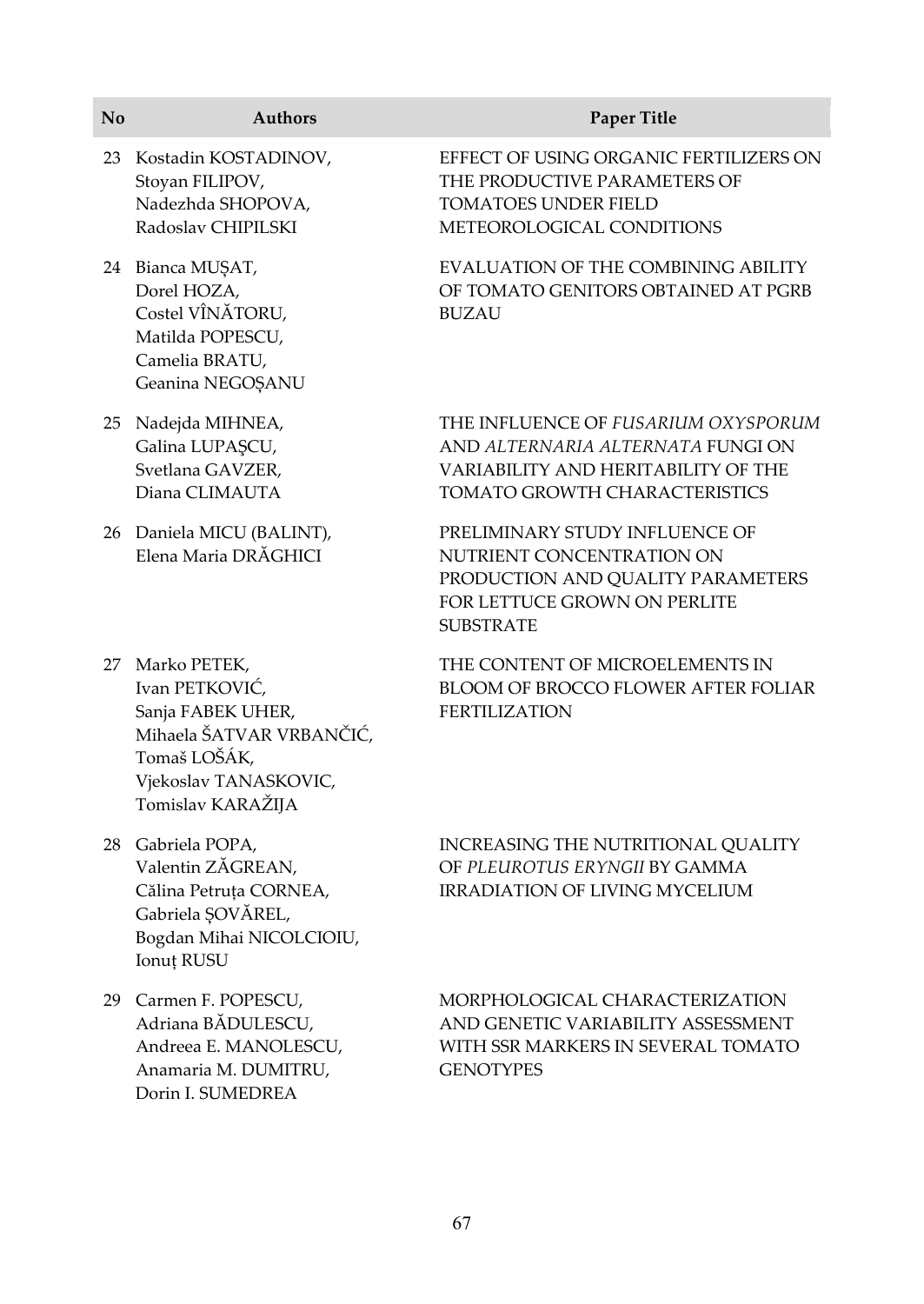| No | <b>Authors</b>                                                                                                                                            | Paper Title                                                                                                                                                             |
|----|-----------------------------------------------------------------------------------------------------------------------------------------------------------|-------------------------------------------------------------------------------------------------------------------------------------------------------------------------|
| 30 | Matilda POPESCU,<br>Costel VÎNĂTORU,<br>Viorica LUCHIAN-LAGUNOVSCHI,<br>Bianca MUȘAT,<br>Camelia BRATU,<br>Geanina NEGOȘANU                               | <b>EXPRESSIVENESS OF THE MAIN</b><br>QUANTITATIVE CHARACTERS OF RAPHANUS<br>SATIVUS VAR. CAUDATUS ACHIEVED AT<br>PLANT GENETIC RESOURCES BANK BUZAU -                   |
|    | 31 Cristina PRECUPEANU,<br>Gianluca CARUSO,<br>Georgiana RĂDEANU,<br>Gabriel-Ciprian TELIBAN,<br>Lorena-Diana POPA,<br>Vasile STOLERU                     | <b>BIOLOGY CHARACTERIZATION AND CROP</b><br>SYSTEMS OF PERENNIAL WALL ROCKET                                                                                            |
|    | 32 Georgiana RADEANU,<br>Neculai MUNTEANU,<br>Cristina PRECUPEANU,<br>Gabriel-Ciprian TELIBAN,<br>Lorena-Diana POPA,<br>Vasile STOLERU                    | AGROBIOLOGICAL AND TECHNOLOGICAL<br>CHARACTERIZATION OF PHASEOLUS<br>COCCINEUS L.                                                                                       |
|    | 33 Sandor ROZSA,<br>Emese EGYED,<br>Melinda ROZSA,<br>Tincuța-Marta GOCAN,<br>Dănuț-Nicolae MĂNIUȚIU                                                      | BEHAVIOR OF TWO HOT PEPPER HYBRIDS<br>(CAPSICUM ANNUM L.) UNDER<br><b>TRANSYLVANIA GROWING CONDITIONS</b>                                                               |
|    | 34 Alicia SÁNCHEZ-SÁNCHEZ,<br>Virginia HERNÁNDEZ,<br>Pilar HELLÍN,<br>Marisa JIMÉNEZ-PÉREZ,<br>Adrián RODRÍGUEZ-BURRUEZO,<br>José FENOLL,<br>Pilar FLORES | IMPACT OF LOW-INPUT MANAGEMENT AND<br>MICROBIAL BIOSTIMULANTS ON YIELDS OF<br>TRADITIONAL PEPPER VARIETIES                                                              |
| 35 | Rodica SOARE, Maria DINU,<br>Cristina BĂBEANU,<br>Marin SOARE                                                                                             | <b>BIOCHEMICAL CHANGES DURING THE</b><br>STORAGE OF SWEET POTATO ROOTS                                                                                                  |
|    | 36 Claudia-Maria STOICA,<br>Marian VELCEA,<br>Lenuța CHIRA,<br>Ovidiu Ionuț JERCA,<br>Elena Maria DRĂGHICI                                                | THE INFLUENCE OF THE OXYGENATION OF<br>THE NUTRIENT SOLUTION ON SOME<br><b>QUALITY PARAMETERS OF THE SPECIES</b><br>LACTUCA SATIVA L. CULTIVATED IN THE NFT<br>SYSTEM - |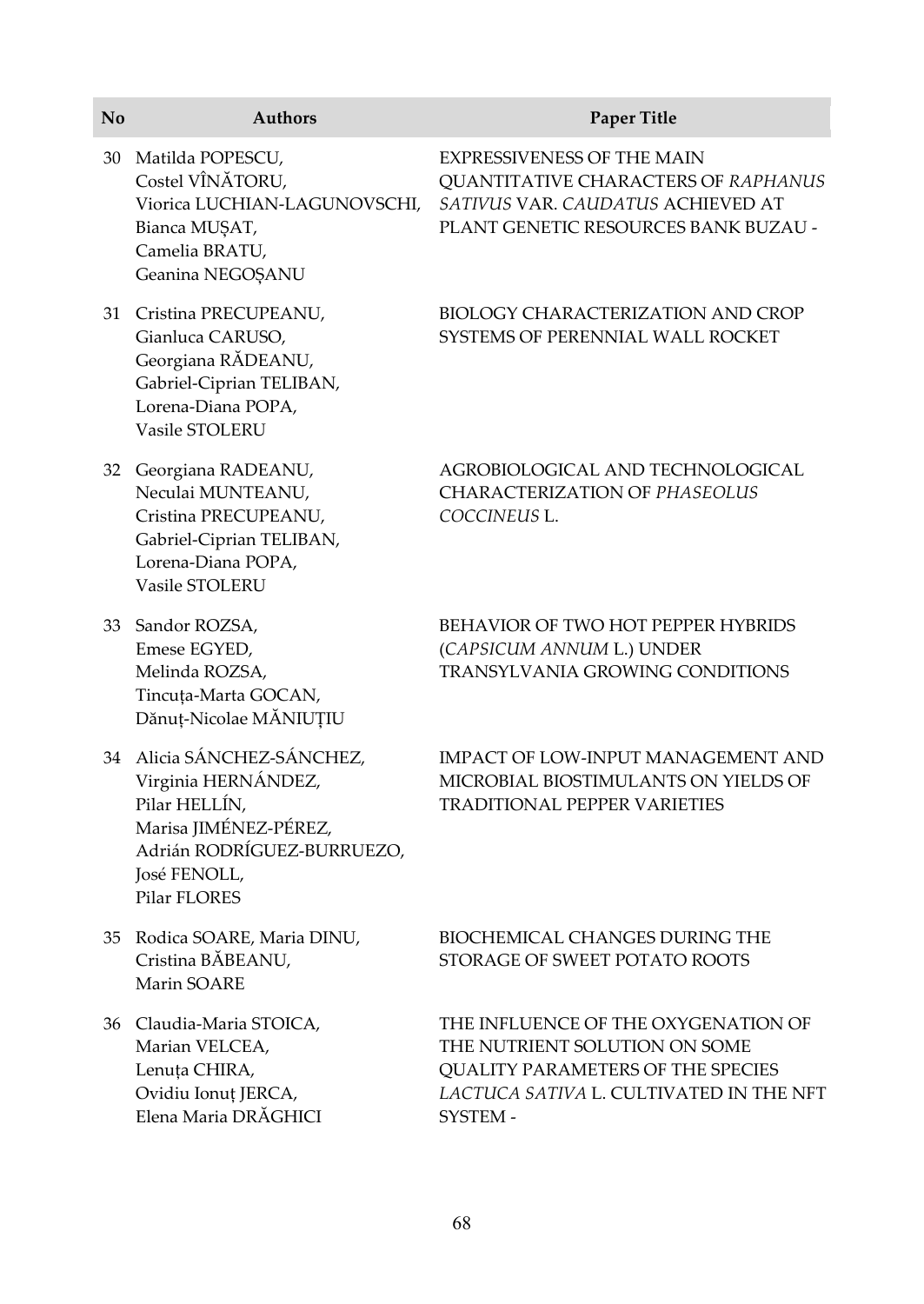| No | <b>Authors</b>                                                                                                                       | <b>Paper Title</b>                                                                                                                                         |
|----|--------------------------------------------------------------------------------------------------------------------------------------|------------------------------------------------------------------------------------------------------------------------------------------------------------|
|    | 37 Nikolina SHOPOVA                                                                                                                  | EFFECTS OF PLANTING TIME ON THE<br><b>GROWTH AND YIELD OF TOMATO</b><br>(SOLANUM LYCOPERSICUM L.)                                                          |
|    | 38 Chan SOVORN,<br>Drăghici Elena MARIA,<br>Jerca Ionut OVIDIU                                                                       | THE EFFECT OF FERTILIZATION ON THE<br><b>GROWTH PARAMETERS OF SEEDLINGS</b><br>AND LETTUCE PLANTS GROWN IN THE NFT<br>SYSTEM (NUTRIENT FILM TECHOLOGY)     |
| 39 | Tudor STANCIU,<br>Ionela DOBRIN,<br>Ion TONCEA,<br>Gina FÎNTÎNERU                                                                    | PRELIMINARY RESULTS REGARDING<br><b>INTEGRATED PEST MANAGEMENT METHODS</b><br>OF ARTHROPOD SPECIES IN SWEET POTATO<br><b>CROP - CASE STUDY - WIREWORMS</b> |
| 40 | Andreea ANTAL-TREMURICI,<br>Alexandru BUTE,<br>Daniela BOURUC,<br>Creola BREZEANU,<br>Petre Marian BREZEANU                          | EFFECTS OF SEVERAL ORGANIC FERTILIZERS<br>ON GROWTH, DEVELOPMENT AND QUALITY<br>PROPERTIES OF TOMATOES OBTAINED IN<br><b>ORGANIC SYSTEM: A REVIEW</b>      |
|    | 41 Bianca-Elena TĂNASE,<br>Adrian ASĂNICĂ,<br>Costel VÎNĂTORU,<br>Elena BARCANU,<br>Ovidia AGAPIE,<br><b>Ion GHERASE</b>             | THE ORGANOLEPTIC QUALITIES OF SOME<br><b>VARIETIES OF FRENCH BEANS</b>                                                                                     |
|    | 42 Gabriel Ciprian TELIBAN,<br>Cristina PRECUPEANU,<br>Gianluca CARUSO,<br>Neculai MUNTEANU,<br>Lorena-Diana POPA,<br>Vasile STOLERU | PERENNIAL WALL ROCKET CROP AS<br>AFFECTED BY CROP CYCLE AND<br>FERTILIZATION TYPE                                                                          |
| 43 | Eliza TEODORESCU,<br>Valentina STOIAN.<br>Valerica CAZAN                                                                             | PHENOTYPICAL RESEARCH CONCERNING<br><b>CLIMBING BEAN SEEDS</b>                                                                                             |
|    | 44 Iulian VOICEA,<br>Viorel FATU,<br>Florin NENCIU,<br>Catalin PERSU,<br>Remus OPRESCU                                               | EXPERIMENTAL RESEARCH ON<br><b>BIOINSECTICIDE ACTIVITY OBTAINED BY</b><br>USING AN OLEIC EXTRACT FROM DWARF<br>SILVER FIR ON SOME VEGETABLE CROPS          |
|    | 45 Elena BRÎNZEA VIŞINESCU,<br>Elena CONSTANTIN,<br>Răzvan Ionuț TEODORESCU                                                          | STUDY REGARDING THE STRUCTURE OF A<br>RANCH ACCORDING TO THE CIRCULAR<br><b>ECONOMY</b>                                                                    |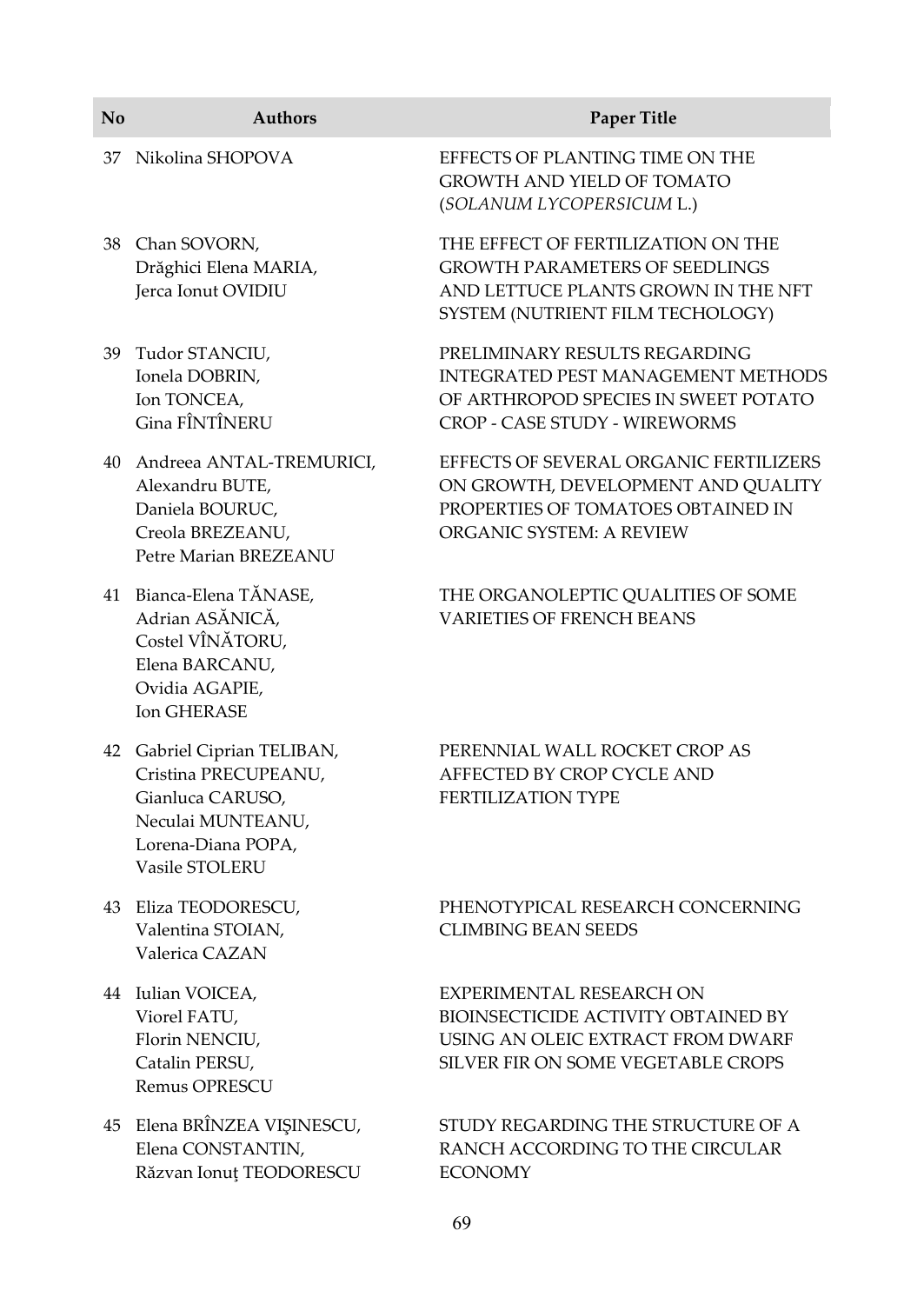| No | <b>Authors</b>                                                                                                                   | <b>Paper Title</b>                                                                                                                                                   |
|----|----------------------------------------------------------------------------------------------------------------------------------|----------------------------------------------------------------------------------------------------------------------------------------------------------------------|
| 46 | Veselka VLAHOVA                                                                                                                  | <b>ENVIRONMENTAL BENEFITS OF</b><br>BIOFERTILIZERS APPLICATION IN THE<br><b>AGROECOSYSTEM</b>                                                                        |
| 47 | Oana VENAT,<br>Adrian George PETICILĂ,<br>Cătălina-Ioana NICOLAE,<br>Cristian-Mihai POMOHACI,<br>Dorel HOZA                      | <b>VARIATION OF AUXINS AND CYTOKININES</b><br>IN MICROPROPAGATION PROTOCOLS OF<br>TWO WORLWIDE IMPORTANT SPECIES:<br>SOLANUM TUBEROSUM AND IPOMOEA<br><b>BATATAS</b> |
|    | 48 Costel VÎNĂTORU,<br>Adrian George PETICILĂ,<br>Matilda POPESCU,<br>Bianca MUȘAT,<br>Camelia BRATU,<br>Cristian <b>SOMOIAG</b> | BEHAVIOR IN DIFFERENT CULTURAL<br>SYSTEMS OF A GENETICALLY STABILIZED<br>CYMBOPOGON CITRATUS (LEMONGRASS)<br><b>GENOTY AT PGRB BUZAU</b>                             |
| 49 | Milena YORDANOVA,<br>Zhelyu AVRAMOV,<br>Nidal SHABAN.                                                                            | <b>COMPARATIVE STUDY OF DIFFERENT</b><br><b>CULTIVARS OF LETTUCES IN UNHEATED</b><br>POLYETHYLENE GREENHOUSE DURING<br><b>WINTER-SPRING PERIOD</b>                   |
| 50 | Plamena YANKOVA,<br>Hriska BOTEVA                                                                                                | FERTILIZATION SYSTEMS EFFECT ON THE<br><b>GROWTH AND PRODUCTIVE</b><br><b>MANIFESTATIONS OF GREENHOUSE</b><br>TOMATOES, CULTIVATED AS A SOIL CROP                    |
| 51 | Maryna ZAKHAROVA,<br>Sviatoslav BALIUK,<br>Ludmila VOROTYNTSEVA                                                                  | <b>INFLUENCE OF MICRONUTRIENT CONTENT</b><br>OPTIMIZATION ON THE VEGETABLES<br><b>QUALITY AND YIELD</b>                                                              |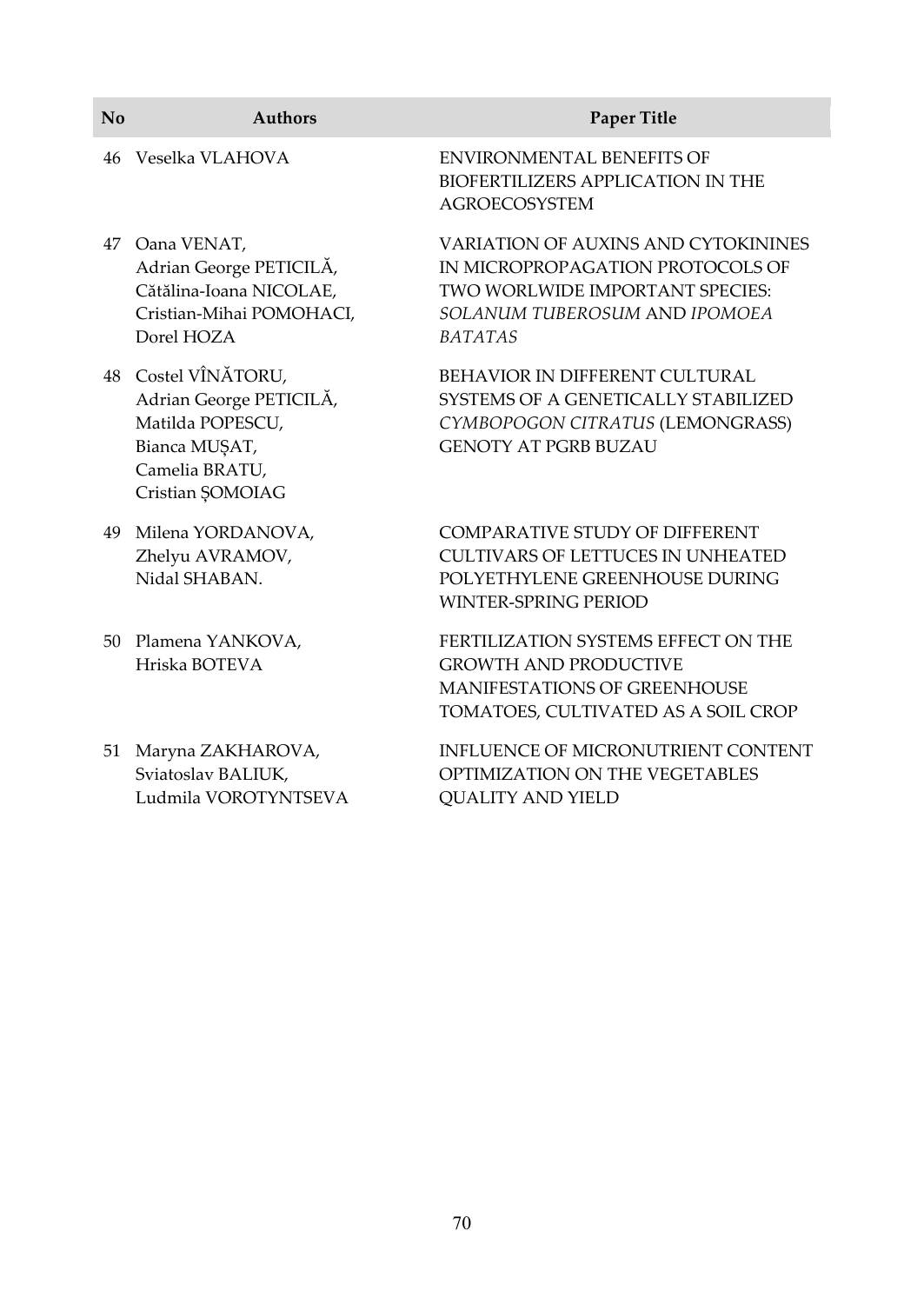# **FLORICULTURE, ORNAMENTAL PLANTS, DESIGN AND LANDSCAPE ARCHITECTURE**

| No             | <b>Authors</b>                                                                                                                                              | Paper Title                                                                                                                          |
|----------------|-------------------------------------------------------------------------------------------------------------------------------------------------------------|--------------------------------------------------------------------------------------------------------------------------------------|
| $\mathbf{1}$   | Petronica AMIŞCULESEI,<br>Maria APOSTOL,<br>Neculai MUNTEANU,<br>Lucia DRAGHIA                                                                              | THE EFFECT OF TEMPERATURE AND<br>STRATIFICATION TIMES ON SEEDS<br>GERMINATION OF SOME GLADIOLUS SPECIES                              |
| $\overline{2}$ | Petronica AMIŞCULESEI,<br>Maria APOSTOL,<br>Roberto Renato BERNARDIS,<br>Lucia DRAGHIA                                                                      | INFLUENCE OF THE PLANTING SEASON AND<br>CORMS SIZE ON THE CROCOSMIA, IN<br>AGROCLIMATIC CONDITIONS OF IAŞI<br>(NORTHEASTERN ROMANIA) |
| 3              | Maria APOSTOL,<br>Elena Liliana CHELARIU,<br>Lucia DRAGHIA,<br>Raluca Maria HLIHOR,<br>Laura ZALESCHI                                                       | EFFECT OF LEAD ON SEEDS GERMINATION OF<br><b>COLEUS BLUMEI SPECIES</b>                                                               |
| 4              | Timea BURU,<br>Erzsebet BUTA,<br>Maria CANTOR                                                                                                               | THE INFLUENCE OF THERAPEUTIC<br>HORTICULTURE ACTIVITIES ON QUALITY OF<br>LIFE (QOL) ISSUES                                           |
| 5              | Roberto BERNARDIS,<br>Marius DASCĂLU,<br>Liliana CHELARIU,<br>Cristina ZLATI,<br>Roxana PAȘCU,<br>Daniela POȘTA                                             | THE ANALYSIS OF SOME ORNAMENTAL ROSE<br>VARIETIES GROW IN THE GREEN SPACES<br>FROM IAŞI                                              |
| 6              | Paula BOBOC (OROS),<br>Erzsebet BUTA,<br>Corina CĂTANĂ,<br>Maria CANTOR                                                                                     | PASSIFLORA QUADRANGULARIS GROWTH<br>RESPONSE TO FERTILIZATION REGIMES IN<br>CONTROLLED CLIMATE                                       |
| 7              | Laurențiu CAIMAC,<br>Carmen BEINȘAN,<br>Mihaela MOATĂR,<br>Olimpia IORDĂNESCU,<br>Tiberiu IANCU,<br>Cosmin Alin POPESCU,<br>Adina HORABLAGA,<br>Dorin CAMEN | RESEARCH ON THE INFLUENCE OF<br>DIFFERENTIATED HYDRATION ON<br>PHYSIOLOGICAL PROCESSES ON TWO LAWN<br><b>MIXTURES</b>                |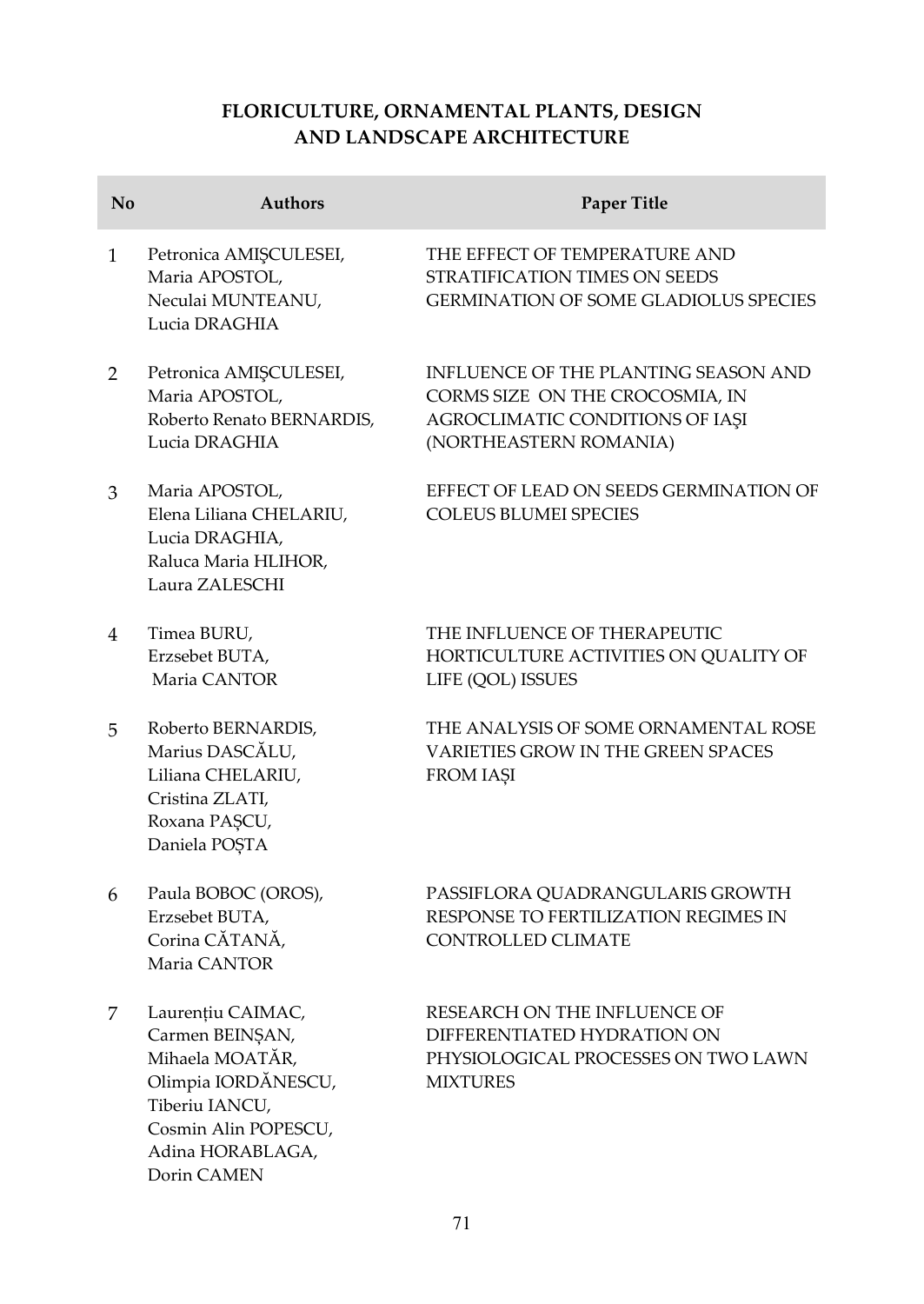| No | <b>Authors</b>                                                                                                                                                               | Paper Title                                                                                                                                                                                                                    |
|----|------------------------------------------------------------------------------------------------------------------------------------------------------------------------------|--------------------------------------------------------------------------------------------------------------------------------------------------------------------------------------------------------------------------------|
| 8  | Mirela COJOCARIU,<br>Elena-Liliana CHELARIU,<br>Ciprian CHIRUȚĂ,<br>Roxana PAȘCU,<br>Bogdan-Vlad AVARVAREI                                                                   | <b>COMPARATIVE STUDY ON THE BEHAVIOUR</b><br>OF PLECTRANTHUS FORSTERI AND COLEUS<br><b>BLUMEI SPECIES GROWING ON THE GROUND</b><br>AND IN VERTICAL SYSTEMS FOR GREEN<br>FAÇADES IN THE CLIMATE OF NORTH EAST<br><b>ROMANIA</b> |
| 9  | Mihaiela CORNEA-CIPCIGAN,<br>Doru PAMFIL,<br>Rodica MARGAOAN                                                                                                                 | ROOT SYSTEM ARCHITECTURE RESPONSES TO<br>HEAT STRESS IN SEVERAL CYCLAMEN<br>PERSICUM ACCESSIONS AND SPECIES<br>CORRELATED WITH PLANT BIOMASS                                                                                   |
| 10 | Elena-Liliana CHELARIU,<br>Mirela COJOCARIU,<br>Bogdan-Vlad AVARVAREI                                                                                                        | RESEARCH ON THE PRESERVATION AS CUT<br>FLOWERS OF SOME VARIETIES OF ROSES<br>GROWN IN THE FIELD AT IAȘI UNIVERSITY OF<br>LIFE SCIENCES, ROMANIA                                                                                |
| 11 | Elena-Cristina CIOBANU<br>(ȚURLEA),<br>Monica Luminița BADEA,<br>Liliana BĂDULESCU,<br>Florin TOMA                                                                           | STUDY REGARDING THE PHYSIOLOGICAL<br>CHARACTERISTICS OF SOME VARIETIES OF<br>DAHLIA (ASTERACEAE)                                                                                                                               |
| 12 | Elena-Liliana CHELARIU,<br>Maria APOSTOL,<br>Lucia DRAGHIA,<br>Mirela COJOCARIU,<br>Bogdan-Vlad AVARVAREI,<br>Roberto BERNARDIS,<br>Feodor FILIPOV,<br>Petronica AMISCULESEI | THE INFLUENCE OF COPPER ON SEED<br>GERMINATION ON THE LAGURUS OVATUS<br>ORNAMENTAL GRASS SPECIES                                                                                                                               |
| 13 | Elena DELIAN,<br>Elena SĂVULESCU                                                                                                                                             | ANATOMICAL AND PHYSIOLOGICAL<br>CHANGES IN NEEDLES OF PINUS NIGRA J.F.<br>ARNOLD REVEAL URBAN TRAFFIC AIR<br>POLLUTION DRIVEN EFFECTS                                                                                          |
| 14 | Elisabeta DOBRESCU,<br>Cristina Rodica MĂNESCU,<br>Mihaela Ioana GEORGESCU                                                                                                   | THE IMPACT OF CHANGING THE URBAN<br>DEPTH SOIL ON PLANT COMPOSITIONS                                                                                                                                                           |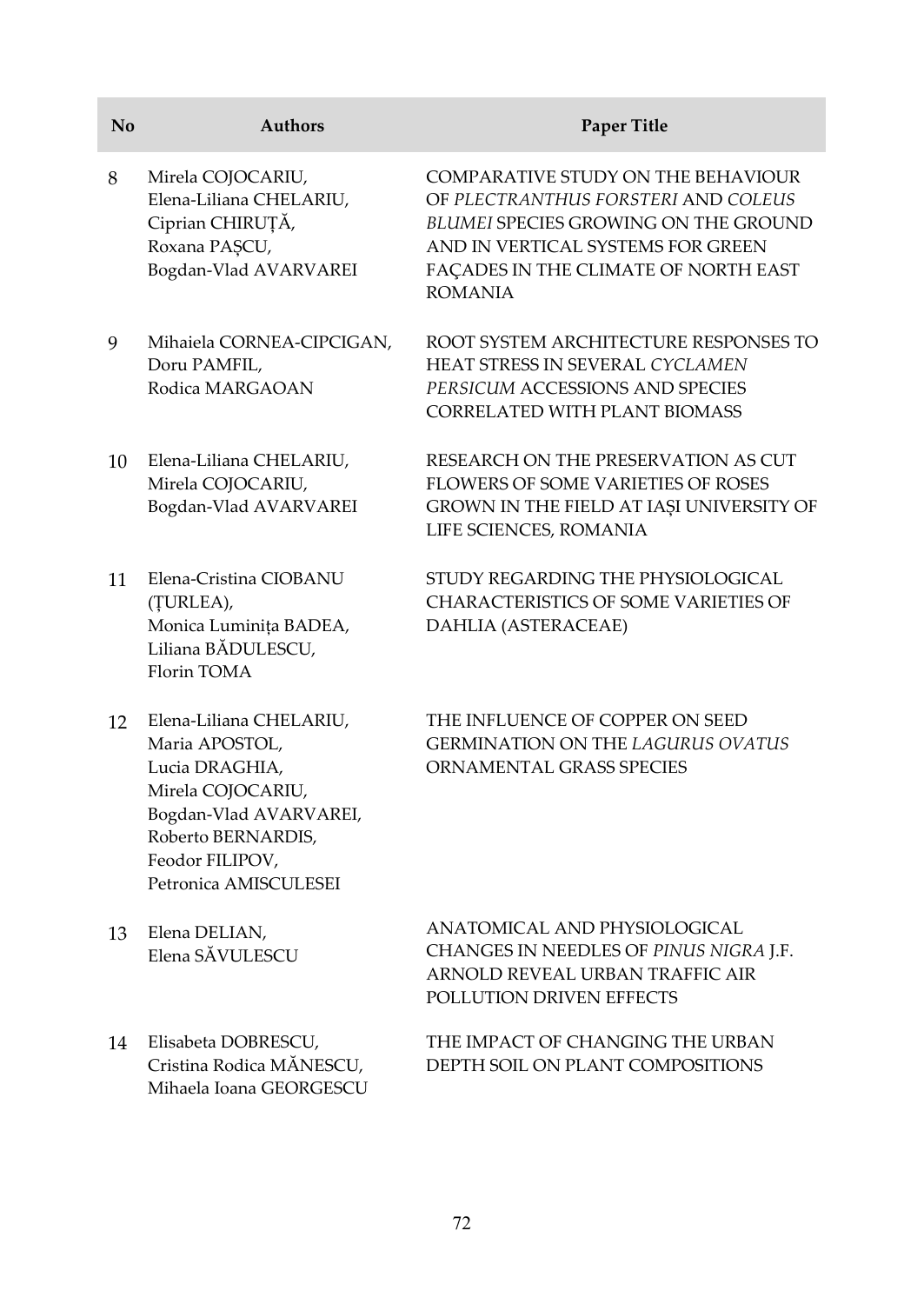| No | <b>Authors</b>                                                                                                                                                                | <b>Paper Title</b>                                                                                                                                                                                  |
|----|-------------------------------------------------------------------------------------------------------------------------------------------------------------------------------|-----------------------------------------------------------------------------------------------------------------------------------------------------------------------------------------------------|
| 15 | Feodor FILIPOV,<br>Elena-Liliana CHELARIU                                                                                                                                     | CONSIDERATIONS ON CRITERIA FOR<br>CHOOSING ROSE CULTIVARS ADAPTED TO<br>SOME SOILS IN RESIDENTIAL AREAS IN THE<br>NORTH-EAST OF ROMANIA                                                             |
| 16 | Valeria IVANOVA                                                                                                                                                               | INFLUENCE OF CHANGES IN CLIMATE<br>CONDITIONS IN THE AREA OF PLOVDIV,<br>BULGARIA, ON PHENOLOGICAL BEHAVIOURS<br>OF DECORATIVE SPECIES OF THE GENUS ACER                                            |
| 17 | Valeria IVANOVA,<br>Martin STOILOV                                                                                                                                            | STUDY OF THE POSSIBILITIES FOR IMPROVING<br>THE SOWING QUALITIES OF SEEDS AND THE<br>VITALITY OF SEEDLINGS FROM CRYPTOMERIA<br>JAPONICA DON. THROUGH PRE-SOWING<br><b>TREATMENT WITH ULTRASOUND</b> |
| 18 | Endre KENTELKY,<br>Zalán LUKÁCS,<br>Tekla Amália LUNKA,<br>Klára BENEDEK,<br>Erzsébet DOMOKOS,<br>Barna PUTNOKY-CSICSÓ,<br>Zsolt SZEKELY-VARGA                                | MYCORRHIZATION OF CORYLUS AVELLANA L.<br>AND QUERCUS ROBUR L. SEEDLINGS WITH<br>TUBER AESTIVUM VITTAD                                                                                               |
| 19 | Manuela MANDA,<br>Carmen NICU                                                                                                                                                 | BEHAVIOUR OF ORNAMENTAL SPECIES<br>NIPPONANTHEMUM NIPPONICUM IN<br>CROPPING CONDITIONS FROM SW AREA OF<br><b>ROMANIA</b>                                                                            |
| 20 | Cristina Rodica MĂNESCU,<br>Miruna Elena TUDORACHE,<br>Gabriel DANILĂ,<br>Paul ILIESCU,<br>Valerian SIMIONIUC,<br>Elisabeta DOBRESCU,<br>Aurelia Sorina PETRA,<br>Florin TOMA | BIRCH SAP HARVESTING IN VARIABLE<br><b>WEATHER CONDITIONS OF EASTERN</b><br><b>EUROPEAN SPRING</b>                                                                                                  |
| 21 | Carmen NICU,<br>Manuela MANDA                                                                                                                                                 | MORPHOLOGICAL AND PHENOLOGICAL<br>VARIABILITY OF SOME VARIETIES OF<br><b>GLADIOLUS CULTIVATED UNDER CLIMATIC</b><br><b>CONDITIONS OF CRAIOVA</b>                                                    |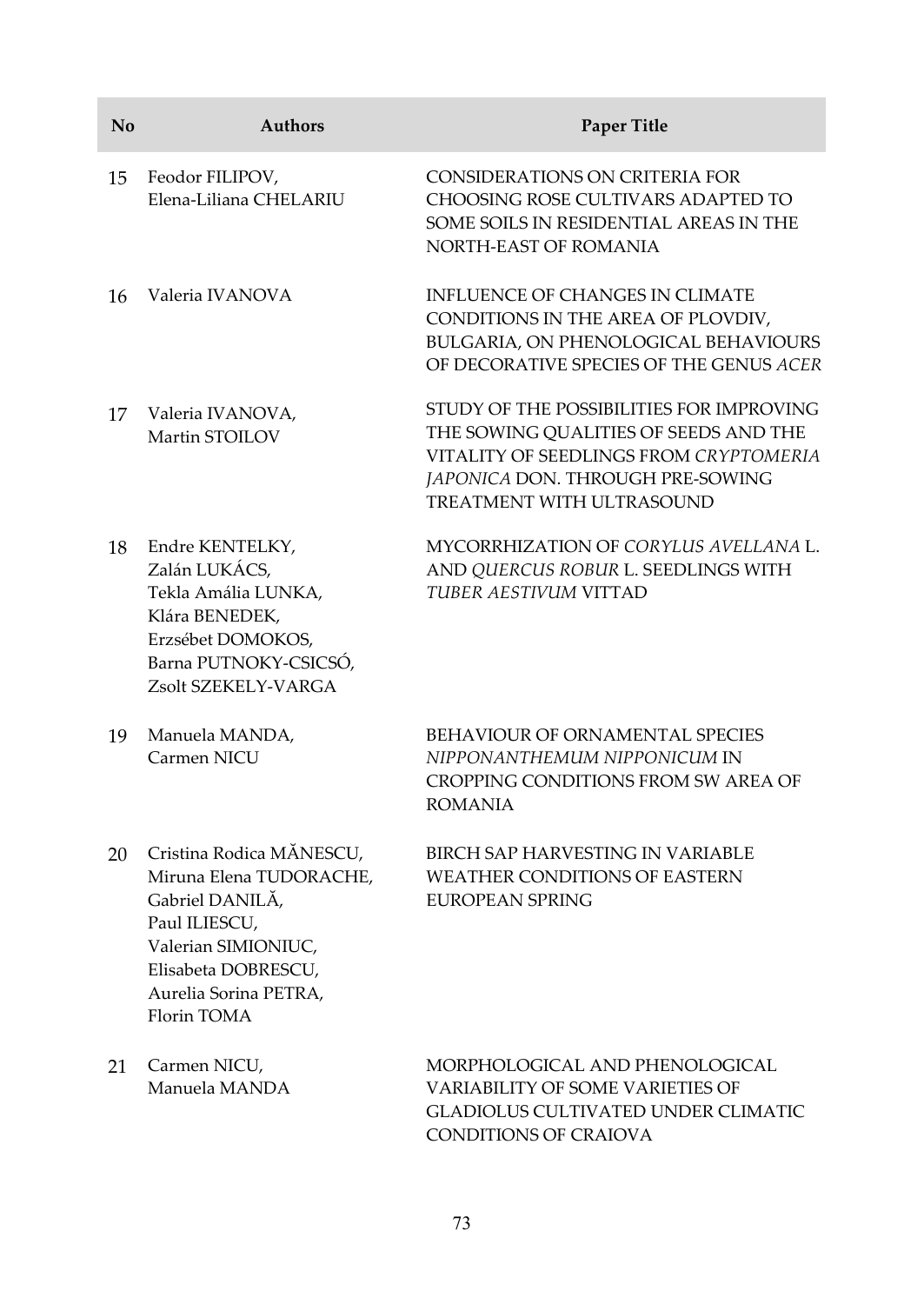| No | <b>Authors</b>                                                                                                                               | Paper Title                                                                                                                                                                                      |
|----|----------------------------------------------------------------------------------------------------------------------------------------------|--------------------------------------------------------------------------------------------------------------------------------------------------------------------------------------------------|
| 22 | Roxana PAȘCU,<br>Cristina ZLATI,<br>Roberto BERNARDIS                                                                                        | REHABILITATION OF THE DENDROLOGICAL<br>PARK IN BUHUSI, BACAU COUNTY                                                                                                                              |
| 23 | Zsolt SZEKELY-VARGA,<br>Artúr-Botond CSORBA,<br>Katalin MOLNÁR,<br>Martin IAKAB,<br>Béla BIRÓ-JANKA,<br><b>Endre KENTELKY</b>                | COULD CACTUSES ENDURE WINTER IN<br>ROMANIAN CLIMATIC CONDITIONS?                                                                                                                                 |
| 24 | Rodi MITREA                                                                                                                                  | Theodora SĂLCUDEAN (IONIȚĂ), PARTIAL RESULTS REGARDING THE<br>DETECTION AND IDENTIFICATION OF<br>PATHOGENS ON DENDROFLORIC PLANTS IN<br>DIFFERENT GREEN SPACES OF CRAIOVA<br><b>MUNICIPALITY</b> |
| 25 | Daniela VĂLUȘESCU,<br>Mihaela MOATĂR,<br>Giancarla VELICEVICI,<br>Neculai DRAGOMIR,<br>Tiberiu IANCU,<br>Cosmin Alin POPESCU,<br>Dorin CAMEN | EFFECT OF SALINITY STRESS ON SOME<br>PHISIOLOGICAL INDICES OF WHITE CLOVER<br>(TRIFOLIUM REPENS)                                                                                                 |
| 26 | Diana VÂȘCĂ-ZAMFIR,<br>Cristian Mihai POMOHACI,<br>Ovidiu Ionuț JERCA                                                                        | SOME ASPECTS REGARDING THE<br>PROPAGATION BY CUTTINGS OF<br>ORNAMENTAL SPECIES ON DIFFERENT<br>ROOTING SUBSTRATES                                                                                |
| 27 | Ana VIȚA,<br>Vladimir BOC                                                                                                                    | BIBLICAL GARDENS AT CHEIA MONASTERY<br><b>DOMAINS</b>                                                                                                                                            |
| 28 | Cristina ZLATI,<br>Roxana PAȘCU,<br>Roberto BERNARDIS                                                                                        | USING FRUIT GROWING SPECIES FOR GREEN<br><b>ROOFS</b>                                                                                                                                            |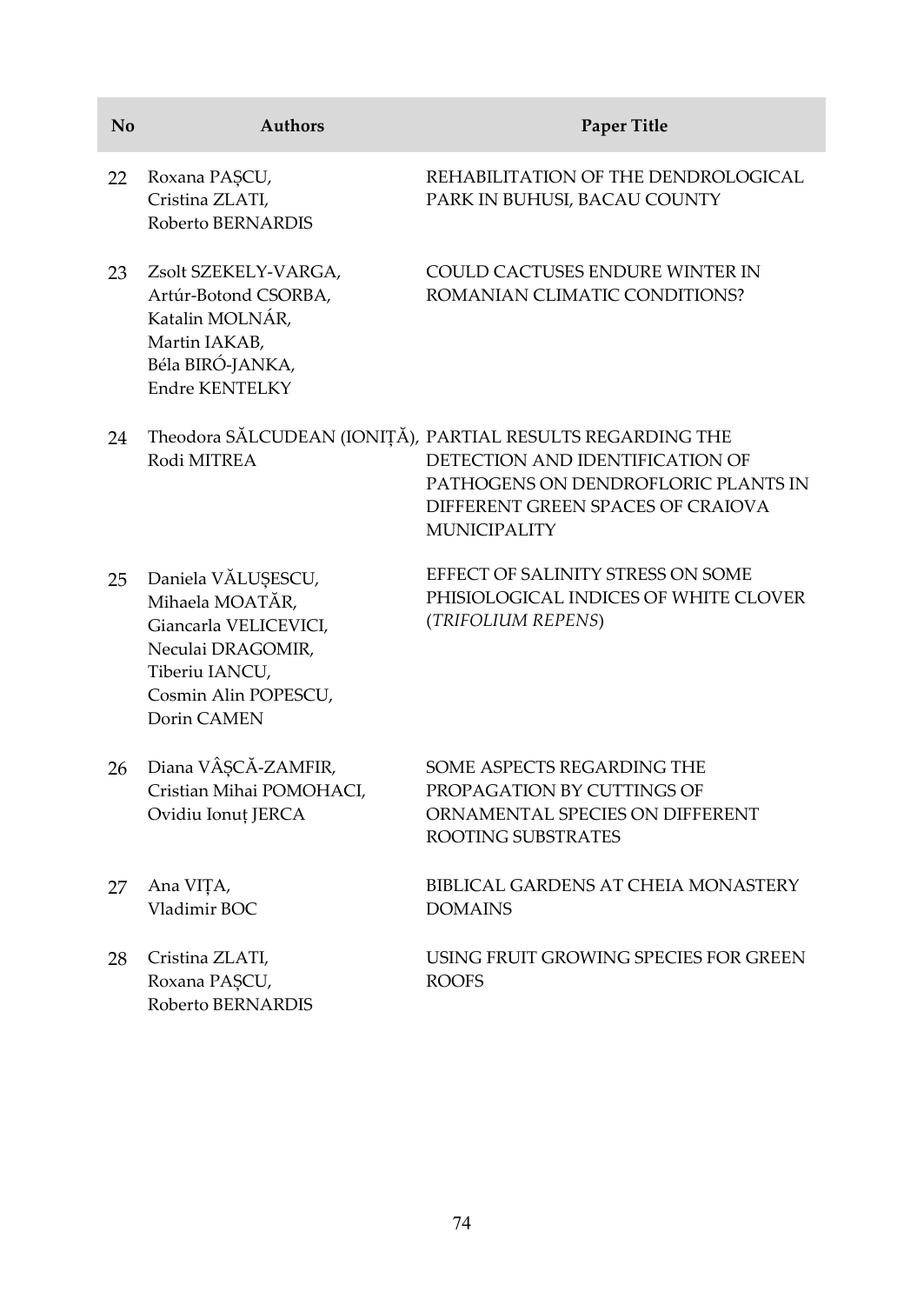# **MISCELLANEOUS**

| No           | <b>Authors</b>                                                                                                                                      | Paper Tile                                                                                                                                   |
|--------------|-----------------------------------------------------------------------------------------------------------------------------------------------------|----------------------------------------------------------------------------------------------------------------------------------------------|
| $\mathbf{1}$ | Angela Cristina AMUZA,<br>Roxana ZAHARIA                                                                                                            | TRICHODERMA SPP. - MECHANISMS OF<br>ACTION IN THE CONTROL OF STORAGE<br><b>ATHOGENS</b>                                                      |
| 2            | Luisa ANDRONIE,<br>Máthé LEVENTE,<br>Ancuța ROTARU                                                                                                  | RESULTS OBTAINED BY INVESTIGATING<br>PUMPKIN (CUCURBITA MAXIMA L.) USSING<br>FT-IR SPECTROSCOPY                                              |
| 3            | Creola BREZEANU,<br>Petre Marian BREZEANU,<br>Silvica AMBĂRUȘ,<br>Mariana CALARA,<br>Alexandru BUTE,<br>Andreea ANTAL TREMURICI,<br>Dan AVASILOAIEI | IMPROVING AND DIVERSIFYING THE<br>CHICKPEA GERMPLASM COLLECTION FOR<br>SUSTAINABLE USE IN BREEDING AND AGRI<br><b>FOOD CHAIN</b>             |
| 4            | Monica Luminița BADEA                                                                                                                               | ASPECTS REGARDING THE ANATOMY AND<br>COMPOSITION OF THE VOLATILE OIL IN<br>THE ARTEMISIA ABSINTHIUM L.<br>(ASTERACEAE) ECOTYPES FROM ROMANIA |
| 5            | Luminita CATANĂ,<br>Monica CATANĂ,<br>Anda-Grațiela BURNETE,<br>Florica CONSTANTINESCU,<br>Adrian Constantin ASĂNICĂ                                | ORGANIC SOURDOUGH MINI BAGUETTE<br>FORTIFIED WITH JERUSALEM ARTICHOKE<br>FLOUR, FOR DIABETICS                                                |
| 6            | Monica CATANĂ,<br>Luminița CATANĂ,<br>Adrian Constantin ASĂNICĂ,<br>Monica-Alexandra DÂRĂ,<br>Florica CONSTANTINESCU                                | FORTIFICATION OF BISCUITS WITH CARROT<br>POMACE POWDER IN ORDER TO INCREASE<br>THE NUTRITIONAL VALUE AND<br><b>ANTIOXIDANT CAPACITY</b>      |
| 7            | Carmen Gabriela CONSTANTIN,<br>Cătălina Ioana NICOLAE,<br>Aurora DOBRIN,<br>Andrei MOȚ                                                              | <b>GREEN EXTRACTION METHODS APPLIED</b><br>ON NANNOCHLOROPSIS SP. BIOMASS - A<br><b>REVIEW</b>                                               |
| 8            | Aurora DOBRIN,<br>Gabriela POPA                                                                                                                     | <b>EVALUATION OF ANTIMICROBIAL</b><br><b>ACTIVITY OF CARTHAMUS TINCTORIUS</b><br>EXTRACTS AGAINST NOSOCOMIAL<br><b>MICROORGANISMS</b>        |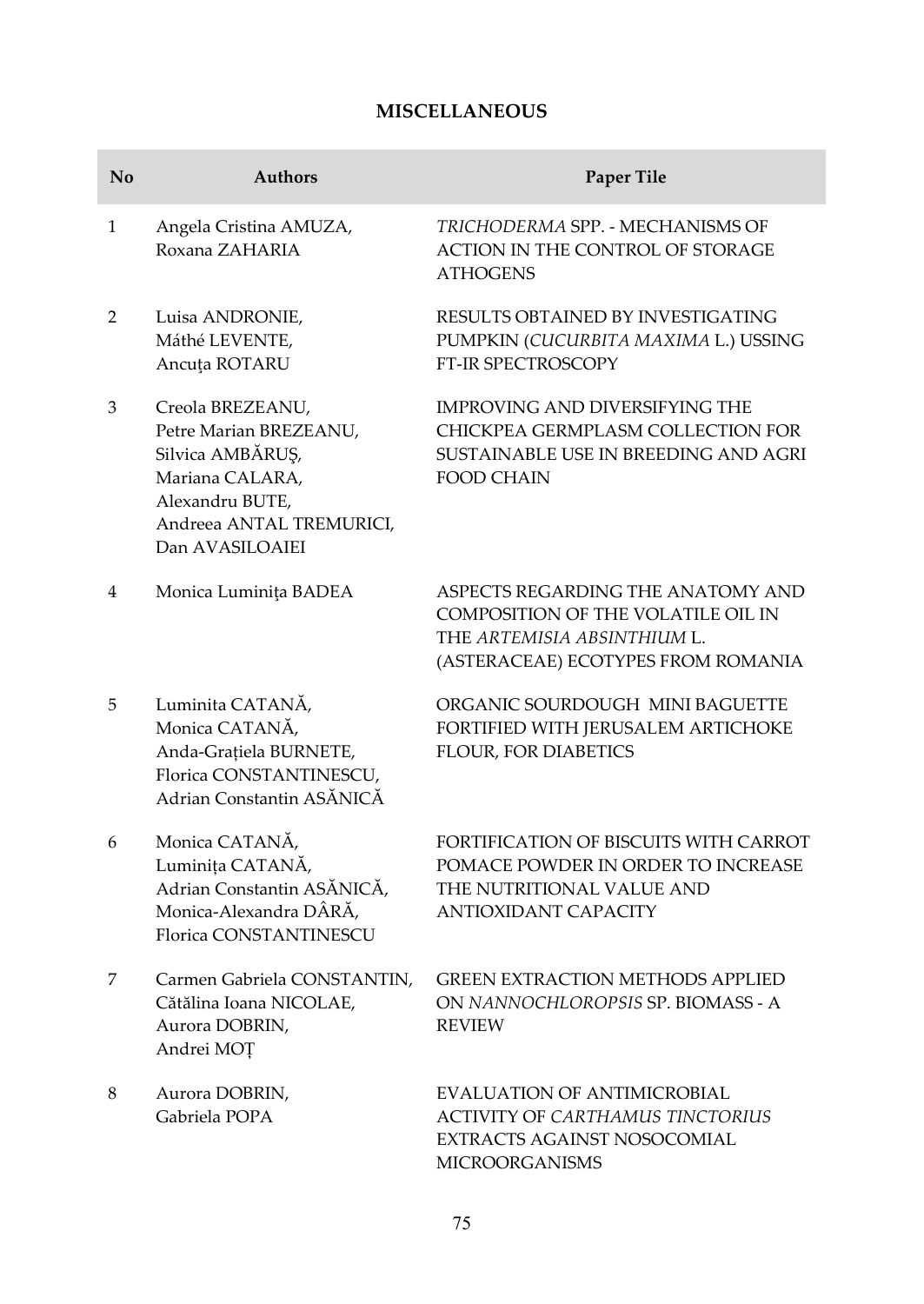| No | <b>Authors</b>                                                                                  | Paper Tile                                                                                                                                                                           |
|----|-------------------------------------------------------------------------------------------------|--------------------------------------------------------------------------------------------------------------------------------------------------------------------------------------|
| 9  | Mihai FRÎNCU,<br>Andreea BARBU,<br>Violeta Alexandra ION,<br>Andrei PETRE,<br>Liliana BĂDULESCU | PROCESSING METHODS USED FOR<br>ORGANIC VEGETABLE CHIPS - REVIEW                                                                                                                      |
| 10 | Violeta Alexandra ION                                                                           | ADVANCES IN BLUE RESIDUAL MATERIALS<br>FOR PRODUCTION OF BIOSTIMULANTS AND<br><b>FERTILIZERS</b>                                                                                     |
| 11 | Violeta Alexandra ION,<br>Andrei MOT                                                            | PYROLYSIS OF GRAPE MARC WASTE FOR<br>PRODUCING BIOCHAR                                                                                                                               |
| 12 | Dimitar KEHAYOV,<br>Ivan ZAHARIEV,<br>Petya GENKOVA                                             | INFLUENCE OF THE TYPE OF THE SPRAYING<br>ON SOME TECHNOLOGICAL AND<br><b>ECONOMIC INDICATORS IN PESTICIDE</b><br><b>TREATMENT OF VINEYARDS</b>                                       |
| 13 | Daniel Kazimir KURZELUK                                                                         | WHAT COLOUR SUITS YOU BEST? A<br><b>GENERAL OVERVIEW OF METHODS FOR</b><br>FUNGAL ORGANISMS STAINING AS POST-<br>VITAL MICROSCOPICAL PREPARATIONS<br><b>USED IN PLANT PROTECTION</b> |
| 14 | Vasilica LUCHIAN,<br>Roxana CICEOI,<br>Minodora GUTUE                                           | <b>COMPARATIVE LEAF AND FLOWER</b><br>MORPHO-ANATOMICAL STUDY OF WILD<br>AND CULTIVATED GOJIBERRY (LYCIUM<br>BARBARUM L.) IN ROMANIA                                                 |
| 15 | Gabi-Mirela MATEI,<br>Sorin MATEI,<br>Elena Maria DRĂGHICI                                      | RHIZOSPHERE EFFECT OF HORTICULTURAL<br>PLANTS LETTUCE (LACTUCA SATIVA L.)<br>AND TOMATO (SOLANUM LYCOPERSICUM<br>L.) ON NEMATOPHAGOUS SPECIES FROM<br><b>FUNGAL COENOSES</b>         |
| 16 | Mária MÖRTL,<br>Szandra KLÁTYIK,<br>András SZÉKÁCS,<br>Mária MÖRTL,<br>András SZÉKÁCS           | ENVIRONMENTAL CONCERNS REGARDING<br>THE OCCURRENCE OF NEONICOTINOID<br><b>INSECTICIDES IN BERRY FRUITS</b>                                                                           |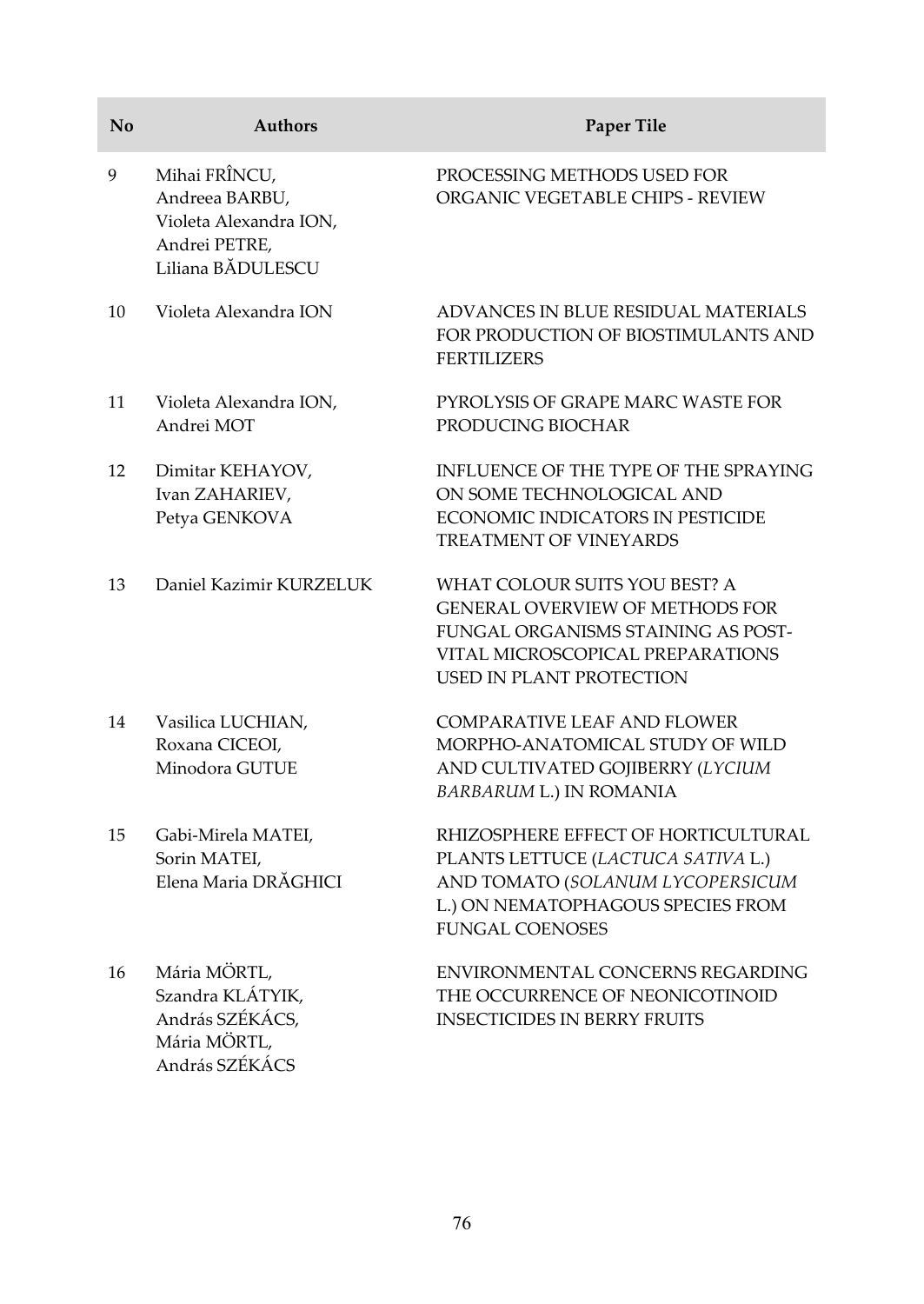| No | <b>Authors</b>                                                                                                                            | Paper Tile                                                                                                                                                         |
|----|-------------------------------------------------------------------------------------------------------------------------------------------|--------------------------------------------------------------------------------------------------------------------------------------------------------------------|
| 17 | Geanina NEGOȘANU,<br>Adrian ASĂNICĂ,<br>Costel VÎNĂTORU,<br>Adrian George PETICILĂ,<br>Bianca MUȘAT,<br>Camelia BRATU,<br>Matilda POPESCU | TECHNOLOGY DESIGN FOR SIDERITIS<br>SCARDICA AS A NEW CULTURE IN<br>ROMANIA.                                                                                        |
| 18 | Ioana - Cătălina NICOLAE,<br>Oana VENAT,<br>Adrian George PETICILĂ,<br>Dorel HOZA                                                         | TECHNIQUES TO INCREASE THE STORAGE<br>CAPACITY OF SYNTHETIC SEEDS OF<br>SOLANUM TUBEROSUM                                                                          |
| 19 | Ioana - Cătălina NICOLAE,<br>Oana VENAT,<br>Adrian George PETICILĂ,<br>Dorel HOZA                                                         | USE OF DIFFERENT HORMONES ON IN<br>VITRO ROOTING OF 'GISELA 5' CHERRY<br><b>ROOTSTOCK</b>                                                                          |
| 20 | Mariana NICULESCU                                                                                                                         | THE ALLUVIAL FOREST VEGETATION<br>DISTURBED BY THE INVASIVE ALIEN<br>PLANTS, IN THE DANUBE VALLEY,<br>BETWEEN CETATE AND CALAFAT                                   |
| 21 | Marko PETEK,<br>Morana REHAK,<br>Tomislav KARAŽIJA,<br>Antonio VIDUKA,<br>Mile MARKOSKI,<br>Szilvia VERES,<br><b>Goran FRUK</b>           | POTASSIUM AND MAGNESIUM CONTENT IN<br>MANDARIN ON MARKET OF CITY OF<br><b>ZAGREB</b>                                                                               |
| 22 | Rada POPOVA,<br>Dimitar KEHAYOV                                                                                                           | CHARACTERISTICS OF SOILS FROM THE<br>AREA OF XANTHI - NORTHERN GREECE FOR<br><b>GROWING VINEYARDS AND KIWI</b>                                                     |
| 23 | Paul-Alexandru POPESCU,<br>Vlad Ioan POPA,<br>Mihai FRÎNCU,<br>Amalia Carmen MITELUȚ,<br>Elisabeta Elena POPA,                            | IN VITRO RESEARCH STUDY ON THE<br>ANTIMICROBIAL ACTIVITY OF SEA<br>BUCKTHORN, BLACK CUMIN AND GRAPE<br>SEED ESSENTIAL OILS AGAINST SELECTED<br>FOOD SPOILAGE FUNGI |

Mona Elena POPA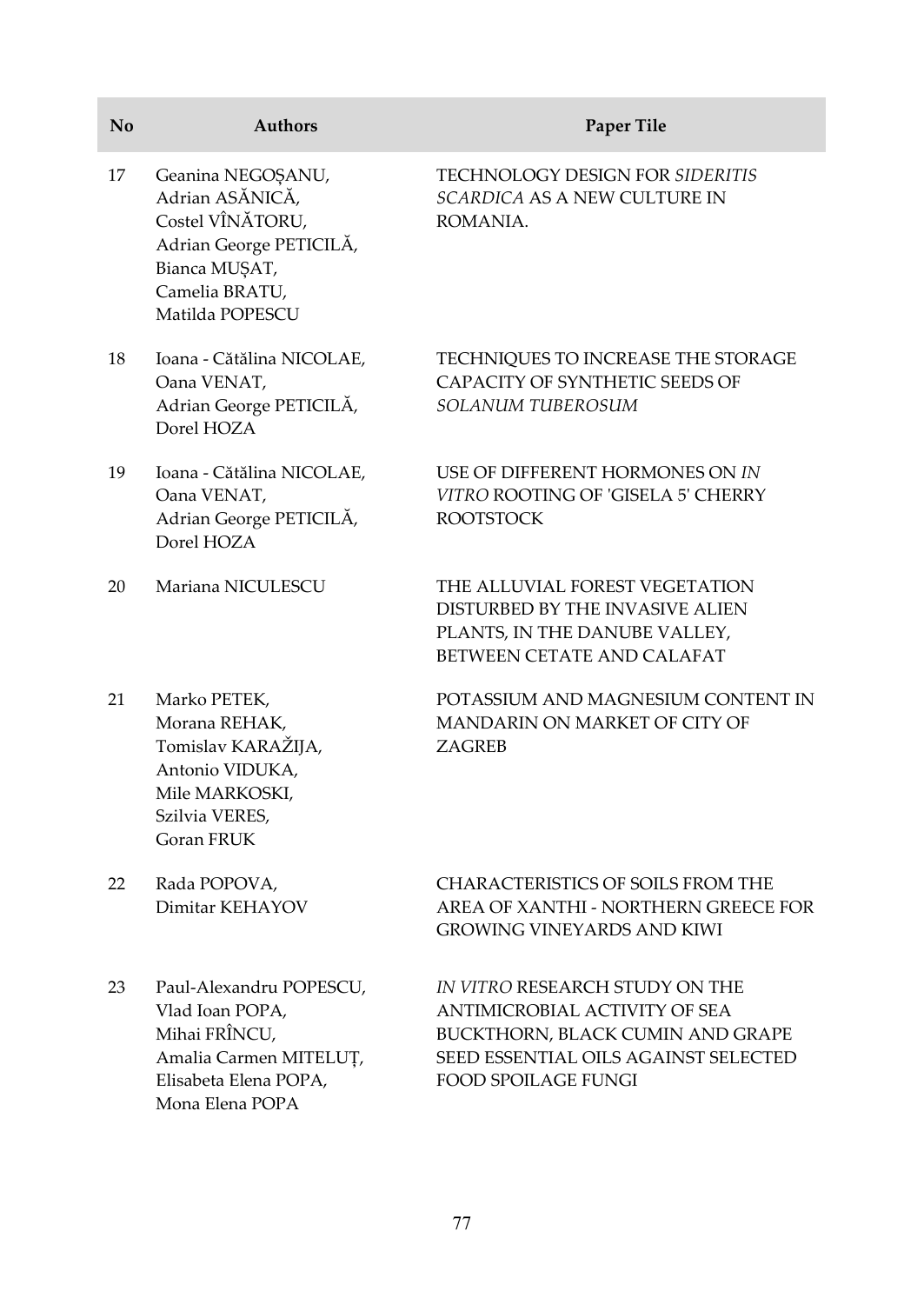| No | <b>Authors</b>                                                                                                                                                                     | Paper Tile                                                                                                                                                        |
|----|------------------------------------------------------------------------------------------------------------------------------------------------------------------------------------|-------------------------------------------------------------------------------------------------------------------------------------------------------------------|
| 24 | Paul Alexandru POPESCU,<br>Ioana-Cătălina NICOLAE,<br>Amalia Carmen MITELUȚ,<br>Elisabeta Elena POPA,<br>Mihaela Cristina DRĂGHICI,<br>Valerica Luminița VIȘAN,<br>Mona Elena POPA | MINIMALLY PROCESSING AND<br>PRESERVATION METHODS FOR SHELF-LIFE<br>PROLONGING OF DIFFERENT TYPES OF<br><b>FRUITS</b>                                              |
| 25 | Laura ROJAS,<br>Vladimir VERNER,<br>Patrick VAN DAMME                                                                                                                              | URBAN HOMEGARDENS FOR TIMES OF<br>CRISIS IN BOGOTA, COLOMBIA                                                                                                      |
| 26 | Simona ROŞU,<br>Mihai Valentin HERBEI,<br>Florin SALA                                                                                                                              | PECULIARITIES OF THE LINDEN LEAF AREA<br>IN RELATION TO THE LEAF POSITION ON<br>THE SHOOT                                                                         |
| 27 | Ioana STANCIU,<br>Ruxandra DIMA,<br>Elisabeta Elena POPA,<br>Mona Elena POPA                                                                                                       | NUTRITIONAL CHARACTERIZATION OF<br>ORGANIC SEA BUCKTHORN POMACE                                                                                                   |
| 28 | Ion Alfred STEFAN,<br>Mihai TĂLMACIU,<br>Nela TĂLMACIU,<br>Monica HEREA                                                                                                            | RESEARCH ON THE BIOLOGY OF LOBESIA<br>BOTRANA (DENIS AND SCHIFF.) IN THE<br>CONTEXT OF THE NEW CLIMATIC<br>CONDITIONS IN MOLDOVA-ROMANIA                          |
| 29 | Voichița TIMIȘ-GÂNSAC,<br>Adrian PETICILĂ,<br>Lucian DINCĂ                                                                                                                         | GREYISH OAK (QUERCUS PEDUNCULIFLORA<br>K. KOCH) SMART FORESTS FROM<br>DOBROGEA'S PLATEAU                                                                          |
| 30 | Georgiana-Roxana TOMOȘOIU,<br>Stelica CRISTEA,<br>Corina Nicoleta PREDESCU,<br>Liliana TUDOREANU                                                                                   | <b>COMPARATIVE STUDY OF TEXTURAL</b><br>PROPERTIES OF ORIGINAL BREADS<br>CONTAINING VEGETABLES POWDERS AND<br>ROMANIAN COMMERCIALLY AVAILABLE<br><b>RYE BREAD</b> |
| 31 | Rumen TOMOV                                                                                                                                                                        | CITIZEN SCIENCE AS A TOOL FOR<br><b>MANAGEMENT OF ALIEN PLANT PESTS IN</b><br><b>BULGARIA</b>                                                                     |